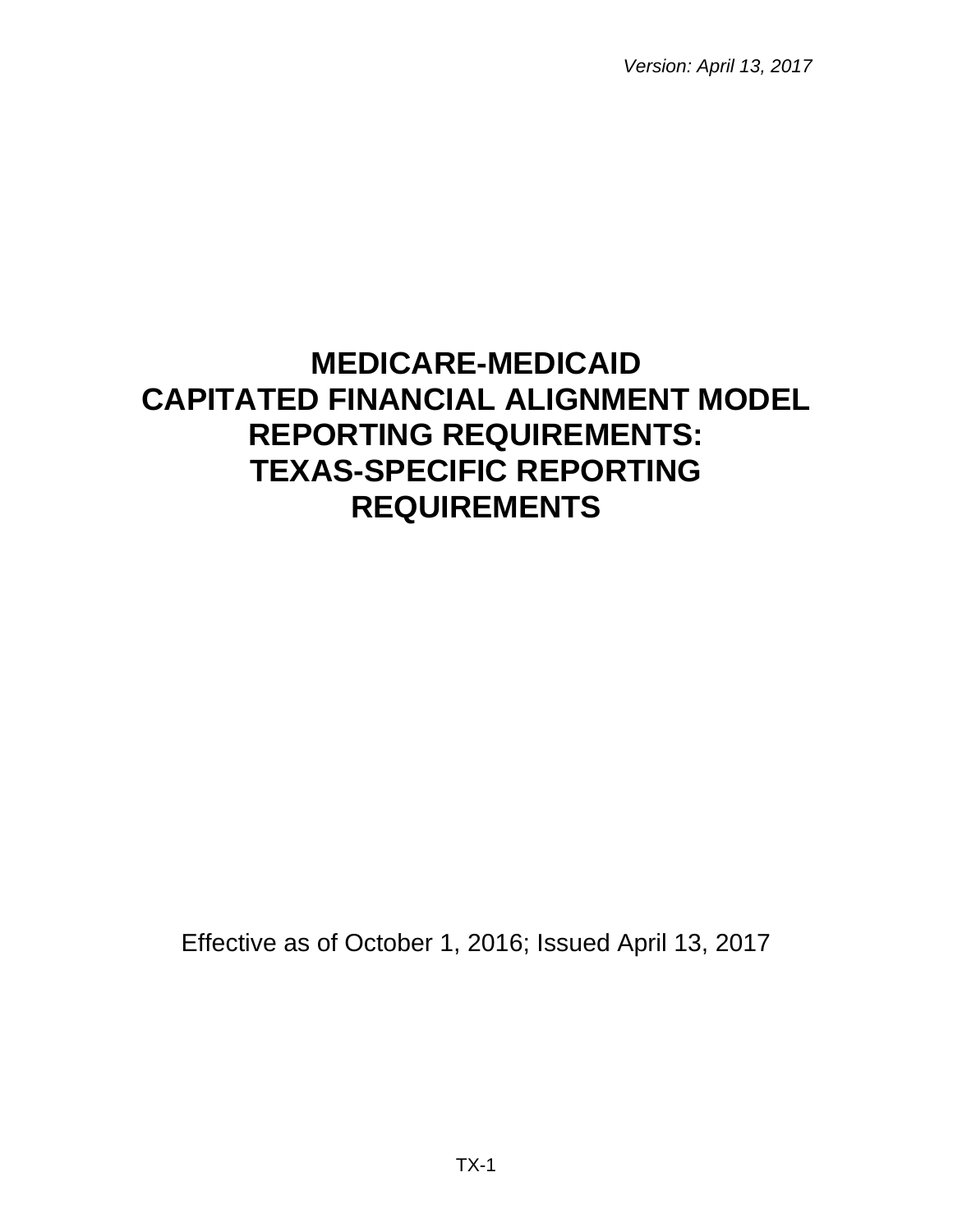# **Table of Contents**

| Texas-Specific Reporting Requirements Appendix TX-3                   |  |
|-----------------------------------------------------------------------|--|
|                                                                       |  |
|                                                                       |  |
|                                                                       |  |
| Reporting on Assessments and Plans of Care Completed Prior To First   |  |
| Guidance on Assessments and Plans of Care for Members with a Break in |  |
|                                                                       |  |
| Reporting on Disenrolled and Retro-disenrolled Members TX-9           |  |
|                                                                       |  |
| Texas's Implementation, Ongoing, and Continuous Reporting             |  |
|                                                                       |  |
|                                                                       |  |
|                                                                       |  |
|                                                                       |  |
| Section TXIII. Organizational Structure and Staffing  TX-27           |  |
| Section TXIV. Performance and Quality Improvement TX-29               |  |
|                                                                       |  |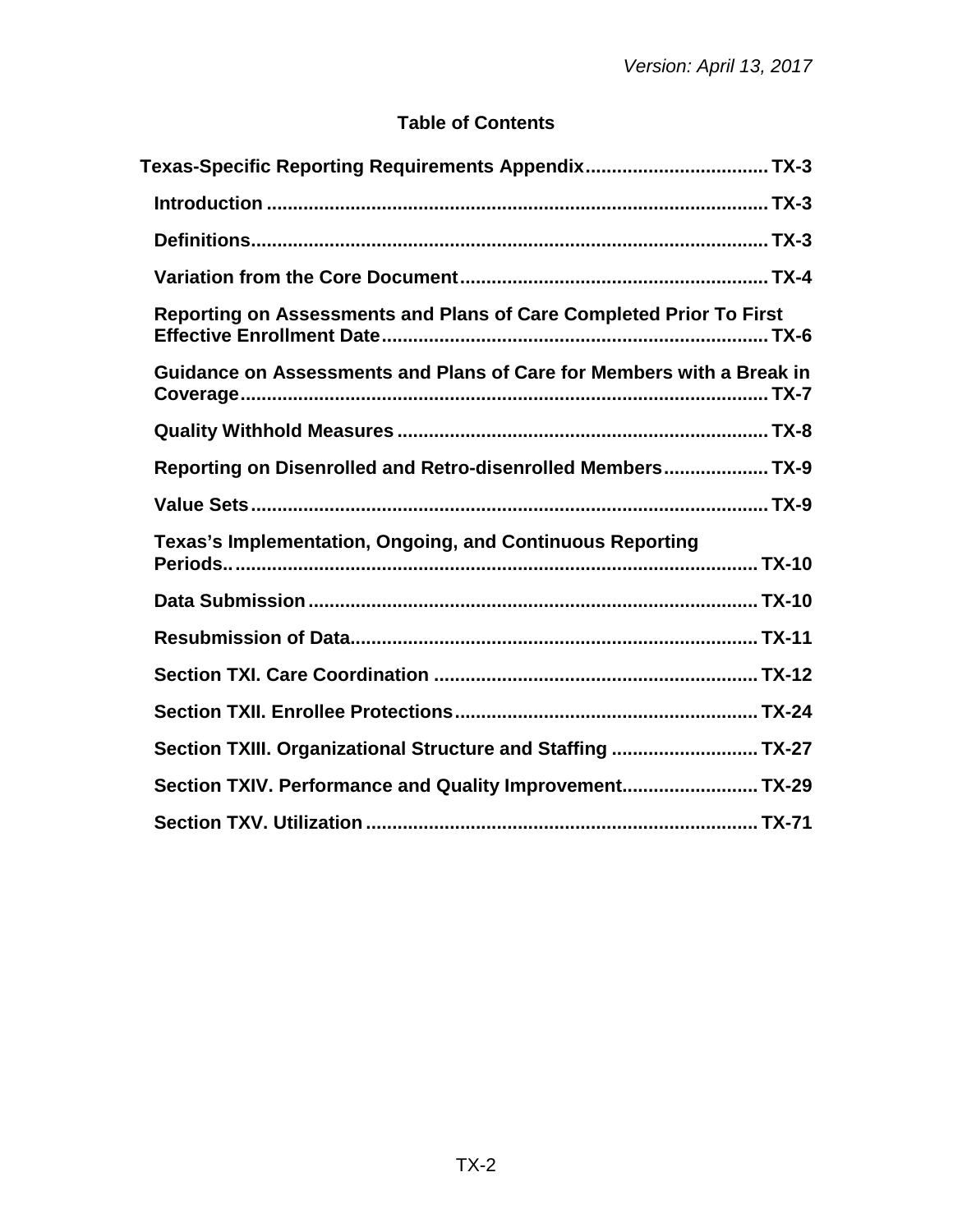# **Texas-Specific Reporting Requirements Appendix**

# <span id="page-2-1"></span><span id="page-2-0"></span>*Introduction*

The measures in this appendix are required reporting for all MMPs in the Texas Dual Eligible Integrated Care Demonstration Project. CMS and the state reserve the right to update the measures in this appendix for subsequent demonstration years. These state-specific measures directly supplement the Medicare-Medicaid Capitated Financial Alignment Model: Core Reporting Requirements, which can be found at the following web address:

[http://www.cms.gov/Medicare-Medicaid-Coordination/Medicare-and-Medicaid-](http://www.cms.gov/Medicare-Medicaid-Coordination/Medicare-and-Medicaid-Coordination/Medicare-Medicaid-Coordination-Office/FinancialAlignmentInitiative/InformationandGuidanceforPlans.html)[Coordination/Medicare-Medicaid-Coordination-](http://www.cms.gov/Medicare-Medicaid-Coordination/Medicare-and-Medicaid-Coordination/Medicare-Medicaid-Coordination-Office/FinancialAlignmentInitiative/InformationandGuidanceforPlans.html)[Office/FinancialAlignmentInitiative/InformationandGuidanceforPlans.html](http://www.cms.gov/Medicare-Medicaid-Coordination/Medicare-and-Medicaid-Coordination/Medicare-Medicaid-Coordination-Office/FinancialAlignmentInitiative/InformationandGuidanceforPlans.html)

MMPs should refer to the core document for additional details regarding Demonstration-wide definitions, reporting phases and timelines, and sampling methodology.

The core and state-specific measures supplement existing Part C and Part D reporting requirements, as well as measures that MMPs report via other vehicles or venues, such as HEDIS<sup>®[1](#page-2-3)</sup> and HOS. CMS and the states will also track key utilization measures, which are not included in this document, using encounter and claims data. The quantitative measures are part of broader oversight, monitoring, and performance improvement processes that include several other components and data sources not described in this document.

MMPs should contact the TX Help Desk at [TXHelpDesk@norc.org](mailto:%20TXHelpDesk@norc.org) with any questions about the Texas state-specific appendix or the data submission process.

# <span id="page-2-2"></span>*Definitions*

Calendar Quarter: All quarterly measures are reported on calendar quarters. The four calendar quarters of each calendar year will be as follows: 1/1 – 3/31, 4/1 –  $6/30$ ,  $7/1 - 9/30$ , and  $10/1 - 12/31$ .

Calendar Year: All annual measures are reported on a calendar year basis. Calendar year 2015 (CY1) will be an abbreviated year, with data reported for the time period beginning March 1, 2015 and ending December 31, 2015. Calendar year 2016 (CY2) will represent January 1, 2016 through December 31, 2016.

<span id="page-2-3"></span><sup>&</sup>lt;sup>1</sup> HEDIS<sup>®</sup> is a registered trademark of the National Committee for Quality Assurance (NCQA).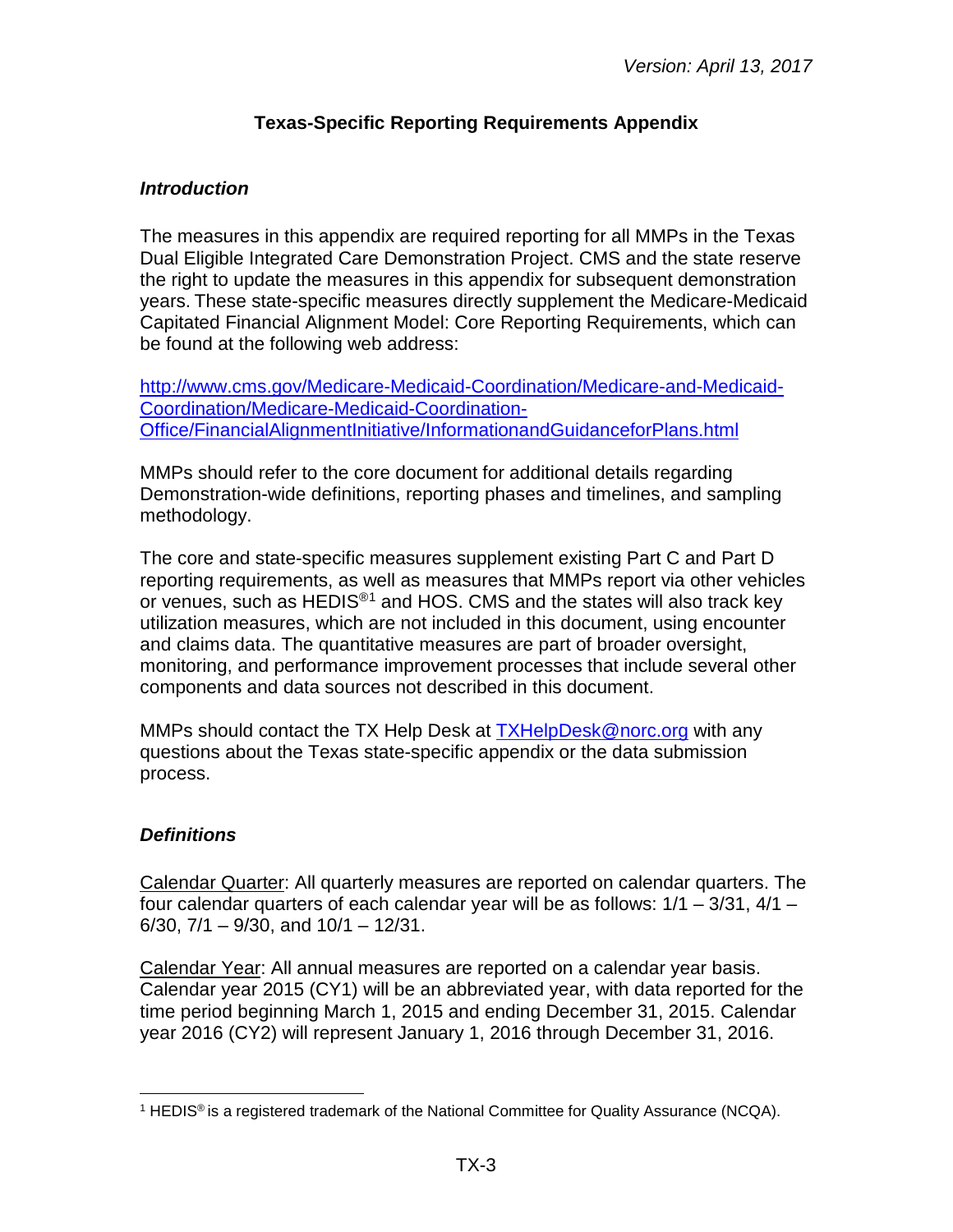Implementation Period: The period of time starting with the first effective enrollment date, March 1, 2015, until September 30, 2015.

Long Term Services and Supports (LTSS): Services to meet an individual's health or personal care needs over an extended period of time and may include nursing, assistance with bathing, toileting, dressing, eating, meal preparation, relief for caregivers, home modifications and repairs, transportation, adaptive aids, services at licensed facilities, and nutrition services such as home-delivered meals or meals at senior centers. LTSS are provided predominantly in homes and communities, but also in facility-based settings such as nursing facilities.

Primary Care Provider: A Provider who has agreed with the STAR+PLUS MMP to provide a Medical Home to Enrollees and who is responsible for providing initial and primary care to Enrollees, maintaining the continuity of care, and initiating referral for services.

Service Coordination: A specialized Care Management service that is performed by a Service Coordinator that includes but is not limited to: 1) identification of needs, including physical and behavioral health services, and LTSS, 2) development of and necessary updates to a Plan of Care to address those identified needs; 3) assistance to ensure timely and a coordinated access to an array of Providers and Covered Services; 4) attention to addressing unique, person-centered needs of Enrollees; 5) coordination of Covered Services with Non-Capitated Services, as necessary and appropriate; and 6) includes, for Enrollees who have been determined STAR+PLUS HCBS eligible, the development of an ISP with the Enrollee, family members, and Provider(s), as well as authorization of HCBS services.

# <span id="page-3-0"></span>*Variation from the Core Document*

## Core 2.1 and Core 2.2

Under certain circumstances, Texas MMPs are permitted to count assessments previously completed by the MMP's affiliated STAR+PLUS and/or Medicare Advantage D-SNP product. As a result, there are some caveats to the reporting of the core measures that pertain to assessments (i.e., Core 2.1 and Core 2.2).

Only those assessments completed by a MMP's own sister product may be counted toward MMP requirements. In addition, the MMP must determine, through contact with the member or other means as appropriate, if the member has experienced any of the triggering events listed in Section 2.6.2.8.2 of the contract. If so, the MMP should conduct a new assessment and report that completion according to the specifications for Core 2.1 and Core 2.2.

In the absence of a triggering event as described in Section 2.6.2.8.2 of the contract, MMPs are not required to complete an additional assessment for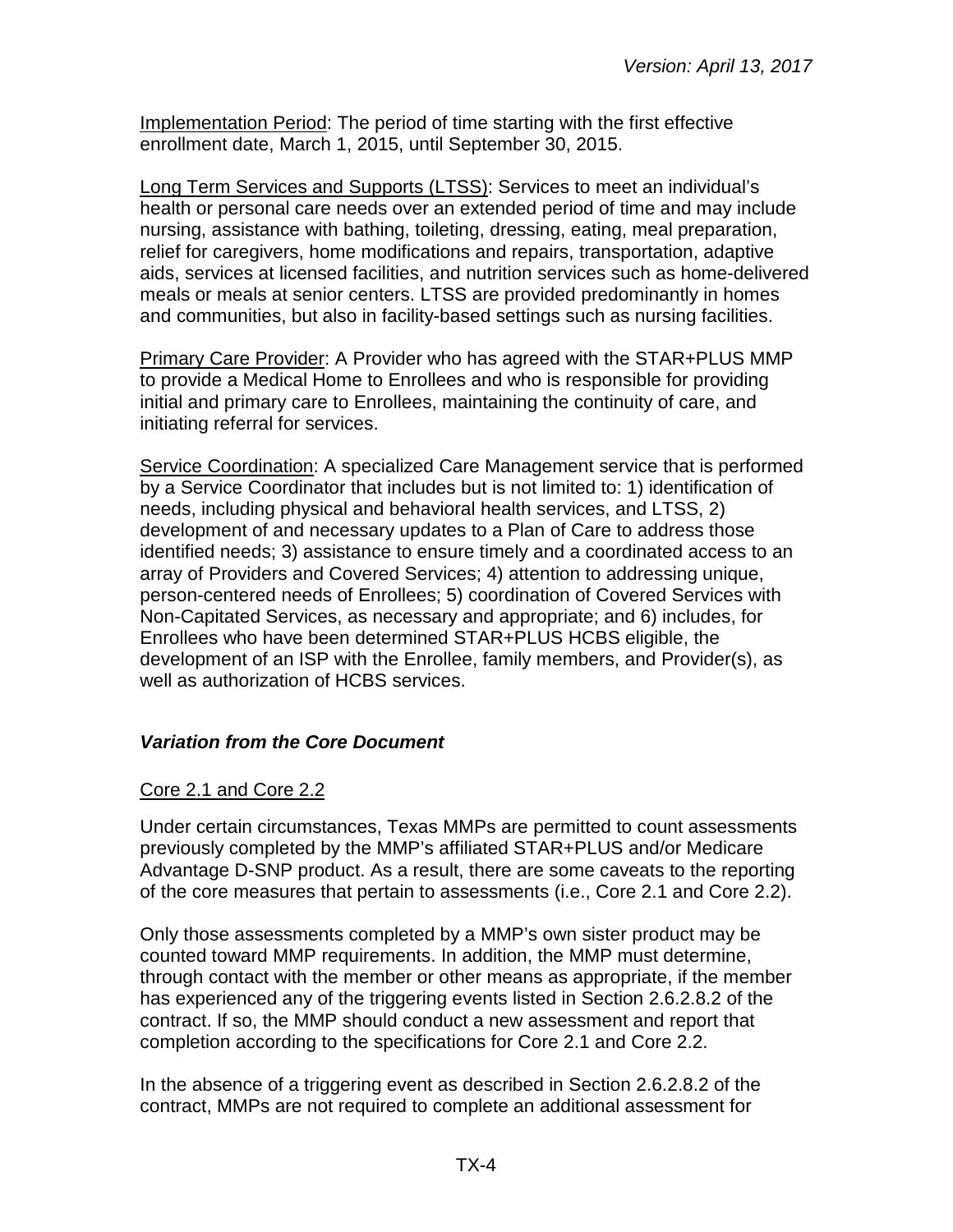members who have previously received a comprehensive assessment in the MMP's sister product within the prior nine months. As such, for formerly STAR+PLUS and/or D-SNP members with a comprehensive assessment completed within nine months of their initial effective enrollment date in the MMP, MMPs are to report those assessments under Core 2.1 and Core 2.2 as having been completed as of the member's first effective enrollment date in the MMP. For example, if a member's first effective enrollment date was March 1, 2015 and the assessment for that member was previously completed on August 20, 2014, the MMP should report the assessment as if it were completed on March 1, 2015.

For Level 2 members who received a non-comprehensive assessment from the MMP's sister product within nine months of their initial effective enrollment date in the MMP, and who have not had a triggering event as described in Section 2.6.2.8.2 of the contract, MMPs are required to ask the additional required assessment questions within 90 days of the member's effective enrollment date in the MMP. MMPs are to report such assessments as completed as of the date on which the missing questions were asked and documented. Alternatively, the MMP may opt to complete a new assessment for the low-risk member using its new comprehensive tool (with the required questions added) within 90 days of the member's enrollment in the MMP. MMPs would report the completion of the new comprehensive assessment under Core 2.1 and Core 2.2 according to the actual date of completion.

Level 1 members who received a non-comprehensive assessment while enrolled in an MMP's sister product must have a new, comprehensive assessment within 90 days of enrollment. MMPs should report these new comprehensive assessments under Core 2.1 and Core 2.2 according to the actual date of completion.

MMPs should refer to the Core reporting requirements for detailed specifications for reporting Core 2.1 and Core 2.2. For example, Core 2.1 should only include members whose 90th day of enrollment occurred during the reporting period and who were still enrolled as of the last day of the reporting period. Members enrolled into the MMP on March 1, 2015 would reach their 90th day (which is equivalent to three full months) on May 31, 2015. Therefore, these members would be reported in the data submission for the May monthly reporting period, even if their assessment was marked as complete on the first effective enrollment date (i.e. March 1).

## Core 2.3

For Core 2.3, members with an annual reassessment, MMPs should determine whether members are eligible for an annual reassessment using the actual date the initial assessment was completed, even if that date occurred when the member was enrolled in the MMP's sister product.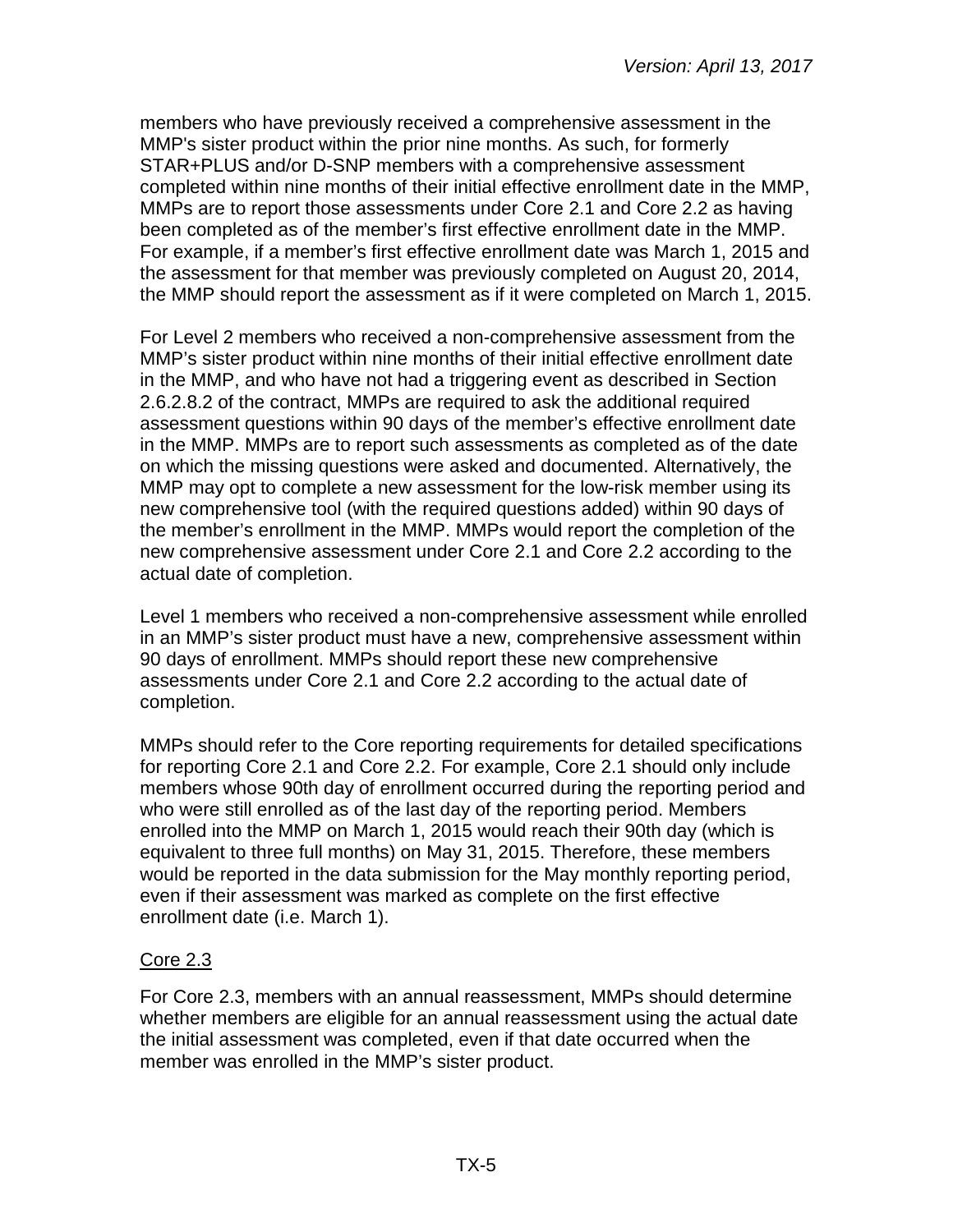# Core 9.2

The following section provides additional guidance about identifying individuals enrolled in the MMP as "nursing home certifiable," or meeting the nursing facility level of care (NF LOC), for the purposes of reporting Core 9.2.

Core 9.2 focuses on "nursing home certifiable" members, defined as "members living in the community, but requiring an institutional level of care" (see the Core Reporting Requirements for more information). TX STAR+PLUS MMPs should use risk group assignments, supplemented by claims or enrollment data, to categorize members as "nursing home certifiable." Members in the following risk groups should be included:

- Dually-eligible, STAR+PLUS Waiver
- Dually-eligible, Nursing Facility, for individuals residing in the nursing home no more than 100 days

In addition, MMPs may have members who, for a short period, may be in HCBS but not yet assigned to the appropriate risk group. MMPs should use information available in internal data systems wherever possible to identify whether these individuals should be included in reporting for Core 9.2.

## <span id="page-5-0"></span>*Reporting on Assessments and Plans of Care Completed Prior To First Effective Enrollment Date*

For MMPs that have requested and obtained CMS approval to do so, health risk assessments (HRAs) may be completed up to 20 days prior to the individual's coverage effective date for individuals who are passively enrolled. Early HRA outreach for opt-in members is permitted for all participating MMPs.

For purposes of reporting data on HRAs (Core 2.1 and Core 2.2), MMPs should report any HRAs completed prior to the first effective enrollment date as if they were completed on the first effective enrollment date. For example, if a member's first effective enrollment date was June 1 and the HRA for that member was completed on May 25, the MMP should report the HRA as if it were completed on June 1. As noted in the prior section, MMPs should refer to the Core reporting requirements for detailed specifications for reporting Core 2.1 and Core 2.2.

MMPs must comply with contractually specified timelines regarding completion of Plans of Care within 90 days of enrollment. In the event that a Plan of Care is also finalized prior to the first effective enrollment date, MMPs should report completion of the Plan of Care (for measures TX1.1, TX1.2, and TX1.4) as if it were completed on the first effective enrollment date. For example, if a member's first effective enrollment date was June 1 and the Plan of Care for that member was completed on May 27, the MMP should report the Plan of Care as if it were completed on June 1.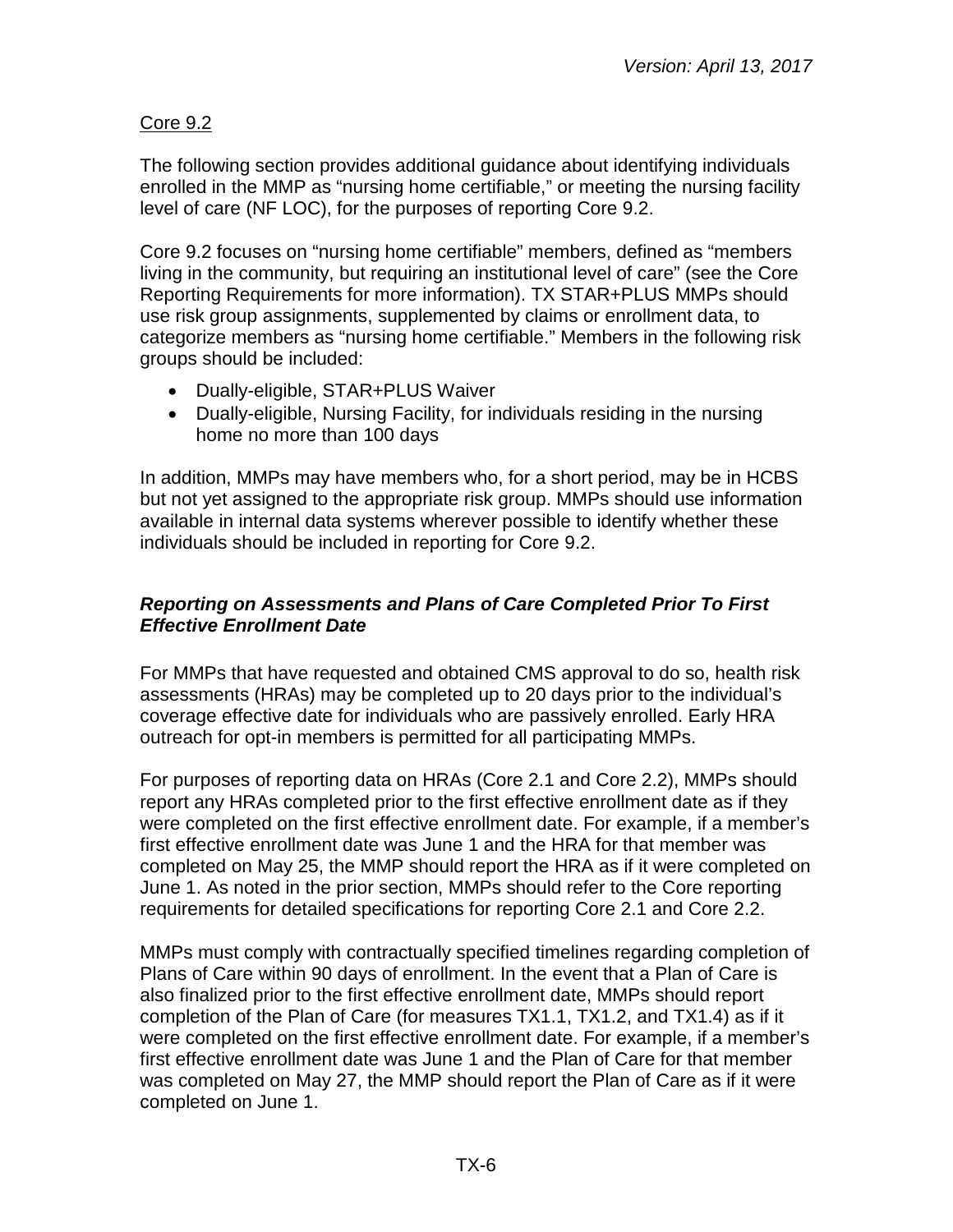#### <span id="page-6-0"></span>*Guidance on Assessments and Plans of Care for Members with a Break in Coverage*

#### Health Risk Assessments

If a MMP already completed a Health Risk Assessment (HRA) for a member that was previously enrolled, the MMP is not necessarily required to conduct a new HRA if the member rejoins the same MMP within one year of his/her most recent HRA. Instead, the MMP can:

- 1. Perform any risk stratification, claims data review, or other analyses as required by the three-way contract to detect any changes in the member's condition since the HRA was conducted; and
- 2. Ask the member (or his/her authorized representative) and service coordinator if there has been a change in the member's health status or needs since the HRA was conducted.

The MMP must document any risk stratification, claims data review, or other analyses that are performed to detect any changes in the member's condition. The MMP must also document its outreach attempts and the discussion(s) with the member (or his/her authorized representative) and service coordinator to determine if there was a change in the member's health status or needs.

If a change is identified, the MMP must conduct a new HRA within the timeframe prescribed by the contract. If there are no changes, the MMP is not required to conduct a new HRA unless requested by the member (or his/her authorized representative). Please note, if the MMP prefers to conduct HRAs on all reenrollees regardless of status, it may continue to do so. The MMP must inform the member of his/her right to request a new HRA at any time.

Once the MMP has conducted a new HRA as needed or confirmed that the prior HRA is still accurate, the MMP can mark the HRA as complete for the member's current enrollment. The MMP would then report that completion according to the specifications for Core 2.1 and Core 2.2. When reporting these core measures, the MMP should count the 90 days from the member's most recent enrollment effective date, and should report the HRA based on the date the prior HRA was either confirmed to be accurate or a new HRA was completed.

If the MMP is unable to reach a re-enrolled member to determine if there was a change in health status, then the MMP may report that member as unable to be reached so long as the MMP made the requisite number of outreach attempts. If a re-enrolled member refuses to discuss his/her health status with the MMP, then the MMP may report that member as unwilling to participate in the HRA.

If the MMP did not complete an HRA for the re-enrolled member during his/her prior enrollment period, or if it has been more than one year since the member's HRA was completed, the MMP is required to conduct a HRA for the member within the timeframe prescribed by the contract. The MMP must make the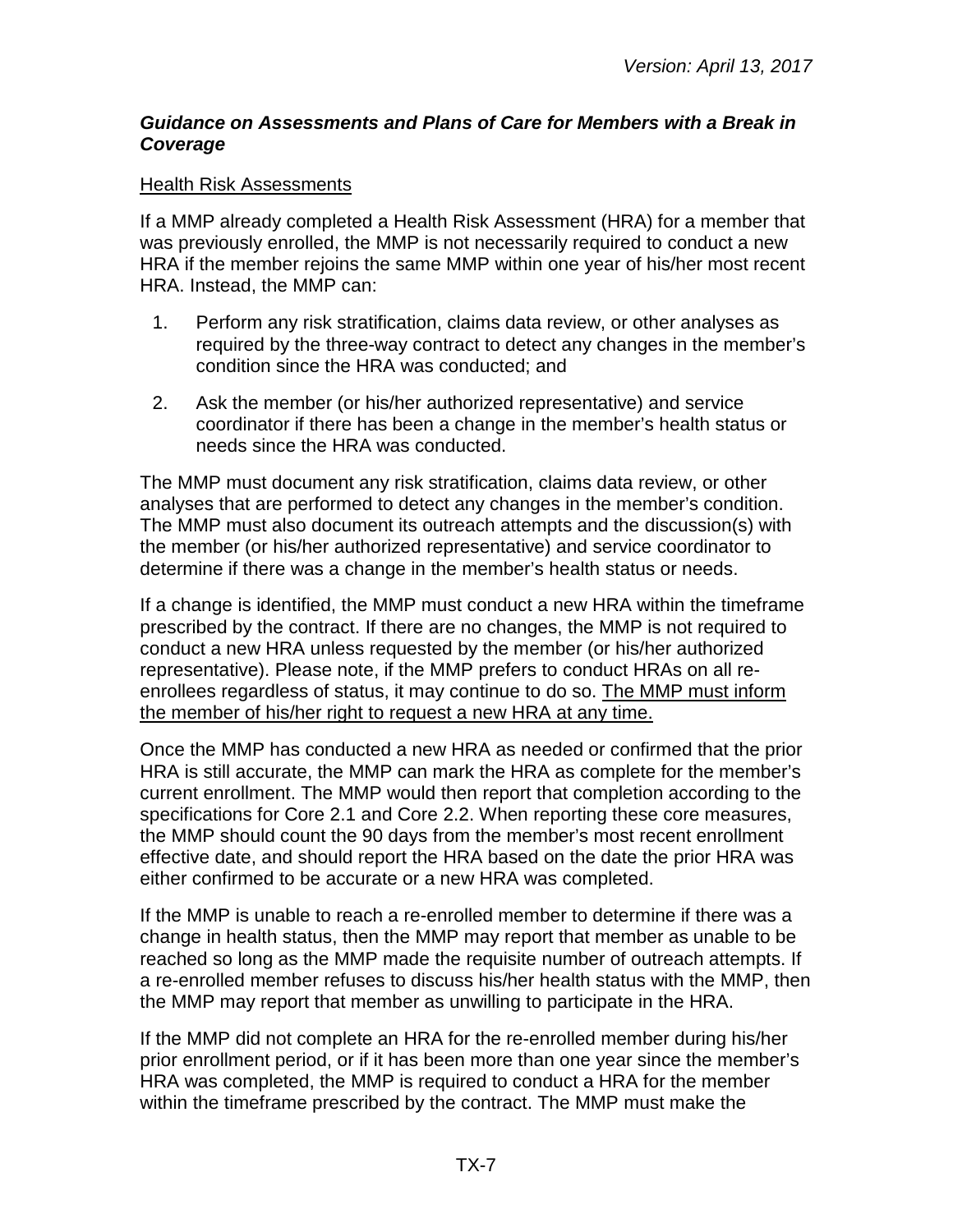requisite number of attempts to reach the member (at minimum) after his/her most recent enrollment effective date, even if the MMP reported that the member was unable to be reached during his/her prior enrollment. Similarly, members that refused the HRA during their prior enrollment must be asked again to participate (i.e., the MMP may not carry over a refusal from one enrollment period to the next).

#### Plans of Care

If the MMP conducts a new HRA for the re-enrolled member, the MMP must revise the Plan of Care accordingly in collaboration with the member or authorized representative within the timeframe prescribed by the contract. Once the Plan of Care is revised, the MMP may mark the Plan of Care as complete for the member's current enrollment. If the MMP determines that the prior HRA is still accurate and therefore no updates are required to the previously completed Plan of Care, the MMP may mark the Plan of Care as complete for the current enrollment at the same time that the HRA is marked complete. The MMP would then follow the applicable state-specific measure specifications for reporting the completion. Please note, for purposes of reporting, the Plan of Care for the reenrolled member should be classified as an *initial* Plan of Care.

If the MMP did not complete a Plan of Care for the re-enrolled member during his/her prior enrollment period, or if it has been more than one year since the member's Plan of Care was completed, the MMP is required to complete a Plan of Care for the member within the timeframe prescribed by the contract. The MMP must also follow the above guidance regarding reaching out to members that previously refused to participate or were not reached.

#### Annual Reassessments and Plan of Care Updates

The MMP must follow contract requirements regarding the completion of annual reassessments and updates to the Plan of Care. If the MMP determined that an HRA/Plan of Care from a member's prior enrollment was accurate and marked that HRA/Plan of Care as complete for the member's current enrollment, the MMP should count continuously from the date that the HRA/Plan of Care was completed in the prior enrollment period to determine the due date for the annual reassessment and Plan of Care update. For example, when reporting Core 2.3, the MMP should count 365 days from the date when the HRA was actually completed, even if that date was during the member's prior enrollment period.

## <span id="page-7-0"></span>*Quality Withhold Measures*

CMS and the state will establish a set of quality withhold measures, and MMPs will be required to meet established thresholds. Throughout this document, statespecific quality withhold measures are marked with the following symbol for Demonstration Year 1: (i) and the following symbol for Demonstration Years 2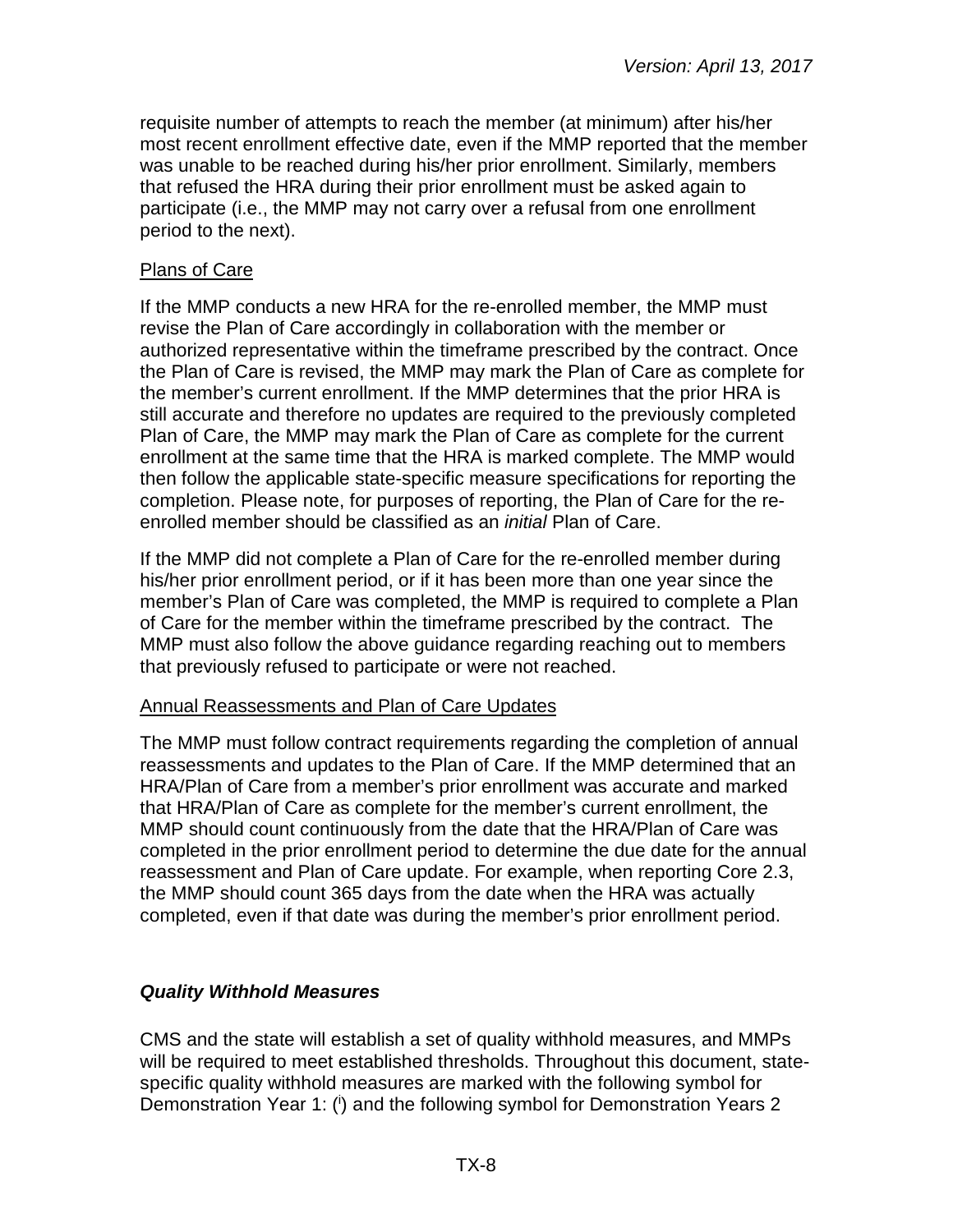and 3: (ii). For more information about the state-specific quality withhold measures for Demonstration Year 1, refer to the Quality Withhold Technical Notes (DY 1): Texas-Specific Measures at [http://www.cms.gov/Medicare-Medicaid-](http://www.cms.gov/Medicare-Medicaid-Coordination/Medicare-and-Medicaid-Coordination/Medicare-Medicaid-Coordination-Office/FinancialAlignmentInitiative/InformationandGuidanceforPlans.html)[Coordination/Medicare-and-Medicaid-Coordination/Medicare-Medicaid-Coordination-](http://www.cms.gov/Medicare-Medicaid-Coordination/Medicare-and-Medicaid-Coordination/Medicare-Medicaid-Coordination-Office/FinancialAlignmentInitiative/InformationandGuidanceforPlans.html)[Office/FinancialAlignmentInitiative/InformationandGuidanceforPlans.html.](http://www.cms.gov/Medicare-Medicaid-Coordination/Medicare-and-Medicaid-Coordination/Medicare-Medicaid-Coordination-Office/FinancialAlignmentInitiative/InformationandGuidanceforPlans.html) Additional information on the withhold methodology and benchmarks for Demonstration Years 2 and 3 will be provided at a later time.

## <span id="page-8-0"></span>*Reporting on Disenrolled and Retro-disenrolled Members*

Unless otherwise indicated in the reporting requirements, MMPs should report on all members enrolled in the demonstration who meet the definition of the data elements, regardless of whether that member was subsequently disenrolled from the MMPs. Measure-specific guidance on how to report on disenrolled members is provided under the Notes section of each state-specific measure.

Due to retro-disenrollment of members, there may be instances where there is a lag between a member's effective disenrollment date and the date on which the MMP is informed about that disenrollment. This time lag might create occasional data inaccuracies if an MMP includes members in reports who had in fact disenrolled before the start of the reporting period. If MMPs are aware at the time of reporting that a member has been retro-disenrolled with a disenrollment effective date prior to the reporting period (and therefore was not enrolled during the reporting period in question), then MMPs may exclude that member from reporting. Please note that MMPs are *not* required to re-submit corrected data should you be informed of a retro-disenrollment subsequent to a reporting deadline. MMPs should act upon their best and most current knowledge at the time of reporting regarding each member's enrollment status.

# <span id="page-8-1"></span>*Value Sets*

<span id="page-8-2"></span>The measure specifications in this document refer to code value sets that must be used to determine and report measure data element values. A value set is the complete set of codes used to identify a service or condition included in a measure. The Texas-Specific Value Sets Workbook includes all value sets and codes needed to report certain measures included in the Texas-Specific Reporting Requirements and is intended to be used in conjunction with the measure specifications outlined in this document. The Texas-Specific Value Sets Workbook can be found on the CMS website at the following address: [http://www.cms.gov/Medicare-Medicaid-Coordination/Medicare-and-Medicaid-](http://www.cms.gov/Medicare-Medicaid-Coordination/Medicare-and-Medicaid-Coordination/Medicare-Medicaid-Coordination-Office/FinancialAlignmentInitiative/InformationandGuidanceforPlans.html)[Coordination/Medicare-Medicaid-Coordination-](http://www.cms.gov/Medicare-Medicaid-Coordination/Medicare-and-Medicaid-Coordination/Medicare-Medicaid-Coordination-Office/FinancialAlignmentInitiative/InformationandGuidanceforPlans.html)[Office/FinancialAlignmentInitiative/InformationandGuidanceforPlans.html.](http://www.cms.gov/Medicare-Medicaid-Coordination/Medicare-and-Medicaid-Coordination/Medicare-Medicaid-Coordination-Office/FinancialAlignmentInitiative/InformationandGuidanceforPlans.html)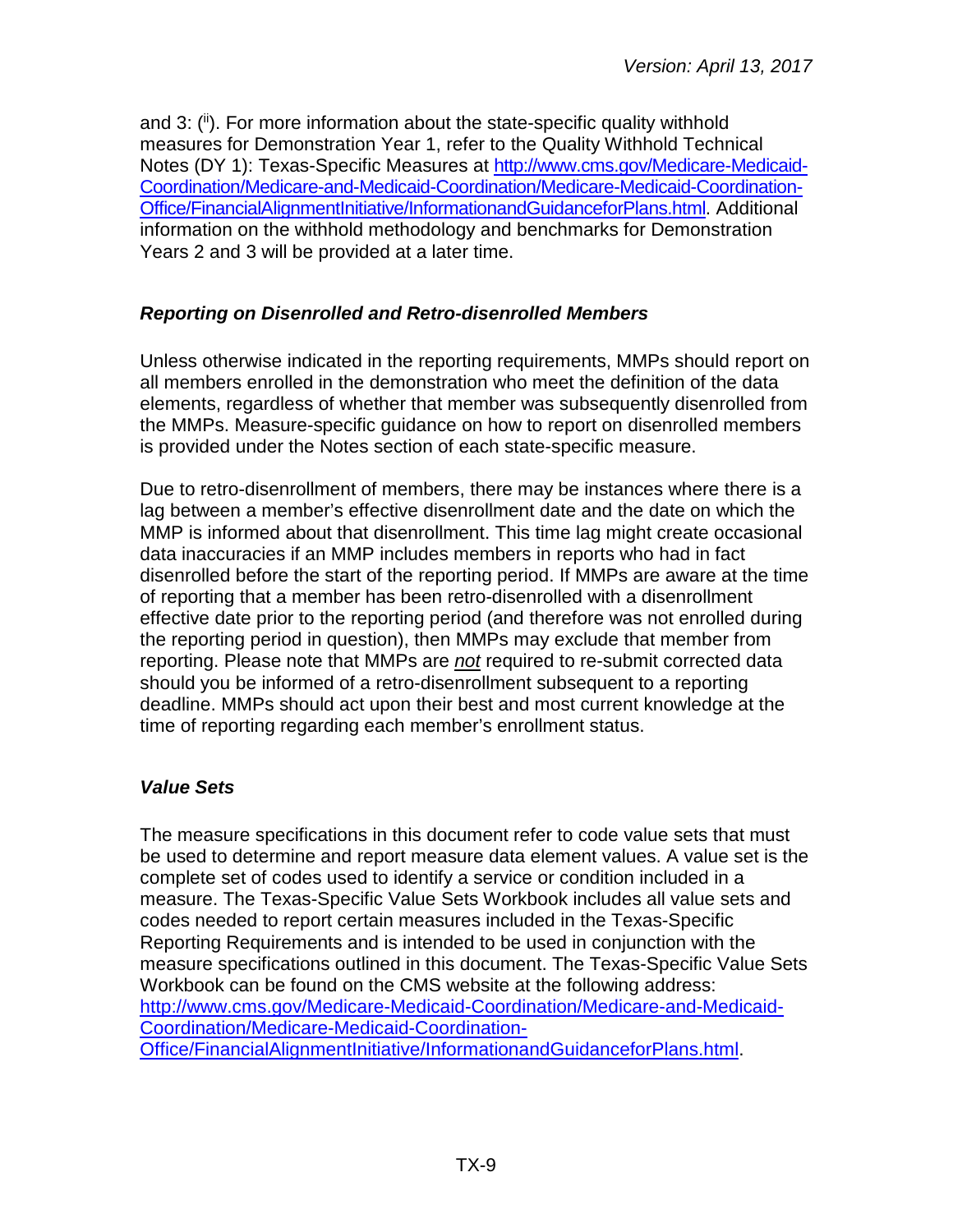|                             | <b>Phase</b>             | <b>Dates</b>                  | <b>Explanation</b>                                                                                 |  |
|-----------------------------|--------------------------|-------------------------------|----------------------------------------------------------------------------------------------------|--|
|                             |                          | <b>Demonstration Year 1.a</b> |                                                                                                    |  |
|                             | Implementation<br>Period | 3-1-15 through 9-30-15        | From the first effective<br>enrollment date through<br>September 30, 2015.                         |  |
| Continuous<br>Reporting     | <b>Ongoing Period</b>    | 3-1-15 through 12-31-15       | From the first effective<br>enrollment date through<br>the end of the first<br>demonstration year. |  |
|                             |                          | <b>Demonstration Year 1.b</b> |                                                                                                    |  |
| Continuous<br>Reporting     | <b>Ongoing Period</b>    | 1-1-16 through 12-31-16       | From the first effective<br>enrollment date through<br>the end of the first<br>demonstration year. |  |
|                             |                          | <b>Demonstration Year 2</b>   |                                                                                                    |  |
| Continuous<br>Reporting     | <b>Ongoing Period</b>    | 1-1-17 through 12-31-17       | From January 1st through<br>the end of the second<br>demonstration year.                           |  |
| <b>Demonstration Year 3</b> |                          |                               |                                                                                                    |  |
| Continuous<br>Reporting     | <b>Ongoing Period</b>    | 1-1-18 through 12-31-18       | From January 1st through<br>the end of the third<br>demonstration year.                            |  |

# *Texas's Implementation, Ongoing, and Continuous Reporting Periods*

## <span id="page-9-0"></span>*Data Submission*

All MMPs will submit state-specific measure data through the web-based Financial Alignment Initiative (FAI) Data Collection System (unless otherwise specified in the measure description). All data submissions must be submitted to this site by 5:00p.m. ET on the applicable due date. This site can be accessed at the following web address: [https://Financial-Alignment-Initiative.NORC.org.](https://financial-alignment-initiative.norc.org/)

(Note: Prior to the first use of the system, all MMPs will receive an email notification with the username and password that has been assigned to their plan. This information will be used to log in to the FAI system and complete the data submission.)

All MMPs will submit core measure data in accordance with the Core Reporting Requirements. Submission requirements vary by measure, but most core measures are reported through the Health Plan Management System (HPMS).

Please note, late submissions may result in compliance action from CMS.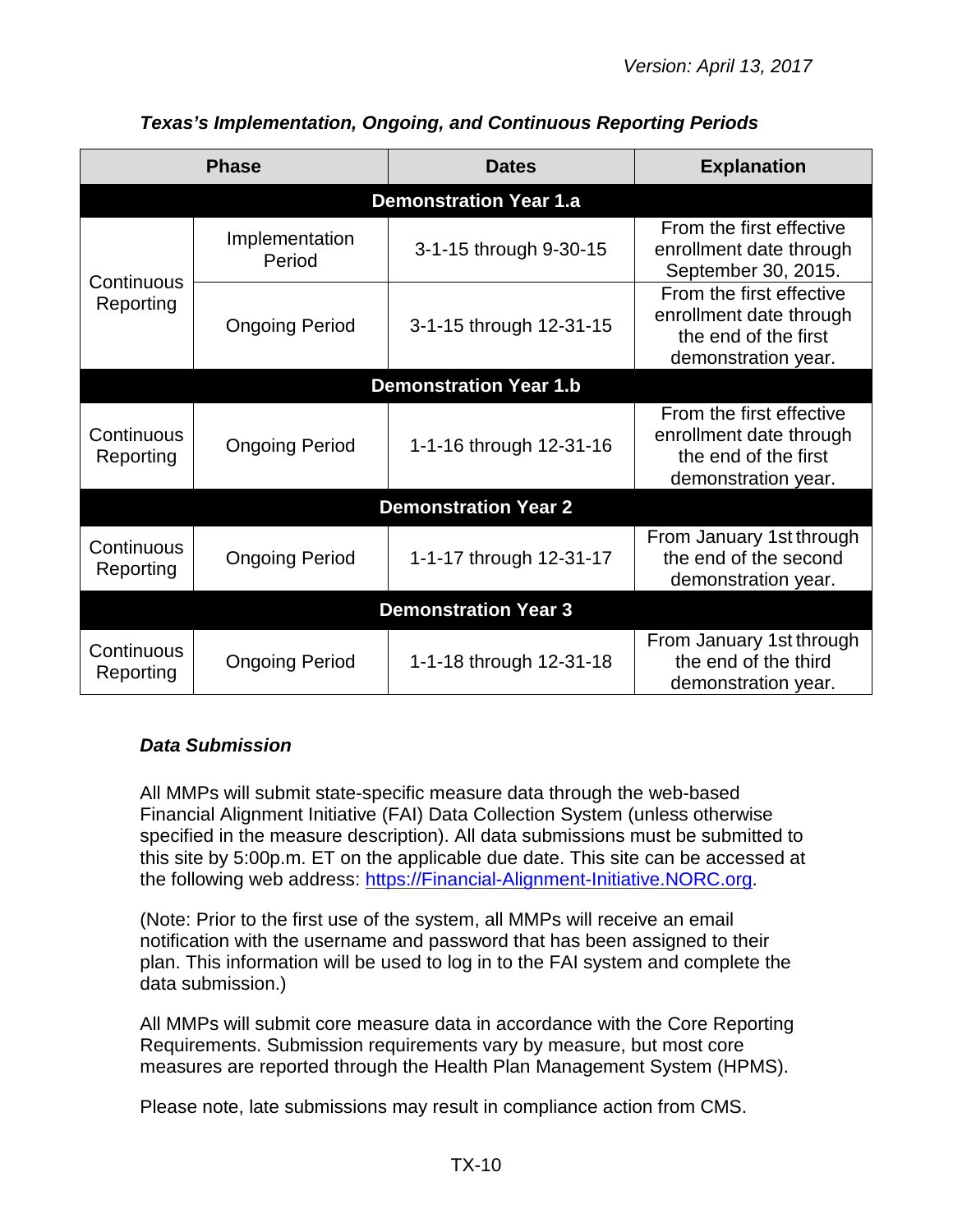## <span id="page-10-0"></span>*Resubmission of Data*

MMPs must comply with the following steps to resubmit data after an established due date:

- 1. Email the TX HelpDesk [\(TXHelpDesk@norc.org\)](mailto:TXHelpDesk@norc.org) to request resubmission.
	- o Specify in the email which measures need resubmission;
	- o Specify for which reporting period(s) the resubmission is needed; and
	- o Provide a brief explanation for why the data need to be resubmitted.
- 2. After review of the request, the TX HelpDesk will notify the MMP once the FAI Data Collection System and/or HPMS has been re-opened.
- 3. Resubmit data through the applicable reporting system.
- 4. Notify the TX HelpDesk again after resubmission has been completed.

Please note, requests for resubmission after an established due date may result in compliance action from CMS.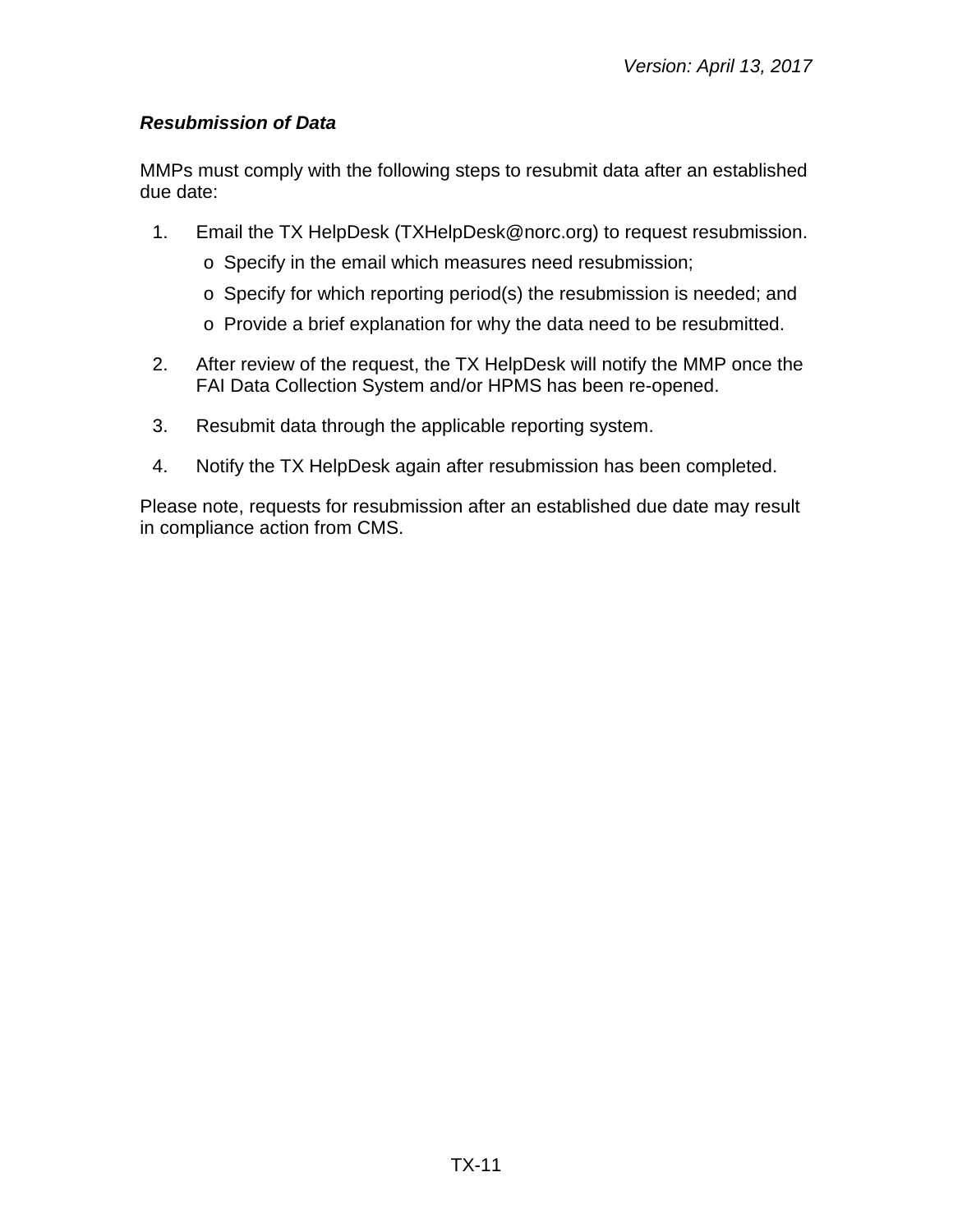# <span id="page-11-0"></span>**Section TXI. Care Coordination**

| <b>IMPLEMENTATION</b>              |                                        |                |                                                                                                     |                                                                                           |
|------------------------------------|----------------------------------------|----------------|-----------------------------------------------------------------------------------------------------|-------------------------------------------------------------------------------------------|
| <b>Reporting</b><br><b>Section</b> | <b>Reporting</b><br><b>Frequency</b>   | <b>Level</b>   | <b>Reporting</b><br><b>Period</b>                                                                   | <b>Due Date</b>                                                                           |
| TX1. Care<br>Coordination          | Monthly,<br>beginning<br>after 90 days | Contract       | Current<br>Month<br>Ex:<br>$1/1 - 1/31$                                                             | By the end of the<br>month following the<br>last day of the<br>reporting period           |
|                                    |                                        | <b>ONGOING</b> |                                                                                                     |                                                                                           |
| <b>Reporting</b><br><b>Section</b> | <b>Reporting</b><br><b>Frequency</b>   | Level          | <b>Reporting</b><br><b>Periods</b>                                                                  | Due Date                                                                                  |
| TX1. Care<br>Coordination          | Quarterly                              | Contract       | Current<br>Calendar<br>Quarter<br>Ex:<br>$1/1 - 3/31$<br>$4/1 - 6/30$<br>$7/1 - 9/30$<br>10/1-12/31 | By the end of the<br>second month<br>following the last day<br>of the reporting<br>period |

TX1.1 Members with Plans of Care within 90 days of enrollment.

| <b>Element</b><br><b>Letter</b> | <b>Element Name</b>   | <b>Definition</b>     | <b>Allowable</b><br><b>Values</b> |
|---------------------------------|-----------------------|-----------------------|-----------------------------------|
| Α.                              | Total number of       | Total number of       | Field Type: Numeric               |
|                                 | members enrolled      | members enrolled      |                                   |
|                                 | whose 90th day of     | whose 90th day of     |                                   |
|                                 | enrollment occurred   | enrollment occurred   |                                   |
|                                 | within the reporting  | within the reporting  |                                   |
|                                 | period.               | period.               |                                   |
| <b>B.</b>                       | Total number of       | Of the total reported | Field type: Numeric               |
|                                 | members who were      | in A, the number of   |                                   |
|                                 | documented as         | members who were      | Note: Is a subset of A.           |
|                                 | unwilling to complete | documented as         |                                   |
|                                 | a Plan of Care within | unwilling to complete |                                   |
|                                 | 90 days of            | a Plan of Care within |                                   |
|                                 | enrollment.           | 90 days of            |                                   |
|                                 |                       | enrollment.           |                                   |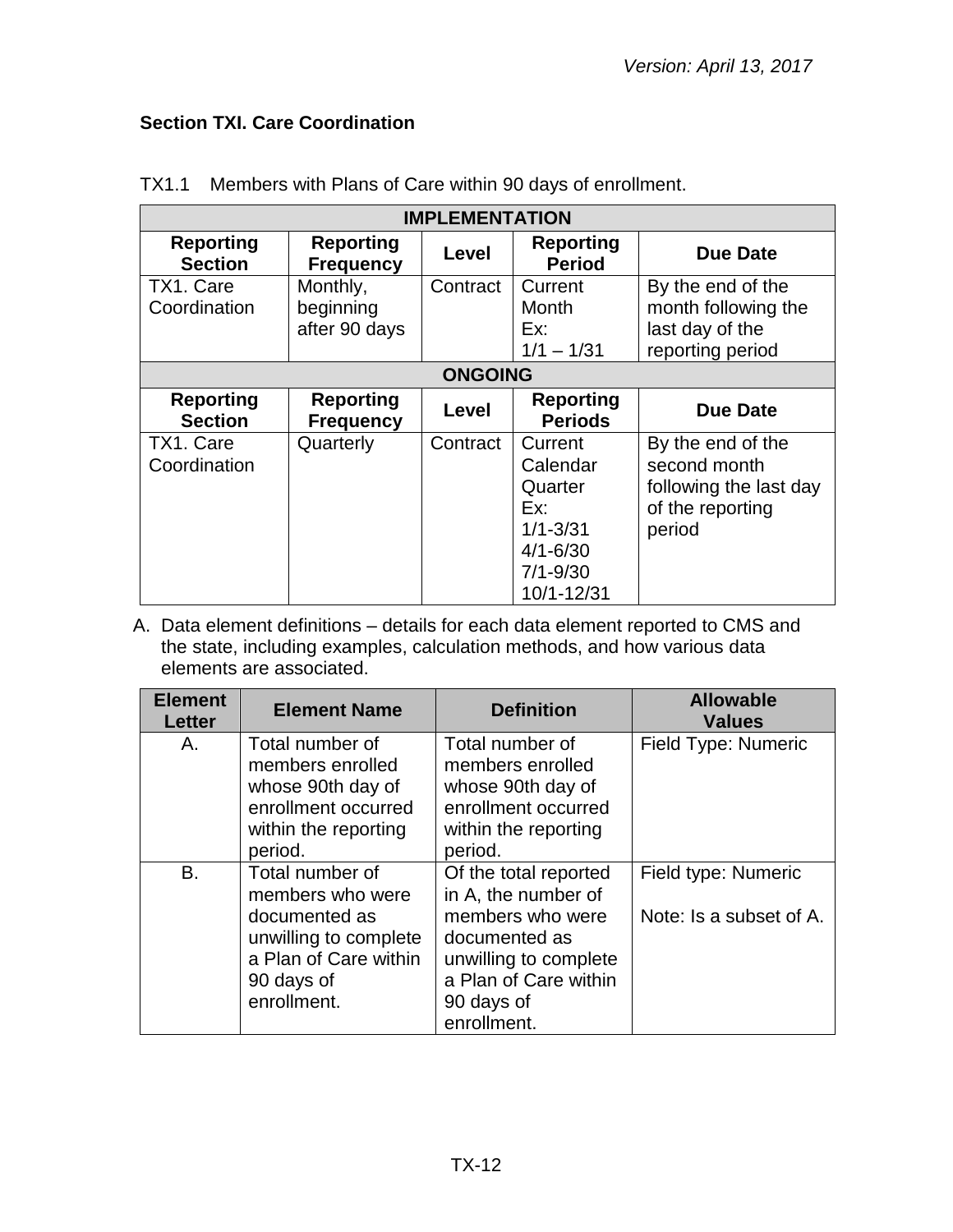| <b>Element</b><br><b>Letter</b> | <b>Element Name</b>                                                                                                                     | <b>Definition</b>                                                                                                                                                    | <b>Allowable</b><br><b>Values</b>              |
|---------------------------------|-----------------------------------------------------------------------------------------------------------------------------------------|----------------------------------------------------------------------------------------------------------------------------------------------------------------------|------------------------------------------------|
| $C_{\cdot}$                     | Total number of<br>members the MMP<br>was unable to reach,<br>following five<br>documented<br>attempts within 90<br>days of enrollment. | Of the total reported<br>in A, the number of<br>members the MMP<br>was unable to reach,<br>following five<br>documented<br>attempts within 90<br>days of enrollment. | Field type: Numeric<br>Note: Is a subset of A. |
| D.                              | Total number of<br>members with a Plan<br>of Care completed<br>within 90 days of<br>enrollment.                                         | Of the total reported<br>in A, the number of<br>members with a Plan<br>of Care completed<br>within 90 days of<br>enrollment.                                         | Field Type: Numeric<br>Note: Is a subset of A. |

- B. QA Checks/Thresholds procedures used by CMS and the state to establish benchmarks in order to identify outliers or data that are potentially erroneous.
	- CMS and the state or its designee will perform an outlier analysis.
	- As data are received from MMPs over time, CMS and the state or its designee will apply threshold checks.
- C. Edits and Validation checks validation checks that should be performed by each MMP prior to data submission.
	- Confirm those data elements listed above as subsets of other elements.
	- MMPs should validate that data elements B, C, and D are less than or equal to data element A.
	- All data elements should be positive values.
- D. Analysis how CMS and the state will evaluate reported data, as well as how other data sources may be monitored. CMS and the state will evaluate the percentage of members whose 90th day of enrollment occurred within the reporting period:
	- Who refused to have a Plan of Care completed within 90 days of enrollment.
	- Who were unable to be reached to have a Plan of Care completed within 90 days of enrollment.
	- Who had a Plan of Care completed within 90 days of enrollment.
	- Who were willing to participate and who could be reached who had a Plan of Care completed within 90 days of enrollment.
- E. Notes additional clarifications to a reporting section. This section incorporates previously answered frequently asked questions.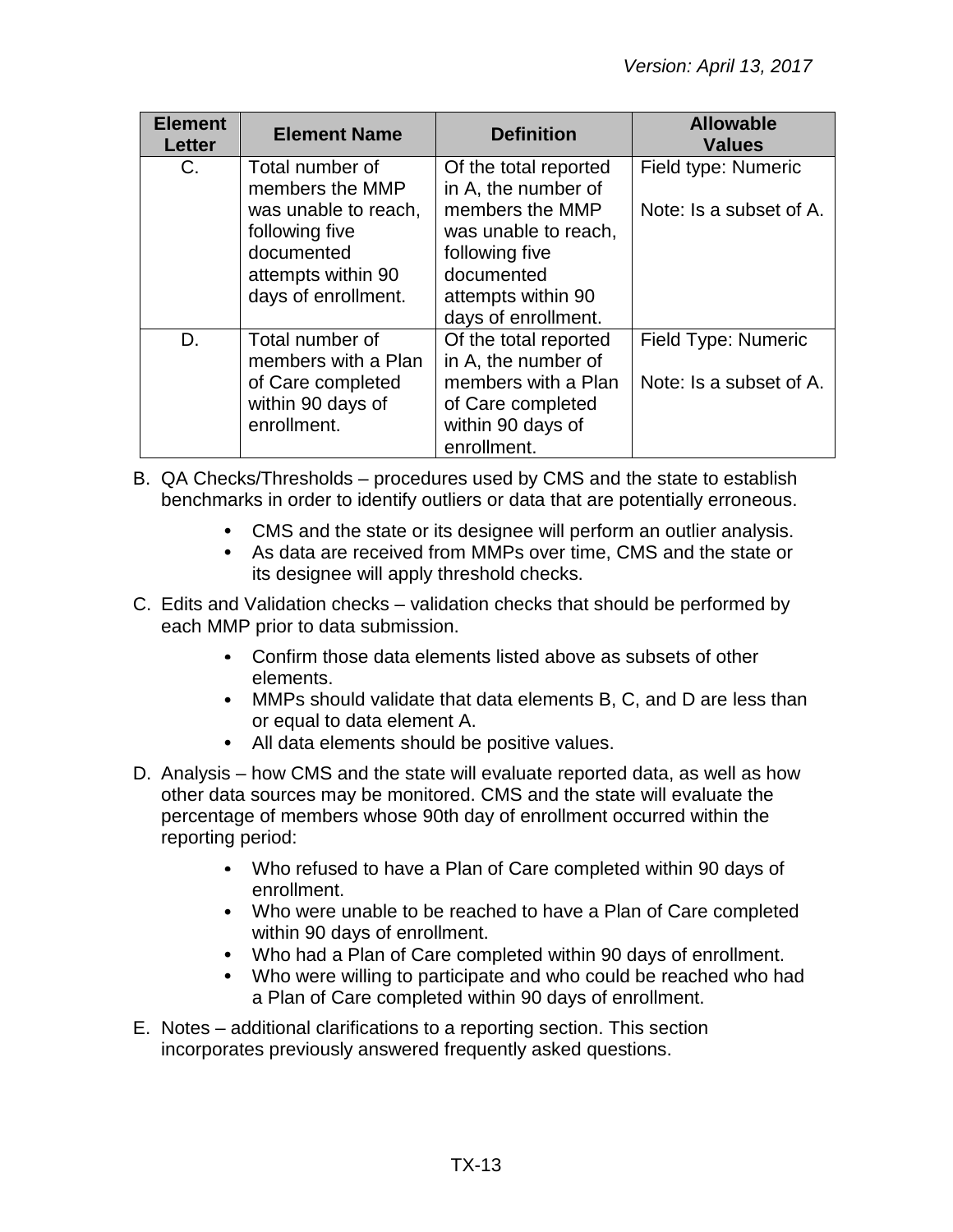- MMPs should include all Medicare-Medicaid members regardless of whether the member was enrolled through passive enrollment or opt-in enrollment. Medicaid-only members should not be included.
- MMPs should include all members who meet the criteria outlined in  $\bullet$ data element A, regardless if they are disenrolled as of the end of the reporting period (i.e., include all members regardless if they are currently enrolled or disenrolled as of the last day of the reporting period).
- The 90th day of enrollment should be based on each member's  $\bullet$ effective enrollment date. For the purposes of reporting this measure, 90 days of enrollment will be equivalent to three full calendar months.
- $\bullet$ The effective enrollment date is the first date of the member's coverage through the MMP.
- $\bullet$ Members reported in data elements B, C, and D must also be reported in data element A since these data elements are subsets of data element A. Additionally, data elements B, C, and D should be mutually exclusive (e.g. a member reported in element B or C should not also be reported in element D). If a member could meet the criteria for multiple data elements (B, C, or D) use the following guidance to ensure the member is included in only one of those three elements:
	- o If a member initially refused a Plan of Care or could not be reached after five outreach attempts, but then subsequently completes a Plan of Care within 90 days of enrollment, the member should be classified in data element D.
	- o If a member was not reached after five outreach attempts, but then subsequently is reached and refuses to complete the Plan of Care within 90 days of enrollment, the member should be classified in data element B.
- For data element B, MMPs should report the number of members who were unwilling to participate in the development of the Plan of Care if the member (or his or her authorized representative):
	- o Affirmatively declines to participate in the Plan of Care. Member communicates this refusal by phone, mail, fax, or in person.
	- o Expresses willingness to complete the Plan of Care but asks for it to be conducted after 90 days (despite being offered a reasonable opportunity to complete the Plan of Care within 90 days). Discussions with the member must be documented by the MMP.
	- o Expresses willingness to complete the Plan of Care, but reschedules or is a no-show and then is subsequently nonresponsive. Attempts to contact the member must be documented by the MMP.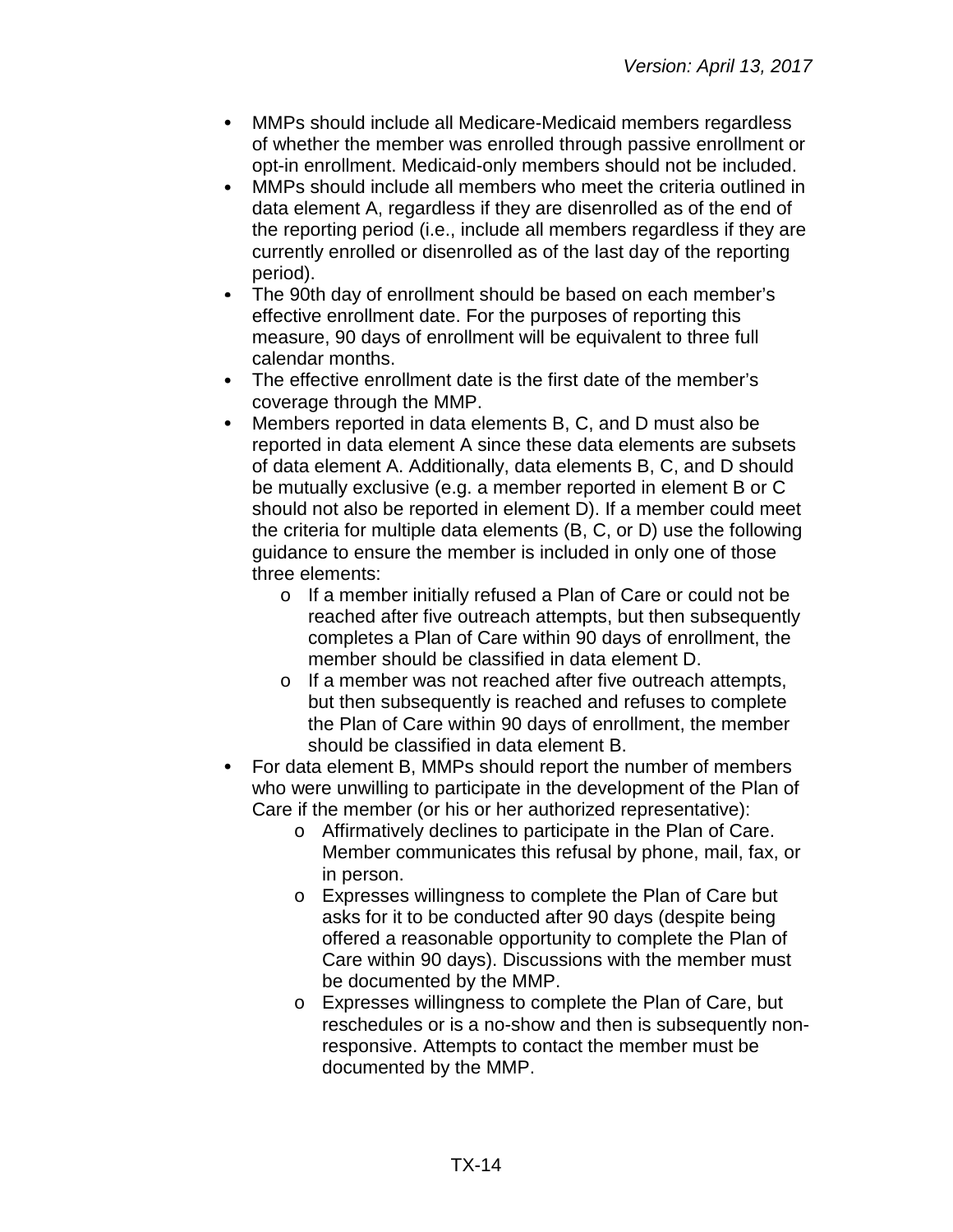- o Initially agrees to complete the Plan of Care, but then declines to answer a majority of the questions in the Plan of Care.
- For data element C, MMPs should report the number of members the MMP was unable to reach after five attempts to contact the member. MMPs should refer to the TX three-way contract or state guidance for any specific requirements pertaining to the method of outreach to members. MMPs must document each attempt to reach the member, including the method of the attempt (i.e., phone, mail, or email), as CMS and the state may validate this number. There may be instances when the MMP has a high degree of confidence that a member's contact information is correct, yet that member is not responsive to the MMP's outreach efforts. So long as the MMP follows the guidance regarding outreach attempts, these members may be included in the count for this data element.
- There may be certain circumstances that make it impossible or inappropriate to complete a Plan of Care within 90 days of the enrollment. For example, a member may become medically unable to respond and have no authorized representative to do so on their behalf, or a member may be experiencing an acute medical or behavioral health crisis that requires immediate attention and outweighs the need for a Plan of Care. However, MMPs should not include such members in the counts for data elements B and C.
- If a Plan of Care was started but not completed within 90 days of  $\bullet$ enrollment, then the Plan of Care should not be considered completed and, therefore, would not be counted in data elements B, C, or D. However, this member would be included in data element A if the member's 90th day of enrollment occurred within the reporting period.
- Completion of a Plan of Care requires the participation of the  $\bullet$ member. A Plan of Care is a person-centered care plan that is developed by the STAR+PLUS MMP Service Coordinator with the member, his/her family and caregiver supports, as appropriate, and providers. As such, a member must be able to be reached in order to complete the Plan of Care and members who had a Plan of Care completed by the MMP without the member's participation should not be included in the count for data element D. MMPs should refer to the Texas three-way contract for additional requirements pertaining to a Plan of Care.
- F. Data Submission how MMPs will submit data collected to CMS and the state.
	- MMPs will submit data collected for this measure in the above  $\bullet$ specified format through a secure data collection site established by CMS. This site can be accessed at the following web address: [https://Financial-Alignment-Initiative.NORC.org.](https://financial-alignment-initiative.norc.org/)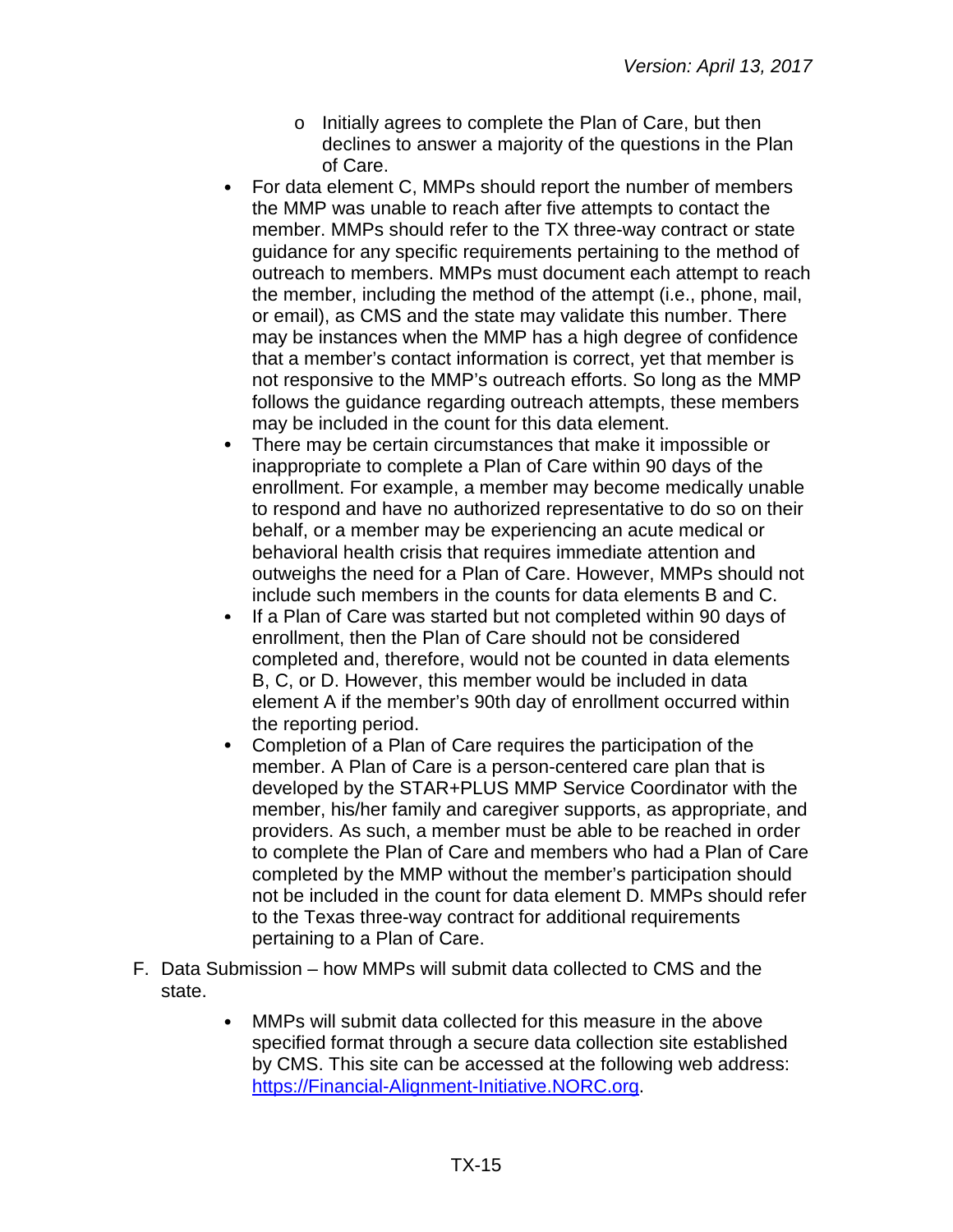| <b>IMPLEMENTATION</b>              |                                        |                |                                                                                                     |                                                                                           |
|------------------------------------|----------------------------------------|----------------|-----------------------------------------------------------------------------------------------------|-------------------------------------------------------------------------------------------|
| <b>Reporting</b><br><b>Section</b> | <b>Reporting</b><br><b>Frequency</b>   | Level          | <b>Reporting</b><br><b>Period</b>                                                                   | Due Date                                                                                  |
| TX1. Care<br>Coordination          | Monthly,<br>beginning<br>after 90 days | Contract       | Current<br>Month<br>Ex:<br>$1/1 - 1/31$                                                             | By the end of the<br>month following the<br>last day of the<br>reporting period           |
|                                    |                                        | <b>ONGOING</b> |                                                                                                     |                                                                                           |
| <b>Reporting</b><br><b>Section</b> | <b>Reporting</b><br><b>Frequency</b>   | Level          | <b>Reporting</b><br><b>Periods</b>                                                                  | Due Date                                                                                  |
| TX1. Care<br>Coordination          | Quarterly                              | Contract       | Current<br>Calendar<br>Quarter<br>Fx:<br>$1/1 - 3/31$<br>$4/1 - 6/30$<br>$7/1 - 9/30$<br>10/1-12/31 | By the end of the<br>second month<br>following the last day<br>of the reporting<br>period |

TX1.2 Members with Plans of Care completed.

| <b>Element</b><br>Letter | <b>Element Name</b>                                                                                                   | <b>Definition</b>                                                                                                                                                                                     | <b>Allowable</b><br><b>Values</b>              |
|--------------------------|-----------------------------------------------------------------------------------------------------------------------|-------------------------------------------------------------------------------------------------------------------------------------------------------------------------------------------------------|------------------------------------------------|
| А.                       | Total number of<br>members enrolled for<br>90 days or longer as<br>of the last day of the<br>reporting period.        | Total number of<br>members enrolled for<br>90 days or longer as<br>of the last day of the<br>reporting period and<br>who were currently<br>enrolled as of the last<br>day of the reporting<br>period. | <b>Field Type: Numeric</b>                     |
| B.                       | Total number of<br>members who had a<br><b>Plan of Care</b><br>completed as of the<br>end of the reporting<br>period. | Of the total reported<br>in A, the number of<br>members who had a<br><b>Plan of Care</b><br>completed as of the<br>end of the reporting<br>period.                                                    | Field type: Numeric<br>Note: Is a subset of A. |

- B. QA Checks/Thresholds procedures used by CMS and the state to establish benchmarks in order to identify outliers or data that are potentially erroneous.
	- CMS and the state or its designee will perform an outlier analysis.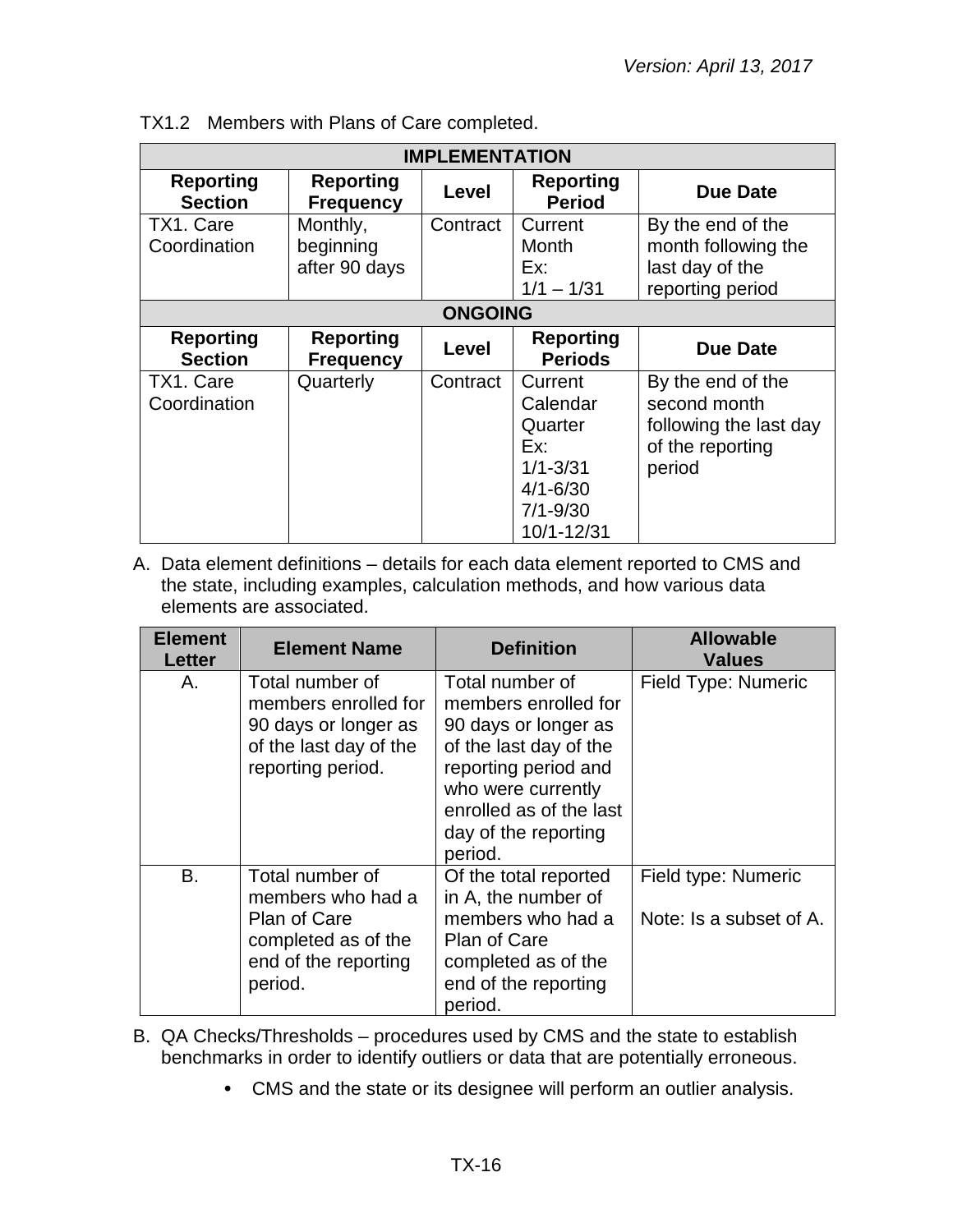- As data are received from MMPs over time, CMS and the state or its designee will apply threshold checks.
- C. Edits and Validation checks validation checks that should be performed by each MMP prior to data submission.
	- Confirm those data elements listed above as subsets of other elements.
	- MMPs should validate that data element B is less than or equal to data element A.
	- All data elements should be positive values.
- D. Analysis how CMS and the state will evaluate reported data, as well as how other data sources may be monitored.
	- CMS and the state will evaluate the percentage of members enrolled for 90 days or longer as of the last day of the reporting period who had a Plan of Care completed as of the end of the reporting period.
- E. Notes additional clarifications to a reporting section. This section incorporates previously answered frequently asked questions.
	- MMPs should include all Medicare-Medicaid members regardless  $\bullet$ of whether the member was enrolled through passive enrollment or opt-in enrollment. Medicaid-only members should not be included.
	- $\bullet$ The 90th day of enrollment should be based on each member's effective enrollment date. For the purposes of reporting this measure, 90 days of enrollment will be equivalent to three full calendar months.
	- The effective enrollment date is the first date of the member's coverage through the MMP.
	- $\bullet$ The Plans of Care reported in data element B could have been completed at any time prior to the end of the reporting period, not necessarily during the reporting period.
	- Completion of a Plan of Care requires the participation of the  $\bullet$ member. A Plan of Care is a person-centered care plan that is developed by the STAR+PLUS MMP Service Coordinator with the member, his/her family and caregiver supports, as appropriate, and providers. As such, a member must be able to be reached in order to complete the Plan of Care and members who had a Plan of Care completed by the MMP without the member's participation should not be included in the count for data element B. MMPs should refer to the Texas three-way contract for additional requirements pertaining to a Plan of Care.
- F. Data Submission how MMPs will submit data collected to CMS and the state.
	- MMPs will submit data collected for this measure in the above  $\bullet$ specified format through a secure data collection site established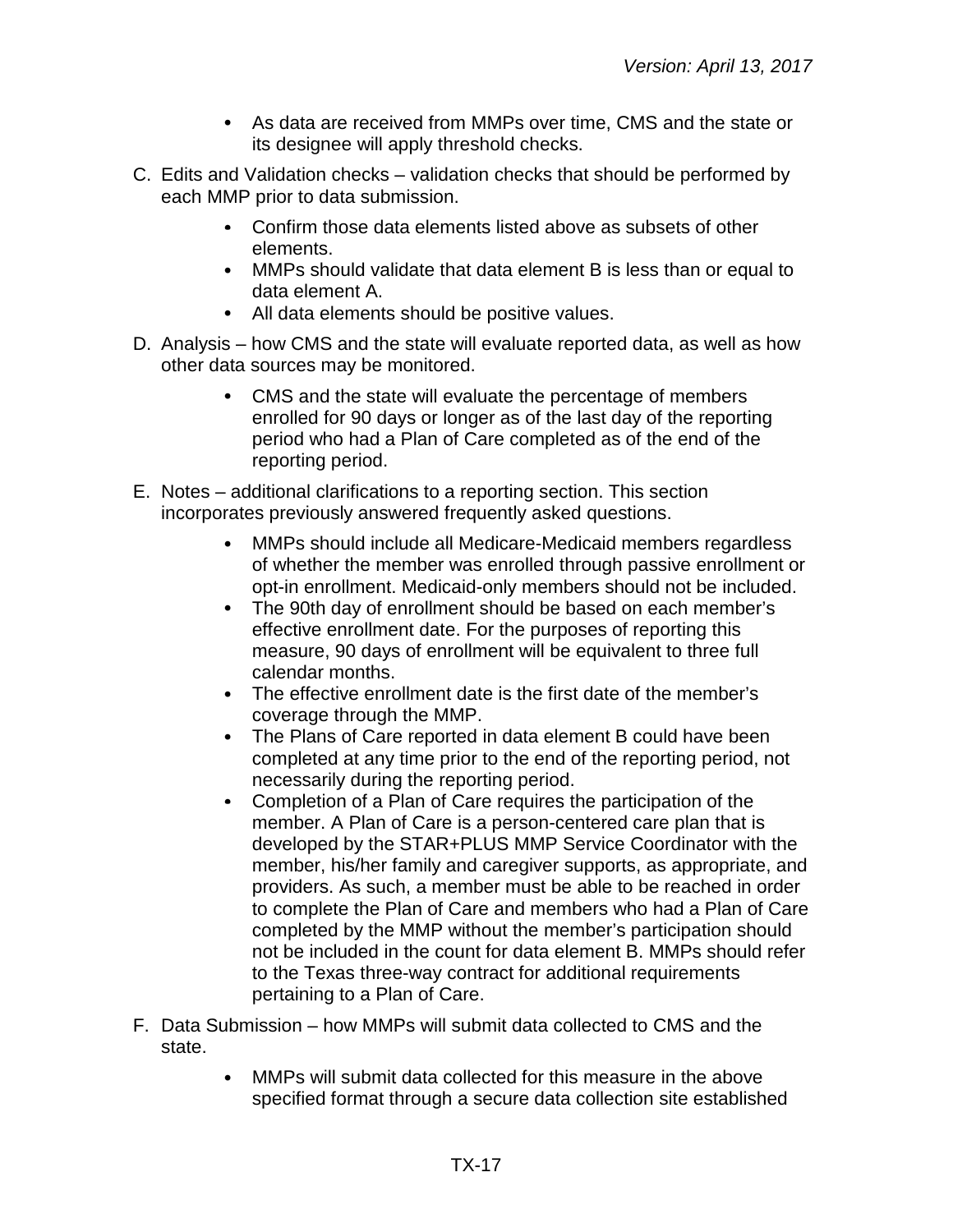by CMS. This site can be accessed at the following web address: [https://Financial-Alignment-Initiative.NORC.org.](https://financial-alignment-initiative.norc.org/)

|  |  | TX1.3 Members with first follow-up visit within 30 days of hospital discharge. |
|--|--|--------------------------------------------------------------------------------|

| <b>CONTINUOUS REPORTING</b>        |                                      |          |                                            |                                                         |  |  |
|------------------------------------|--------------------------------------|----------|--------------------------------------------|---------------------------------------------------------|--|--|
| <b>Reporting</b><br><b>Section</b> | <b>Reporting</b><br><b>Frequency</b> | Level    | <b>Reporting</b><br><b>Periods</b>         | <b>Due Date</b>                                         |  |  |
| TX1. Care<br>Coordination          | Quarterly                            | Contract | Current<br>Calendar<br>Quarter             | By the end of the<br>fourth month<br>following the last |  |  |
|                                    |                                      |          | Ex:<br>$1/1 - 3/31$                        | day of the reporting<br>period                          |  |  |
|                                    |                                      |          | $4/1 - 6/30$<br>$7/1 - 9/30$<br>10/1-12/31 |                                                         |  |  |

| <b>Element</b><br><b>Letter</b> | <b>Element Name</b>                                                                                                      | <b>Definition</b>                                                                                                                       | <b>Allowable</b><br><b>Values</b>              |
|---------------------------------|--------------------------------------------------------------------------------------------------------------------------|-----------------------------------------------------------------------------------------------------------------------------------------|------------------------------------------------|
| Α.                              | Total number of<br>hospital discharges.                                                                                  | Total number of<br>hospital discharges<br>during the reporting<br>period.                                                               | Field Type: Numeric                            |
| B.                              | Total number of<br>hospital discharges<br>that resulted in an<br>ambulatory care<br>follow-up visit within<br>30 days of | Of the total reported in<br>A, the number of<br>hospital discharges<br>that resulted in an<br>ambulatory care<br>follow-up visit within | Field Type: Numeric<br>Note: Is a subset of A. |
|                                 | discharge from the<br>hospital.                                                                                          | 30 days of discharge<br>from the hospital.                                                                                              |                                                |

- B. QA checks/Thresholds procedures used by CMS and the state to establish benchmarks in order to identify outliers or data that are potentially erroneous.
	- CMS and the state or its designee will perform an outlier analysis.
	- As data are received from MMPs over time, CMS and the state or its designee will apply threshold checks.
- C. Edits and Validation checks validation checks that should be performed by each MMP prior to data submission.
	- Confirm those data elements listed above as subsets of other  $\bullet$ elements.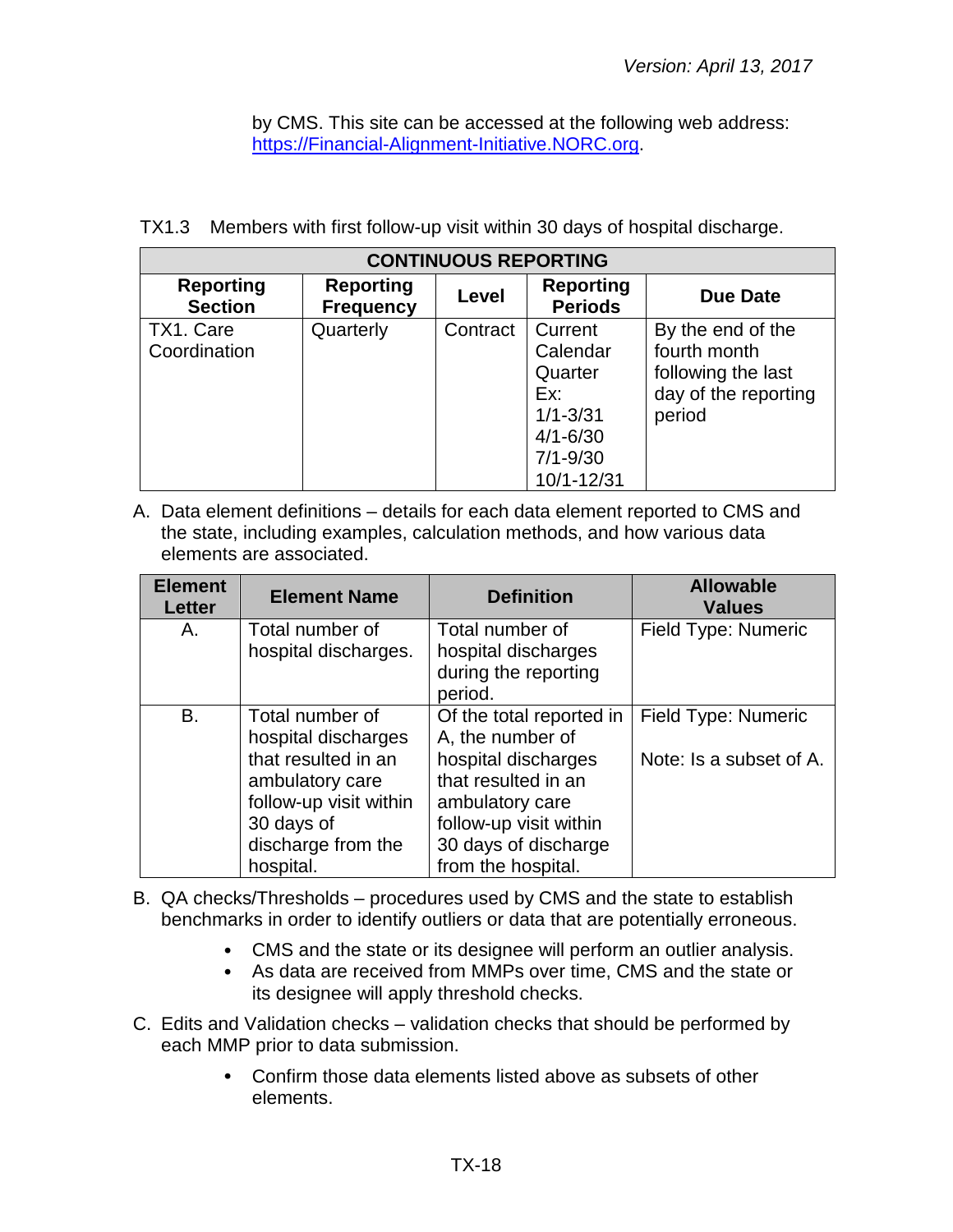- MMPs should validate that data element B is less than or equal to data element A.
- All data elements should be positive values.
- D. Analysis how CMS and the state will evaluate reported data, as well as how other data sources may be monitored.
	- CMS and the state will evaluate the percentage of hospital discharges that resulted in an ambulatory care follow-up visit within 30 days of the discharge from the hospital.
- E. Notes additional clarifications to a reporting section. This section incorporates previously answered frequently asked questions.
	- $\bullet$ MMPs should include all hospital discharges for Medicare-Medicaid members regardless of whether the member was enrolled through passive enrollment or opt-in enrollment. Medicaid-only members should not be included.
	- $\bullet$ MMPs should include all hospital discharges for members who meet the criteria outlined in data element A and who were continuously enrolled from the date of the hospital discharge through 30 days after the hospital discharge, regardless if they are disenrolled as of the end of the reporting period.
	- The date of discharge must occur within the reporting period, but the follow-up visit may not be in the same reporting period. For example, if a discharge occurs during the last month of the reporting period, look to the first month of the following reporting period to identify the follow-up visit.
	- This measure will be due four months following the last day of the  $\bullet$ reporting period; therefore, MMPs will have sufficient time to collect and report data for discharges with a follow-up visit that occurred during the first month of the subsequent reporting period.
	- The member needs to be enrolled from the date of the hospital  $\bullet$ discharge through 30 days after the hospital discharge, with no gaps in enrollment, to be included in this measure.
	- A follow-up visit is defined as an ambulatory care follow-up visit to  $\bullet$ assess the member's health following a hospitalization. Codes to identify follow-up visits are provided in the Ambulatory Visits value set and Other Ambulatory Visits value set. MMPs should report ambulatory care follow-up visits based on all visits identified, including denied and pended claims, and including encounter data as necessary in cases where follow-up care is included as part of a bundled payment covering the services delivered during the inpatient stay. MMPs should use all information available, including encounter data supplied by providers, to ensure complete and accurate reporting.
	- To identify all inpatient discharges during the reporting period (data element A):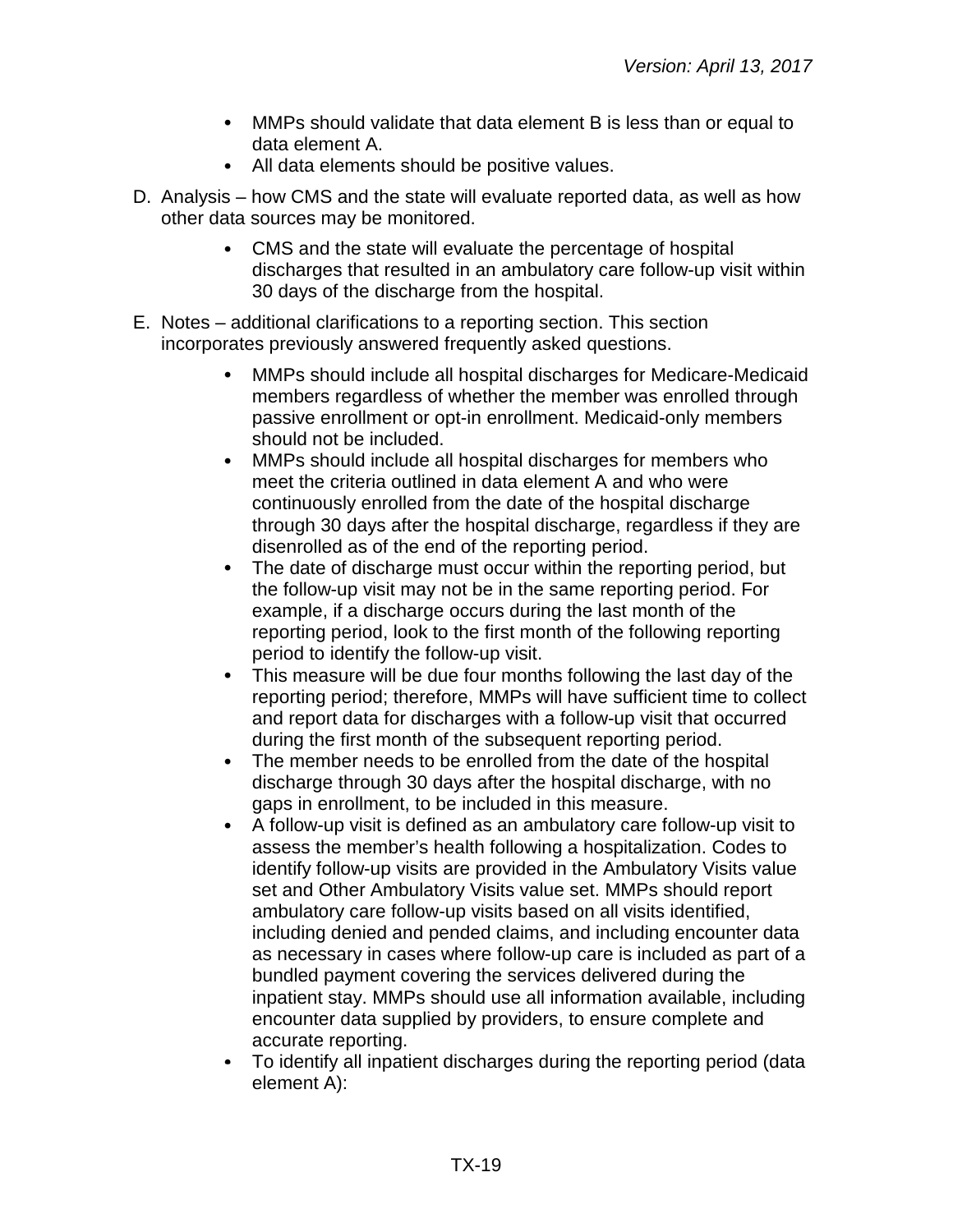- o Identify all acute and non-acute inpatient stays (Inpatient Stay value set).
- o Identify the discharge date for the stay. The date of discharge should be within the reporting period.

MMPs should report discharges based on all inpatient stays identified, including denied and pended claims.

- Exclude discharges in which the patient was transferred directly or  $\bullet$ readmitted to an acute or non-acute facility on the date of the discharge or within 30 days after discharge. These discharges are excluded because a re-hospitalization or transfer may prevent an outpatient follow-up visit from taking place. To identify readmissions to an acute or non-acute inpatient care setting:
	- o Identify all acute and non-acute inpatient stays (Inpatient Stay value set).
	- o Identify the admission date for the stay. The date of admission should be within the reporting period or 30 days after the end of the reporting period.
	- o Determine if the admission date for the stay occurred within 30 days of a previous inpatient discharge. If yes, exclude the initial discharge.

For example, the following direct transfers/readmissions should be excluded from this measure:

- An inpatient discharge on June 1, followed by an admission to another inpatient setting on June 1 (a direct transfer)
- An inpatient discharge on June 1, followed by a readmission to a hospital on June 15 (readmission within 30 days)
- Exclude discharges due to death, using the Discharges due to Death value set.
- F. Data Submission how MMPs will submit data collected to CMS and the state.
	- MMPs will submit data collected for this measure in the above specified format through a secure data collection site established by CMS. This site can be accessed at the following web address: [https://Financial-Alignment-Initiative.NORC.org.](https://financial-alignment-initiative.norc.org/)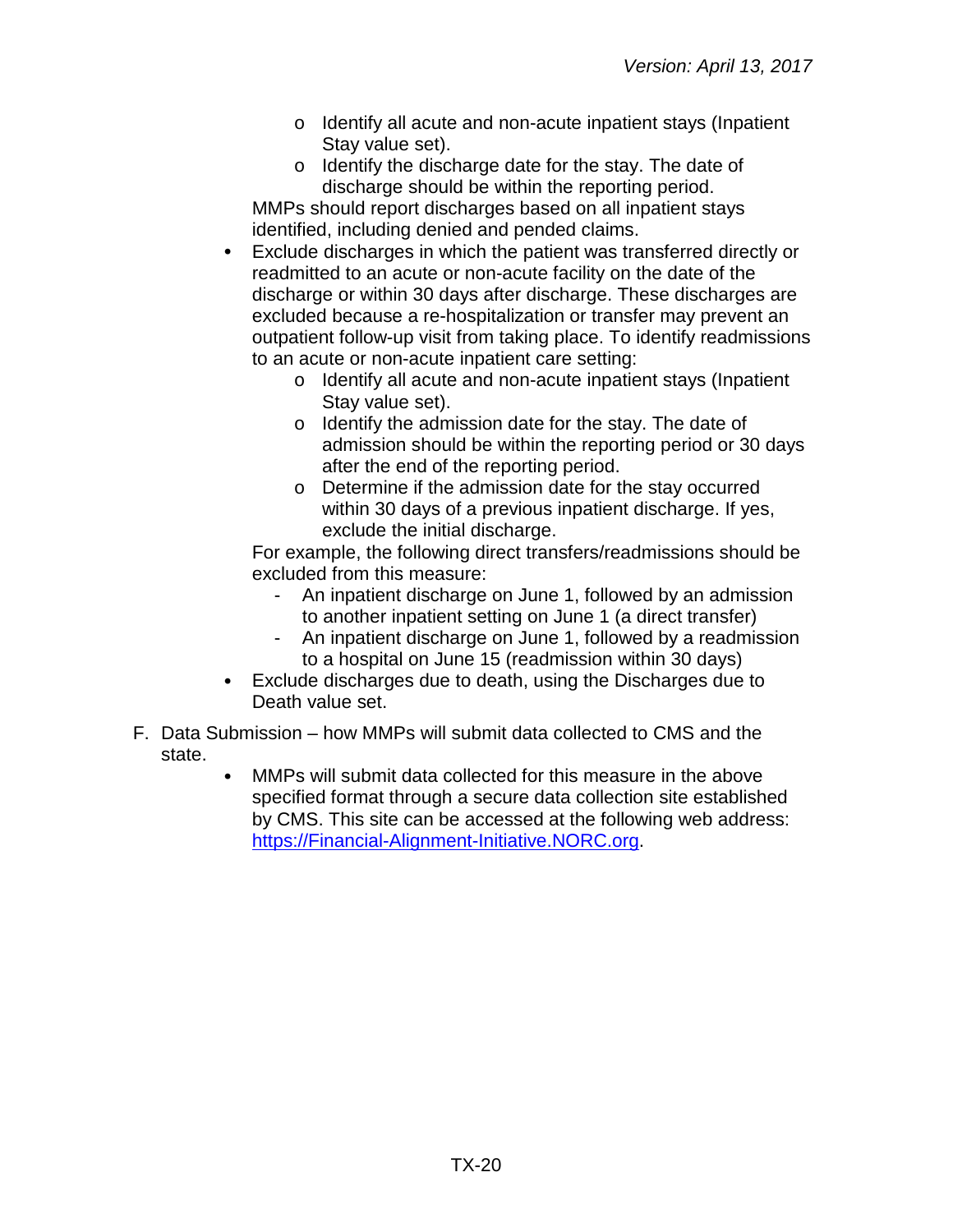TX1.4 Members whose Plan of Care is updated annually before the expiration date.<sup>i, ii</sup>

| <b>CONTINUOUS REPORTING</b>        |                                      |          |                                   |                                                                                           |  |
|------------------------------------|--------------------------------------|----------|-----------------------------------|-------------------------------------------------------------------------------------------|--|
| <b>Reporting</b><br><b>Section</b> | <b>Reporting</b><br><b>Frequency</b> | Level    | <b>Reporting</b><br><b>Period</b> | Due Date                                                                                  |  |
| TX1. Care<br>Coordination          | Annually                             | Contract | Calendar Year,<br>beginning CY2   | By the end of the<br>second month<br>following the last<br>day of the reporting<br>period |  |

| <b>Element</b><br><b>Letter</b> | <b>Element Name</b>                                                                                               | <b>Definition</b>                                                                                                                                                   | <b>Allowable Values</b>                        |
|---------------------------------|-------------------------------------------------------------------------------------------------------------------|---------------------------------------------------------------------------------------------------------------------------------------------------------------------|------------------------------------------------|
| Α.                              | Total number of<br>members eligible for<br>a Plan of Care<br>annual update.                                       | Total number of<br>members eligible for a<br>Plan of Care annual<br>update during the<br>reporting period.                                                          | Field Type: Numeric                            |
| В.                              | Total number of<br>members whose<br><b>Plan of Care was</b><br>updated annually<br>before the expiration<br>date. | Of the total reported in<br>A, the number of<br>members whose Plan<br>of Care was updated<br>annually before the<br>expiration date during<br>the reporting period. | Field Type: Numeric<br>Note: Is a subset of A. |

- B. QA checks/Thresholds procedures used by CMS and the state to establish benchmarks in order to identify outliers or data that are potentially erroneous.
	- The quality withhold benchmark for DY 1.b is 86%. For withhold purposes, the measure is calculated as follows:
		- o Denominator: Total number of members eligible for a Plan of Care annual update (data element A).
		- o Numerator: Total number of members from data element A whose Plan of Care was updated annually before the expiration date (data element B).
	- For more information, refer to the Quality Withhold Technical Notes  $\bullet$ (DY 1): Texas-Specific Measures. Separate guidance will be forthcoming on the established benchmark for this measure for DY 2 and 3.
- C. Edits and Validation checks validation checks that should be performed by each MMP prior to data submission.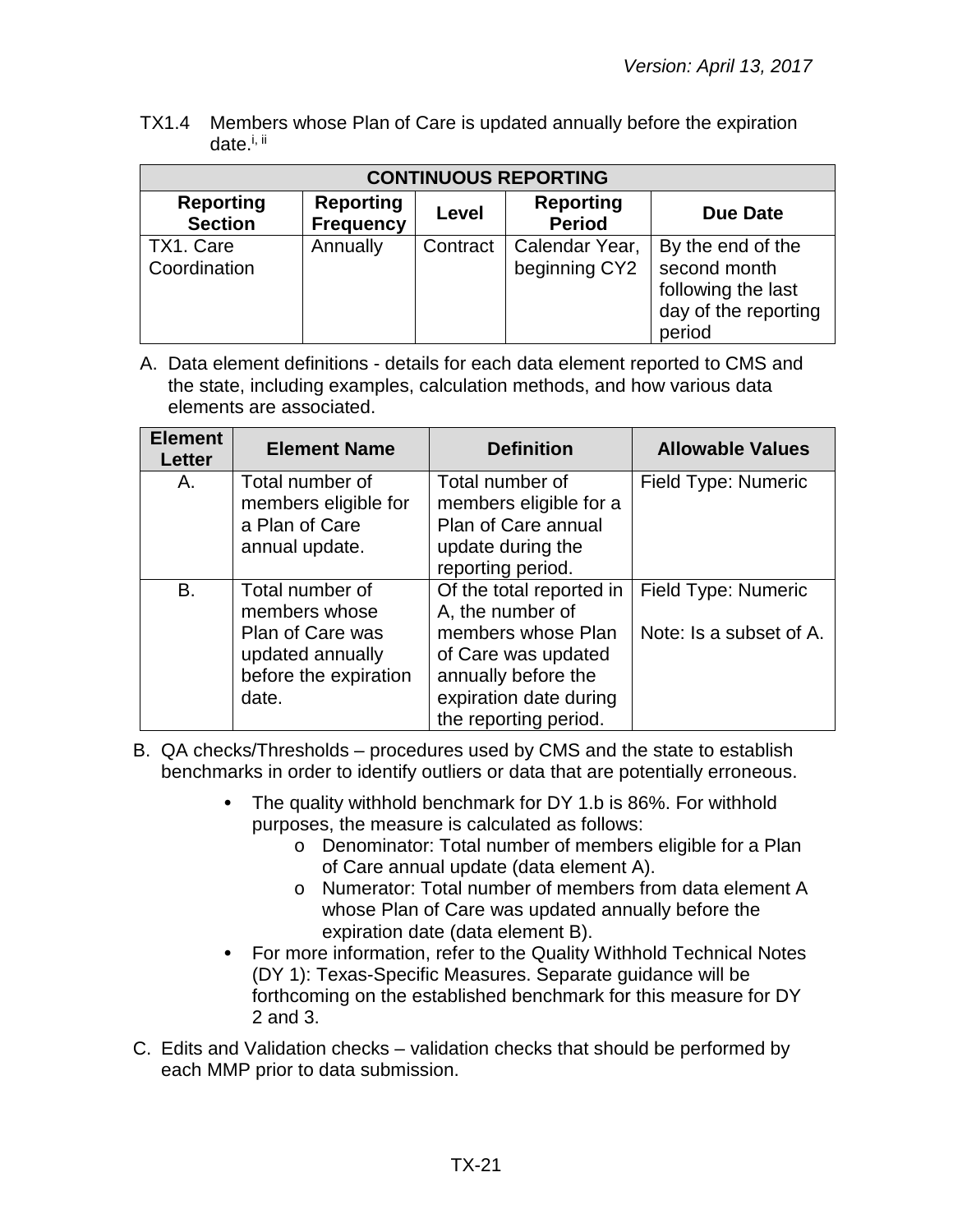- Confirm those data elements listed above as subsets of other elements.
- MMPs should validate that data element B is less than or equal to data element A.
- All data elements should be positive values.
- D. Analysis how CMS and the state will evaluate reported data, as well as how other data sources may be monitored.
	- CMS and the state will evaluate the percentage of members eligible for a Plan of Care annual update during the reporting period whose Plan of Care was updated annually before the expiration date during the reporting period.
- E. Notes additional clarifications to a reporting section. This section incorporates previously answered frequently asked questions.
	- MMPs should include all Medicare-Medicaid members regardless  $\bullet$ of whether the member was enrolled through passive enrollment or opt-in enrollment. Medicaid-only members should not be included.
	- $\bullet$ MMPs should only include those members who are currently enrolled as of the last day of the reporting period. The last day of the reporting period is the anchor date, or the date on which all reported members must be enrolled in the MMP.
	- $\bullet$ For data element A, MMPs should include all members who were enrolled as of the last day of the current reporting period and who had an initial or updated Plan of Care completed in the previous reporting period. To be eligible for a Plan of Care update, a member must be enrolled for 90 days prior to the expiration date of the most recent Plan of Care completion date in the previous reporting period. For example, if a member had his or her Plan of Care updated twice during CY 2015 (the previous reporting period) – first on May 15, 2015 and again on October 15, 2015 – the member must be enrolled continuously in the MMP for at least 90 days prior to October 14, 2016, or enrolled at least July, August, September and October 2016.
	- $\bullet$ For data element B, MMPs should include members reported in data element A whose Plan of Care update occurred during the current reporting period and that update was completed within 365 days of their most recent Plan of Care completion date in the previous reporting period. For example, if a member had his or her Plan of Care updated twice during CY 2015 (the previous reporting period) – first on May 15, 2015 and again on October 15, 2015 – count 365 days continuously from October 15, 2015 to determine if a Plan of Care update occurred within 365 days. In this example, if the member's Plan of Care was updated on September 15, 2016, he or she would be included in data element B for CY 2016 reporting. Conversely, if the member's Plan of Care was not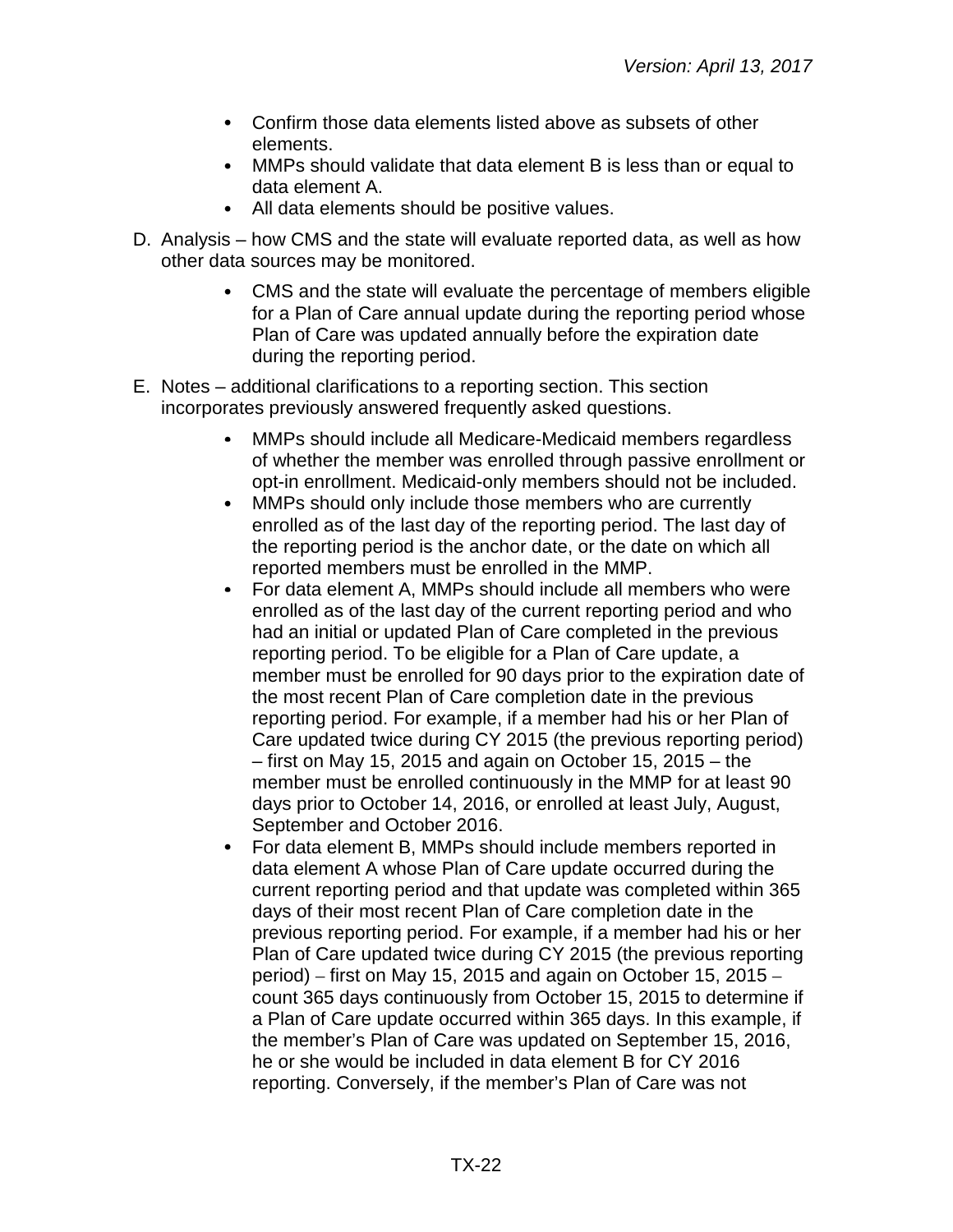updated until November 15, 2016, he or she would not be included in data element B for CY 2016 reporting.

- Please note that data element B may include a limited number of members with a break in enrollment for whom the updated Plan of Care in the current reporting period has also been marked as an "initial" Plan of Care for the purposes of reporting measures TX1.1 and TX1.2. For example, if a member had a Plan of Care update on October 15, 2015, subsequently disenrolled from the MMP on October 31, 2015, reenrolled on September 1, 2016, had his or her Plan of Care updated on September 20, 2016, and remained enrolled December 31, 2016, this member's Plan of Care would be reported in multiple measures. The member would be reported as having an initial Plan of Care completed within 90 days for the purposes of TX1.1 (Q4 2016 reporting), as having a Plan of Care completed for the purposes of TX1.2 (Q4 2016 reporting), and as having a Plan of Care update annually before the expiration date for TX1.4 (CY 2016). For members with a break in enrollment for whom the 90 days following reenrollment do not overlap with the expiration date of the most recent Plan of Care update in the previous reporting period, initial Plans of Care should be completed according to the Texas three-way contract requirements and reported distinctly from the annual Plan of Care update reported in this measure. Members who meet the inclusion criteria for this measure who do not have an annual Plan of Care update completed within 365 days of the most recent Plan of Care update in the previous reporting period should not be included in data element B.
- This measure will not be reported until Calendar Year 2 (e.g., CY 2016 will be Calendar Year 2 for all MMPs whose demonstration effective enrollment date began in CY 2015).
- <span id="page-22-0"></span>F. Data Submission – how MMPs will submit data collected to CMS and the state.
	- MMPs will submit data collected for this measure in the above specified format through a secure data collection site established by CMS. This site can be accessed at the following web address: [https://Financial-Alignment-Initiative.NORC.org.](https://financial-alignment-initiative.norc.org/)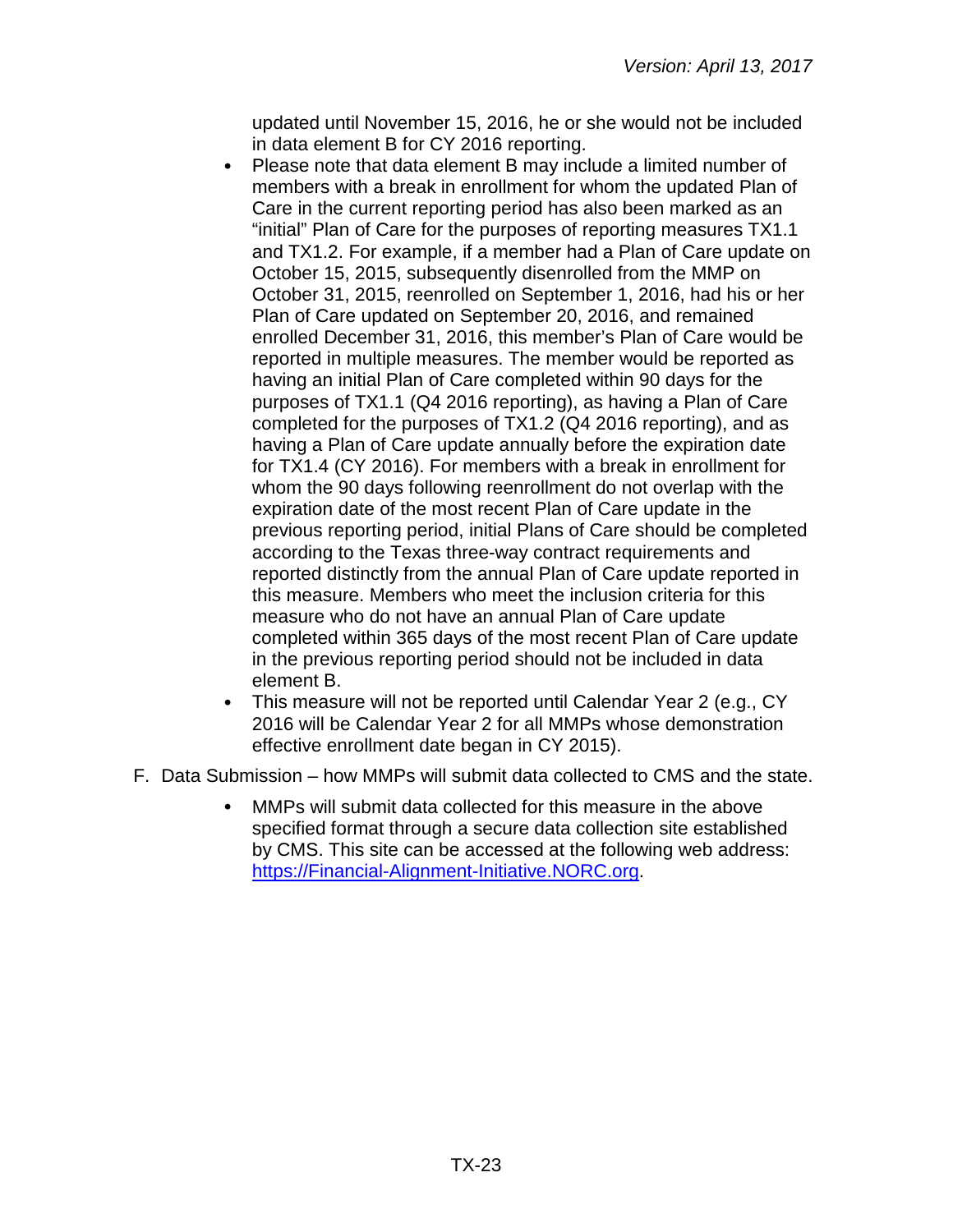## **Section TXII. Enrollee Protections**

| <b>IMPLEMENTATION</b>               |                                      |                |                                                                                                     |                                                                                           |
|-------------------------------------|--------------------------------------|----------------|-----------------------------------------------------------------------------------------------------|-------------------------------------------------------------------------------------------|
| <b>Reporting</b><br><b>Section</b>  | <b>Reporting</b><br><b>Frequency</b> | Level          | <b>Reporting</b><br><b>Period</b>                                                                   | Due Date                                                                                  |
| TX2. Enrollee<br><b>Protections</b> | Monthly                              | Contract       | <b>Current Month</b><br>Ex:<br>$1/1 - 1/31$                                                         | By the end of the<br>month following the<br>last day of the<br>reporting period           |
|                                     |                                      | <b>ONGOING</b> |                                                                                                     |                                                                                           |
| <b>Reporting</b><br><b>Section</b>  | <b>Reporting</b><br><b>Frequency</b> | Level          | <b>Reporting</b><br><b>Periods</b>                                                                  | <b>Due Date</b>                                                                           |
| TX2. Enrollee<br><b>Protections</b> | Quarterly                            | Contract       | Current<br>Calendar<br>Quarter<br>Ex:<br>$1/1 - 3/31$<br>$4/1 - 6/30$<br>$7/1 - 9/30$<br>10/1-12/31 | By the end of the<br>second month<br>following the last<br>day of the reporting<br>period |

TX2.1 The number of critical incident and abuse reports for members receiving LTSS.

| <b>Element</b><br><b>Letter</b> | <b>Element Name</b>                                        | <b>Definition</b>                                                                                                      | <b>Allowable</b><br><b>Values</b> |
|---------------------------------|------------------------------------------------------------|------------------------------------------------------------------------------------------------------------------------|-----------------------------------|
| Α.                              | Total number of<br>members receiving<br>LTSS.              | Total number of<br>members receiving<br>LTSS during the<br>reporting period.                                           | Field Type: Numeric               |
| <b>B.</b>                       | Total number of<br>critical incident and<br>abuse reports. | Of the total reported in<br>A, the number of<br>critical incident and<br>abuse reports during<br>the reporting period. | Field Type: Numeric               |

- B. QA checks/Thresholds procedures used by CMS and the state to establish benchmarks in order to identify outliers or data that are potentially erroneous.
	- CMS and the state or its designee will perform an outlier analysis.
	- As data are received from MMPs over time, CMS and the state or its designee will apply threshold checks.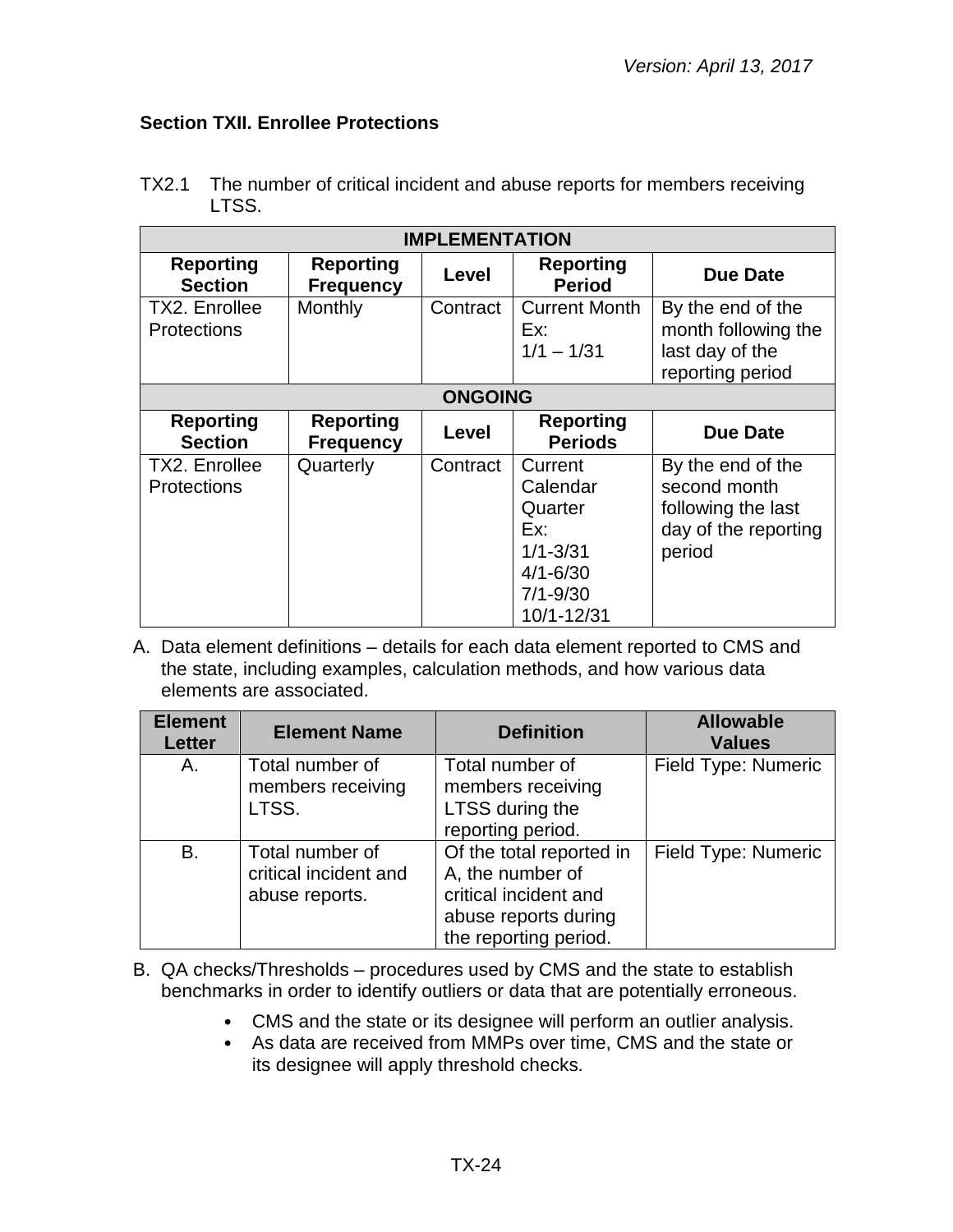- C. Edits and Validation checks validation checks that should be performed by each MMP prior to data submission.
	- $\bullet$ All data elements should be positive values.
- D. Analysis how CMS and the state will evaluate reported data, as well as how other data sources may be monitored.
	- $\bullet$ CMS and the state will evaluate the number of critical incident and abuse reports per 1,000 members receiving LTSS.
- E. Notes additional clarifications to a reporting section. This section incorporates previously answered frequently asked questions.
	- $\bullet$ MMPs should include all Medicare-Medicaid members regardless of whether the member was enrolled through passive enrollment or opt-in enrollment. Medicaid-only members should not be included.
	- $\bullet$ MMPs should include all members who meet the criteria outlined in data element A, regardless if they are disenrolled as of the end of the reporting period (i.e., include all members regardless if they are currently enrolled or disenrolled as of the last day of the reporting period).
	- MMPs should refer to the STAR+PLUS handbook for guidance on  $\bullet$ how to identify members classified as receiving LTSS.
	- $\bullet$ It is possible for members to have more than one critical incident and/or abuse report during the reporting period. All critical incident and abuse reports during the reporting period should be counted.
	- For data elements A and B, MMPs should include all new critical  $\bullet$ incident and abuse cases that are reported during the reporting period, regardless if the case status is open or closed as of the last day of the reporting period.
	- Critical incident and abuse reports could be reported by the MMP or  $\bullet$ any provider, and are not limited to only those providers defined as LTSS providers.
	- $\bullet$ Critical Event or Incident means an event or incident that may harm, or create the potential for harm, to an individual. Critical Events or Incidents include:
		- o Abuse, neglect, or exploitation;
		- o The unauthorized use of restraint, seclusion, or restrictive interventions;
		- o Serious injuries that require medical intervention or result in hospitalization;
		- o Criminal victimization;
		- o Unexplained death;
		- o Medication errors; and
		- o Other events or incidents that involve harm or risk of harm to a member.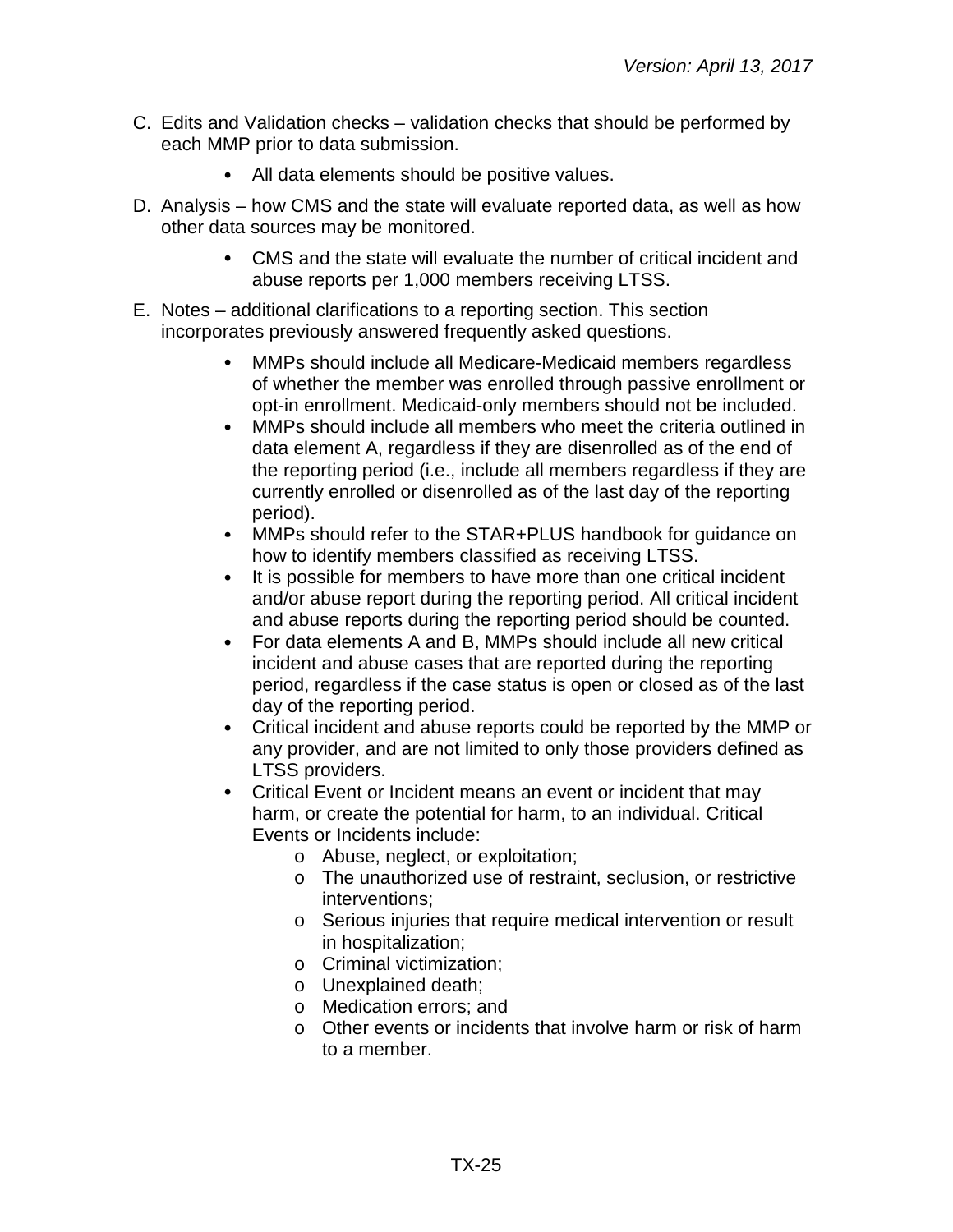- F. Data Submission how MMPs will submit data collected to CMS and the state.
	- $\bullet$ MMPs will submit data collected for this measure in the above specified format through a secure data collection site established by CMS. This site can be accessed at the following web address: [https://Financial-Alignment-Initiative.NORC.org.](https://financial-alignment-initiative.norc.org/)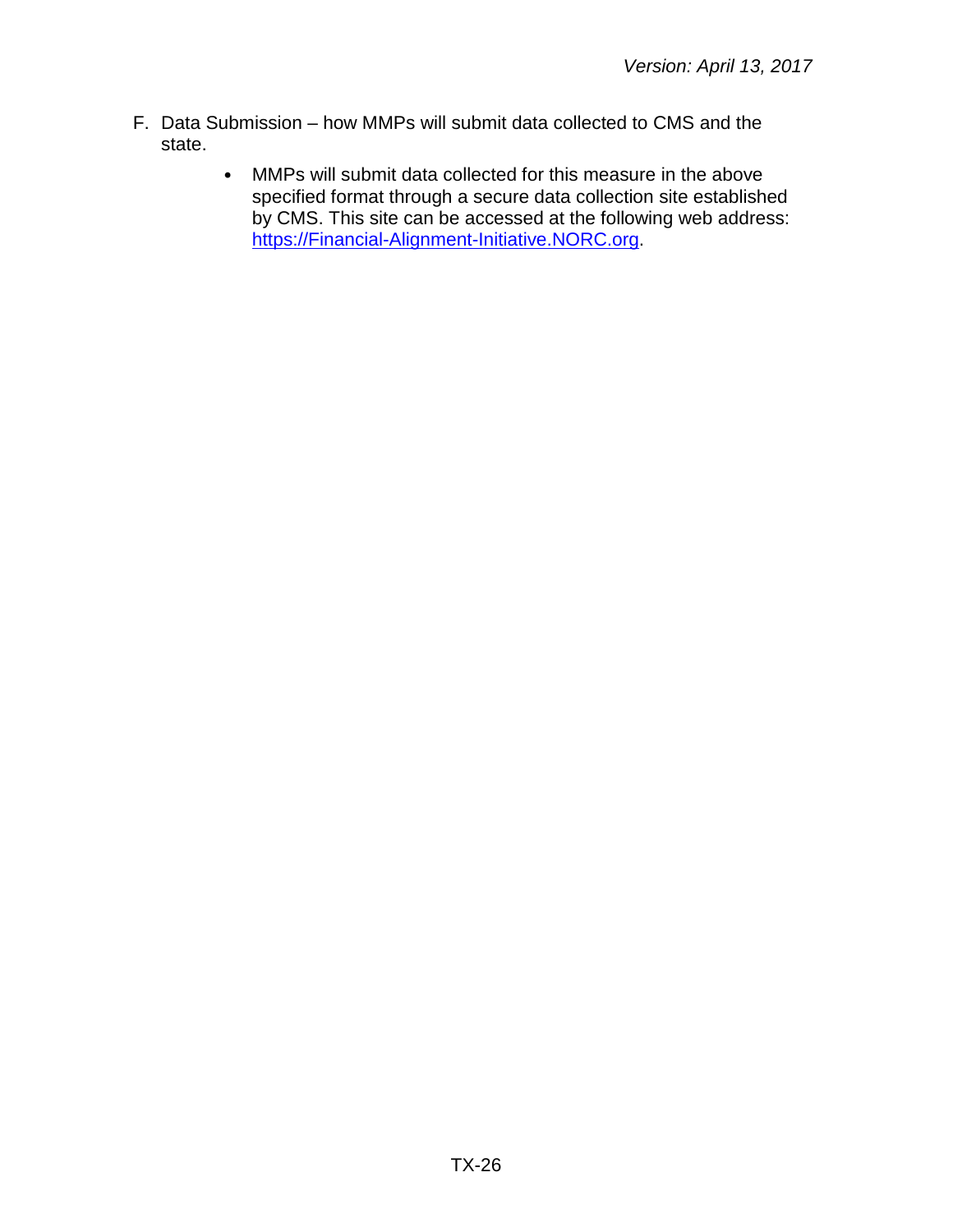# <span id="page-26-0"></span>**Section TXIII. Organizational Structure and Staffing**

| <b>CONTINUOUS REPORTING</b>                      |                                      |          |                                   |                                                                                           |  |
|--------------------------------------------------|--------------------------------------|----------|-----------------------------------|-------------------------------------------------------------------------------------------|--|
| <b>Reporting Section</b>                         | <b>Reporting</b><br><b>Frequency</b> | Level    | <b>Reporting</b><br><b>Period</b> | <b>Due Date</b>                                                                           |  |
| TX3. Organizational<br>Structure and<br>Staffing | Annually                             | Contract | <b>Calendar Year</b>              | By the end of the<br>second month<br>following the last<br>day of the<br>reporting period |  |

TX3.1 Service coordinator training for supporting self-direction.

A. Data element definitions – details for each data element reported to CMS and the state, including examples, calculation methods, and how various data elements are associated.

| <b>Element</b><br><b>Letter</b> | <b>Element Name</b>                                                                                                                                                    | <b>Definition</b>                                                                                                                                                                                       | <b>Allowable</b><br><b>Values</b>              |
|---------------------------------|------------------------------------------------------------------------------------------------------------------------------------------------------------------------|---------------------------------------------------------------------------------------------------------------------------------------------------------------------------------------------------------|------------------------------------------------|
| Α.                              | Total number of<br>newly hired service<br>coordinators (or<br>those newly assigned<br>to the MMP) who<br>have been employed<br>by the MMP for at<br>least six months.  | Total number of<br>newly hired service<br>coordinators (or<br>those newly assigned<br>to the MMP) who<br>have been employed<br>by the MMP for at<br>least six months<br>during the reporting<br>period. | Field Type: Numeric                            |
| <b>B.</b>                       | Total number of<br>newly hired service<br>coordinators that<br>have undergone<br>State-based training<br>for supporting self-<br>direction under the<br>demonstration. | Of the total reported<br>in A, the number of<br>newly hired service<br>coordinators that<br>received State-based<br>training for<br>supporting self-<br>direction under the<br>demonstration.           | Field Type: Numeric<br>Note: Is a subset of A. |

B. QA checks/Thresholds – procedures used by CMS and the state to establish benchmarks in order to identify outliers or data that are potentially erroneous.

- CMS and the state or its designee will perform an outlier analysis.
- As data are received from MMPs over time, CMS and the state or  $\bullet$ its designee will apply threshold checks.
- C. Edits and Validation checks validation checks that should be performed by each MMP prior to data submission.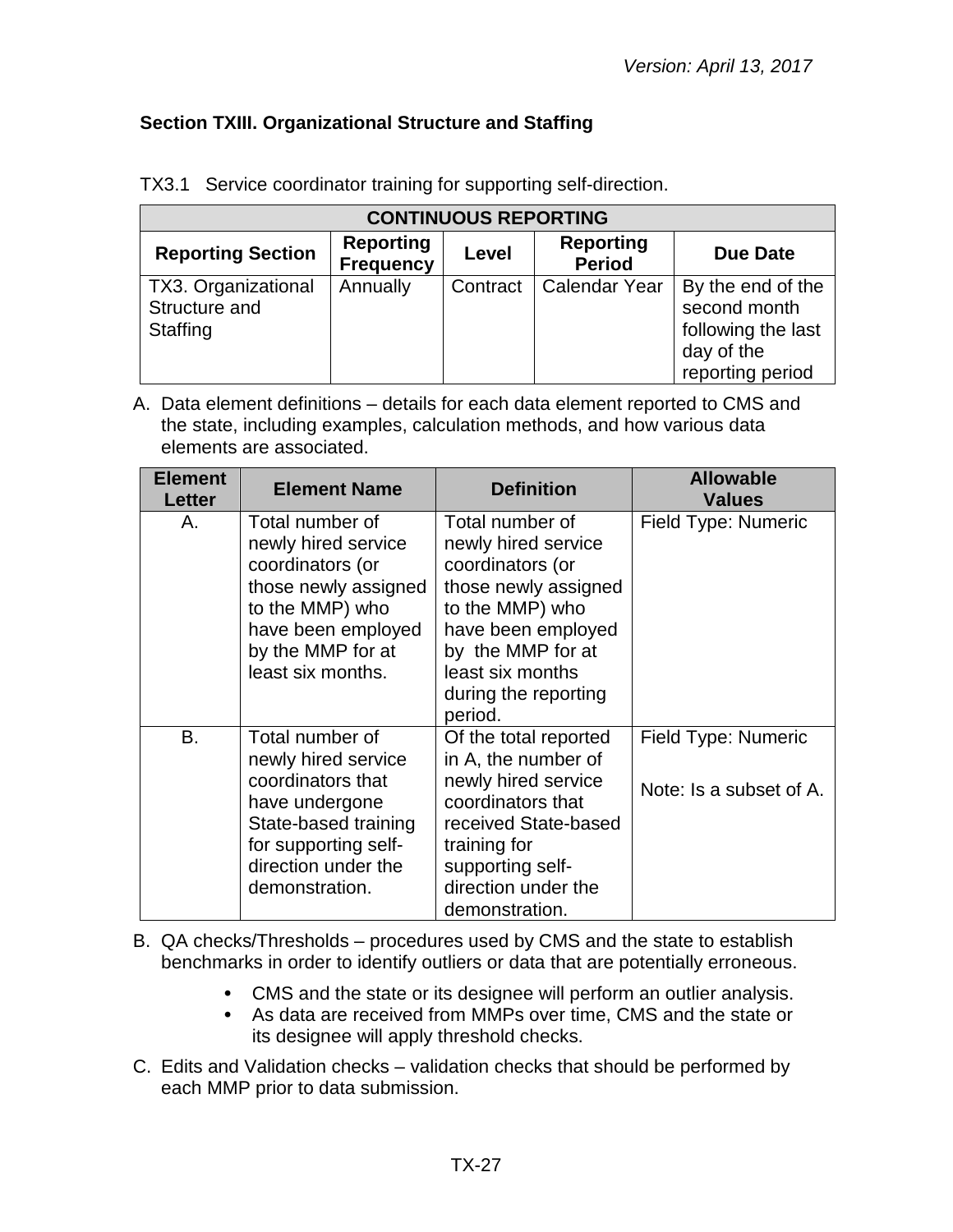- Confirm those data elements listed above as subsets of other elements.
- MMPs should validate that data element B is less than or equal to data element A.
- All data elements should be positive values.
- D. Analysis how CMS and the state will evaluate reported data, as well as how other data sources may be monitored.
	- CMS and the state will evaluate the percentage of newly hired service coordinators who have been employed by the MMP for at least six months that received State-based training for supporting self-direction.
- E. Notes additional clarifications to a reporting section. This section incorporates previously answered frequently asked questions.
	- MMPs should refer to the Texas three-way contract for specific  $\bullet$ requirements pertaining to a service coordinator.
	- $\bullet$ MMPs should refer to the Texas three-way contract for specific requirements pertaining to training for supporting self-direction. Additional guidance and training materials will be provided by HHSC.
	- A service coordinator includes all full-time and part-time staff.
	- $\bullet$ If a service coordinator was not currently with the MMP at the end of the reporting period, but was with the MMP for at least six months during the reporting period, they should be included in this measure. All service coordinators newly hired and beginning employment with the MMP during the reporting period, or newly assigned during the reporting period to the MMP from another role, should be reported in data element A.
- F. Data Submission how MMPs will submit data collected to CMS and the state.
	- MMPs will submit data collected for this measure in the above specified format through a secure data collection site established by CMS. This site can be accessed at the following web address: [https://Financial-Alignment-Initiative.NORC.org.](https://financial-alignment-initiative.norc.org/)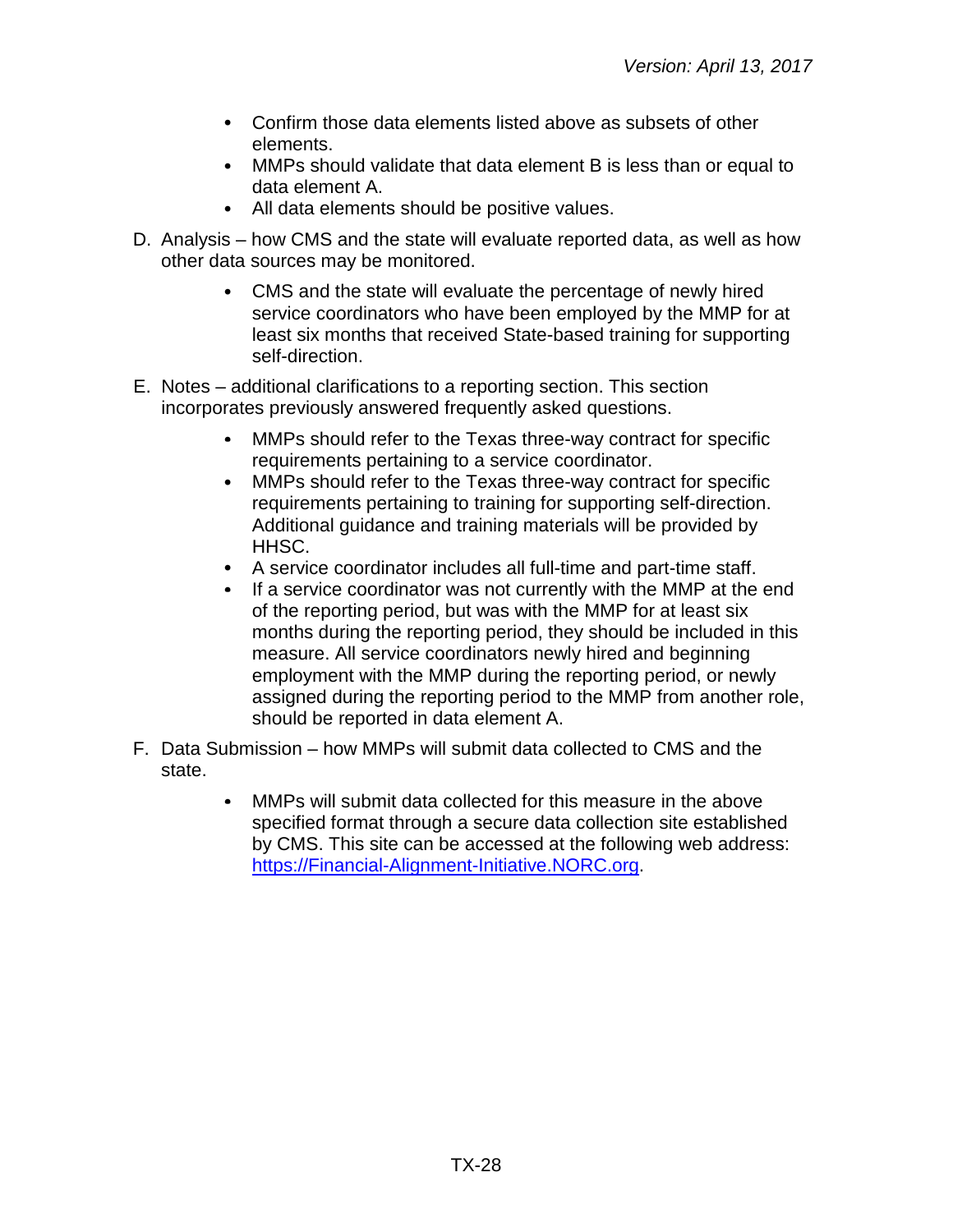## <span id="page-28-0"></span>**Section TXIV. Performance and Quality Improvement**

| <b>CONTINUOUS REPORTING</b>                                                                                                                 |          |          |                  |                                                         |  |
|---------------------------------------------------------------------------------------------------------------------------------------------|----------|----------|------------------|---------------------------------------------------------|--|
| <b>Reporting</b><br><b>Reporting</b><br><b>Reporting</b><br><b>Due Date</b><br>Level<br><b>Section</b><br><b>Period</b><br><b>Frequency</b> |          |          |                  |                                                         |  |
| TX4.<br>Performance and<br>Quality                                                                                                          | Annually | Contract | Calendar<br>Year | By the end of the<br>fourth month<br>following the last |  |
| Improvement                                                                                                                                 |          |          |                  | day of the reporting<br>period                          |  |

|  |  | TX4.1 Diabetes short-term complications admission rate. (PQI #01) |  |
|--|--|-------------------------------------------------------------------|--|
|--|--|-------------------------------------------------------------------|--|

| <b>Element</b><br><b>Letter</b> | <b>Element Name</b>                                                                                                                                                    | <b>Definition</b>                                                                                                                                                                                                                                | <b>Allowable</b><br><b>Values</b> |
|---------------------------------|------------------------------------------------------------------------------------------------------------------------------------------------------------------------|--------------------------------------------------------------------------------------------------------------------------------------------------------------------------------------------------------------------------------------------------|-----------------------------------|
| А.                              | Total number of<br>member months for<br>members age 21<br>and older.                                                                                                   | Total number of member<br>months during the<br>reporting period for<br>members age 21 and<br>older.                                                                                                                                              | Field Type: Numeric               |
| B.                              | Total number of<br>discharges for<br>members age 21<br>years and older<br>with a principal<br>ICD-10-CM<br>diagnosis code for<br>diabetes short-term<br>complications. | Of the total reported in<br>A, the number of<br>discharges for members<br>age 21 years and older<br>with a principal ICD-10-<br>CM diagnosis code for<br>diabetes short-term<br>complications<br>(ketoacidosis,<br>hyperosmolarity, or<br>coma). | Field Type: Numeric               |

- B. QA checks/Thresholds procedures used by CMS and the state to establish benchmarks in order to identify outliers or data that are potentially erroneous.
	- CMS and the state or its designee will perform an outlier analysis.
	- As data are received from MMPs over time, CMS and the state or its designee will apply threshold checks.
- C. Edits and Validation checks validation checks that should be performed by each MMP prior to data submission.
	- Each member should have a member month value between 1 and  $\bullet$ 12. A value greater than 12 is not acceptable.
	- All data elements should be positive values.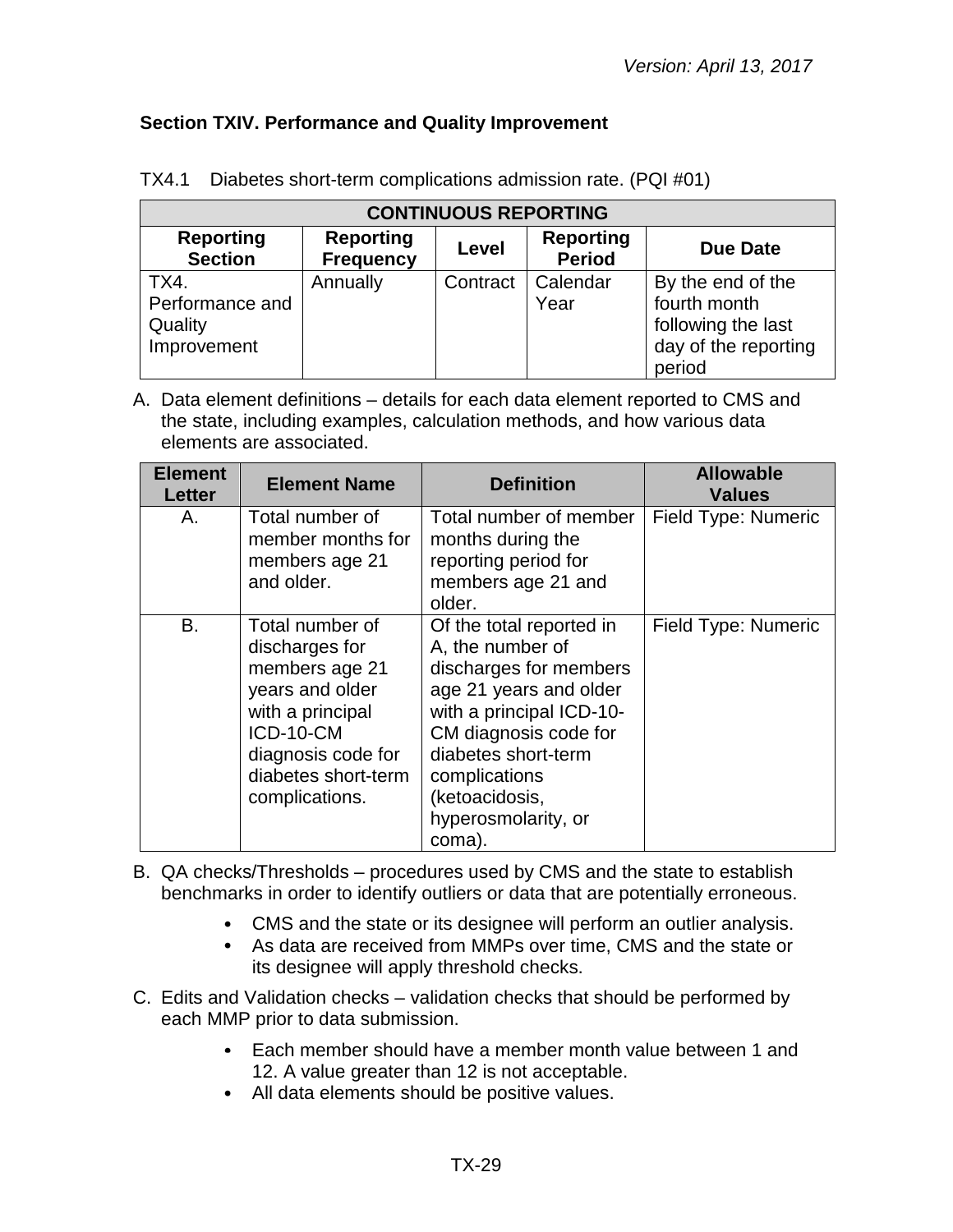- D. Analysis how CMS and the state will evaluate reported data, as well as how other data sources may be monitored.
	- CMS and the state will evaluate the number of admissions (discharges) for members age 21 years and older with a principal ICD-10-CM diagnosis code for diabetes short-term complications per 100,000 member months.
- E. Notes additional clarifications to a reporting section. This section incorporates previously answered frequently asked questions.
	- MMPs should include all Medicare-Medicaid members regardless of whether the member was enrolled through passive enrollment or opt-in enrollment. Medicaid-only members should not be included.
	- $\bullet$ MMPs should include all member months for members who meet the criteria outlined in data element A, regardless if they are disenrolled as of the end of the reporting period (i.e., include all member months for members regardless if they are currently enrolled or disenrolled as of the last day of the reporting period).
	- $\bullet$ The numerator for this measure is based on inpatient discharges, not members.
	- $\bullet$ Member months refers to the number of months each Medicare-Medicaid member was enrolled in the MMP in the year. Each member should have a member month value between 1 and 12. A value greater than 12 is not acceptable. Determine member months using the 1st of the month. This date must be used consistent from member to member, month to month and from year to year. For example, if Ms. X is enrolled in the MMP on January 1, Ms. X contributes one member month in January.
	- MMPs should reference the AHRQ PQI Technical Specifications for  $\bullet$ additional information on reporting this measure: [http://www.qualityindicators.ahrq.gov/modules/pqi\\_resources.aspx](http://www.qualityindicators.ahrq.gov/modules/pqi_resources.aspx)
	- Codes to identify diabetes short-term complications are provided in the Diabetes Short-Term Complications value set.
	- Cases to exclude:
		- o Transfer from a hospital (different facility)
		- o Transfer from a Skilled Nursing Facility (SNF) or Intermediate Care Facility (ICF)
		- o Transfer from another health care facility
		- o With missing gender (SEX=missing), age (AGE=missing), quarter (DQTR=missing), year (YEAR=missing), principal diagnosis (DX1=missing), or county (PSTCO=missing).
	- See the Admission Codes for Transfers value set.
- F. Data Submission how MMPs will submit data collected to CMS and the state.
	- MMPs will submit data collected for this measure in the above specified format through a secure data collection site established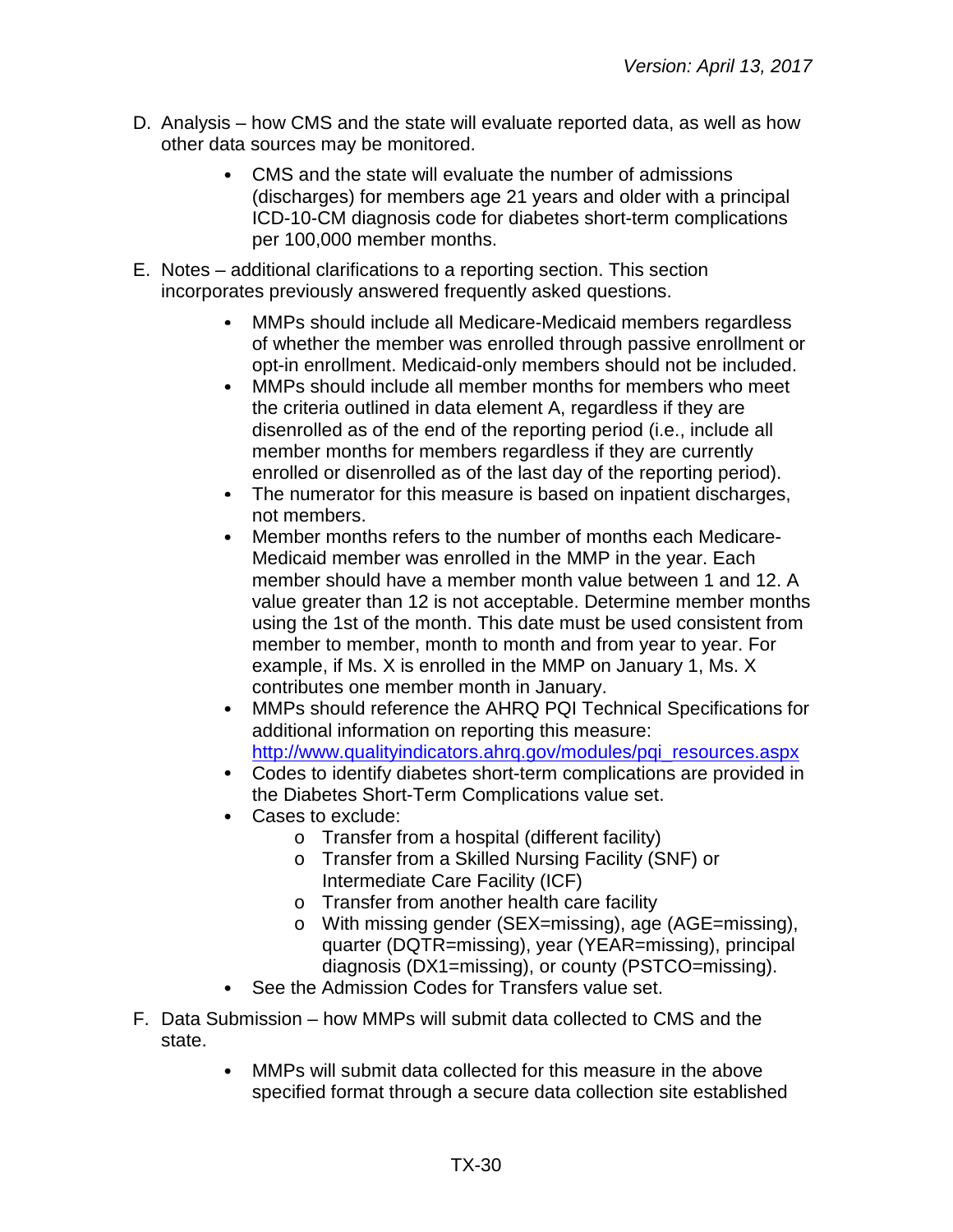by CMS. This site can be accessed at the following web address: [https://Financial-Alignment-Initiative.NORC.org.](https://financial-alignment-initiative.norc.org/)

|  | TX4.2 Diabetes long-term complications admission rate. (PQI #03) |  |
|--|------------------------------------------------------------------|--|
|  |                                                                  |  |

| <b>CONTINUOUS REPORTING</b>                                                                                                                 |                    |          |          |                      |  |  |
|---------------------------------------------------------------------------------------------------------------------------------------------|--------------------|----------|----------|----------------------|--|--|
| <b>Reporting</b><br><b>Reporting</b><br><b>Reporting</b><br><b>Due Date</b><br>Level<br><b>Section</b><br><b>Period</b><br><b>Frequency</b> |                    |          |          |                      |  |  |
| TX4.                                                                                                                                        | Annually           | Contract | Calendar | By the end of the    |  |  |
| Performance and                                                                                                                             |                    |          | Year     | fourth month         |  |  |
| Quality                                                                                                                                     | following the last |          |          |                      |  |  |
| Improvement                                                                                                                                 |                    |          |          | day of the reporting |  |  |
|                                                                                                                                             |                    |          |          | period               |  |  |

A. Data element definitions – details for each data element reported to CMS and the state, including examples, calculation methods, and how various data elements are associated.

| <b>Element</b><br><b>Letter</b> | <b>Element Name</b>                                                                                                                                                         | <b>Definition</b>                                                                                                                                                                                                                                                                                | <b>Allowable</b><br><b>Values</b> |
|---------------------------------|-----------------------------------------------------------------------------------------------------------------------------------------------------------------------------|--------------------------------------------------------------------------------------------------------------------------------------------------------------------------------------------------------------------------------------------------------------------------------------------------|-----------------------------------|
| Α.                              | Total number of<br>member months for<br>members age 21<br>and older.                                                                                                        | Total number of months<br>during the reporting<br>period for members age<br>21 and older.                                                                                                                                                                                                        | Field Type: Numeric               |
| B.                              | Total number of<br>discharges for<br>members age 21<br>years and older<br>with a principal<br>ICD-10-CM<br>diagnosis code for<br>diabetes with long-<br>term complications. | Of the total reported in<br>A, the number of<br>discharges for members<br>age 21 years and older<br>with a principal ICD-10-<br>CM diagnosis code for<br>diabetes with long-term<br>complications (renal,<br>eye, neurological,<br>circulatory, or<br>complications not<br>otherwise specified). | Field Type: Numeric               |

B. QA checks/Thresholds – procedures used by CMS and the state to establish benchmarks in order to identify outliers or data that are potentially erroneous.

- CMS and the state or its designee will perform an outlier analysis.
- As data are received from MMPs over time, CMS and the state or its designee will apply threshold checks.
- C. Edits and Validation checks validation checks that should be performed by each MMP prior to data submission.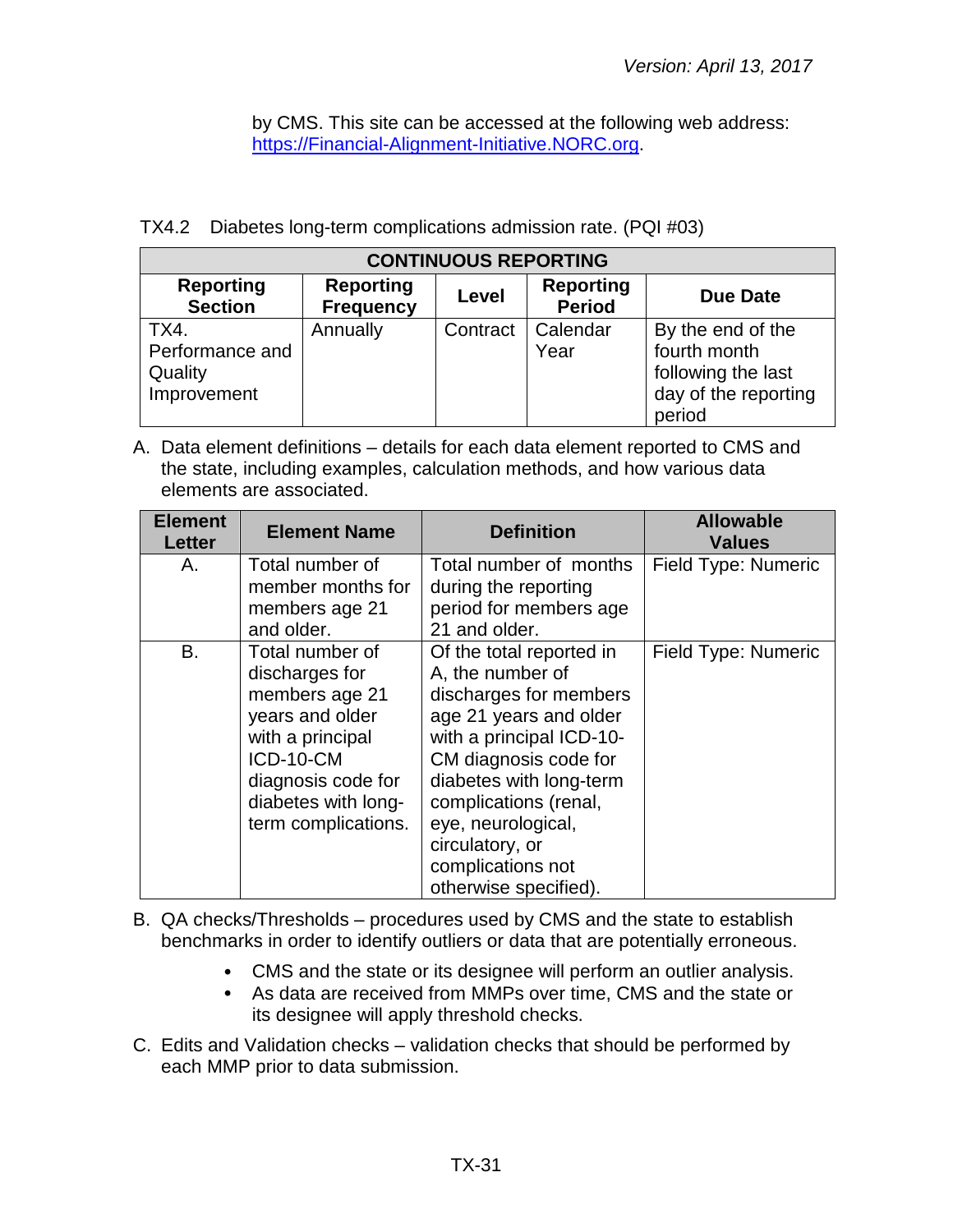- Each member should have a member month value between 1 and 12. A value greater than 12 is not acceptable.
- All data elements should be positive values.
- D. Analysis how CMS and the state will evaluate reported data, as well as how other data sources may be monitored.
	- CMS and the state will evaluate the number of admissions (discharges) for members age 21 years and older with a principal ICD-10-CM diagnosis code for diabetes with long-term complications per 100,000 member months.
- E. Notes additional clarifications to a reporting section. This section incorporates previously answered frequently asked questions.
	- $\bullet$ MMPs should include all Medicare-Medicaid members regardless of whether the member was enrolled through passive enrollment or opt-in enrollment. Medicaid-only members should not be included.
	- $\bullet$ MMPs should include all member months for members who meet the criteria outlined in data element A, regardless if they are disenrolled as of the end of the reporting period (i.e., include all member months for members regardless if they are currently enrolled or disenrolled as of the last day of the reporting period).
	- The numerator for this measure is based on inpatient discharges, not members.
	- $\bullet$ Member months refers to the number of months each Medicare-Medicaid member was enrolled in the MMP in the year. Each member should have a member month value between 1 and 12. A value greater than 12 is not acceptable. Determine member months using the 1st of the month. This date must be used consistent from member to member, month to month and from year to year. For example, if Ms. X is enrolled in the MMP on January 1, Ms. X contributes one member month in January.
	- MMPs should reference the AHRQ PQI Technical Specifications for  $\bullet$ additional information on reporting this measure: [http://www.qualityindicators.ahrq.gov/modules/pqi\\_resources.aspx](http://www.qualityindicators.ahrq.gov/modules/pqi_resources.aspx)
	- Codes to identify diabetes with long-term complications are provided in the Diabetes Long-Term Complications value set.
	- Exclude cases:  $\bullet$ 
		- o Transfer from a hospital (different facility)
		- o Transfer from a Skilled Nursing Facility (SNF) or Intermediate Care Facility (ICF)
		- o Transfer from another health care facility
		- o With missing gender (SEX=missing), age (AGE=missing), quarter (DQTR=missing), year (YEAR=missing), principal diagnosis (DX1=missing), or county (PSTCO=missing).
	- See the Admission Codes for Transfers value set.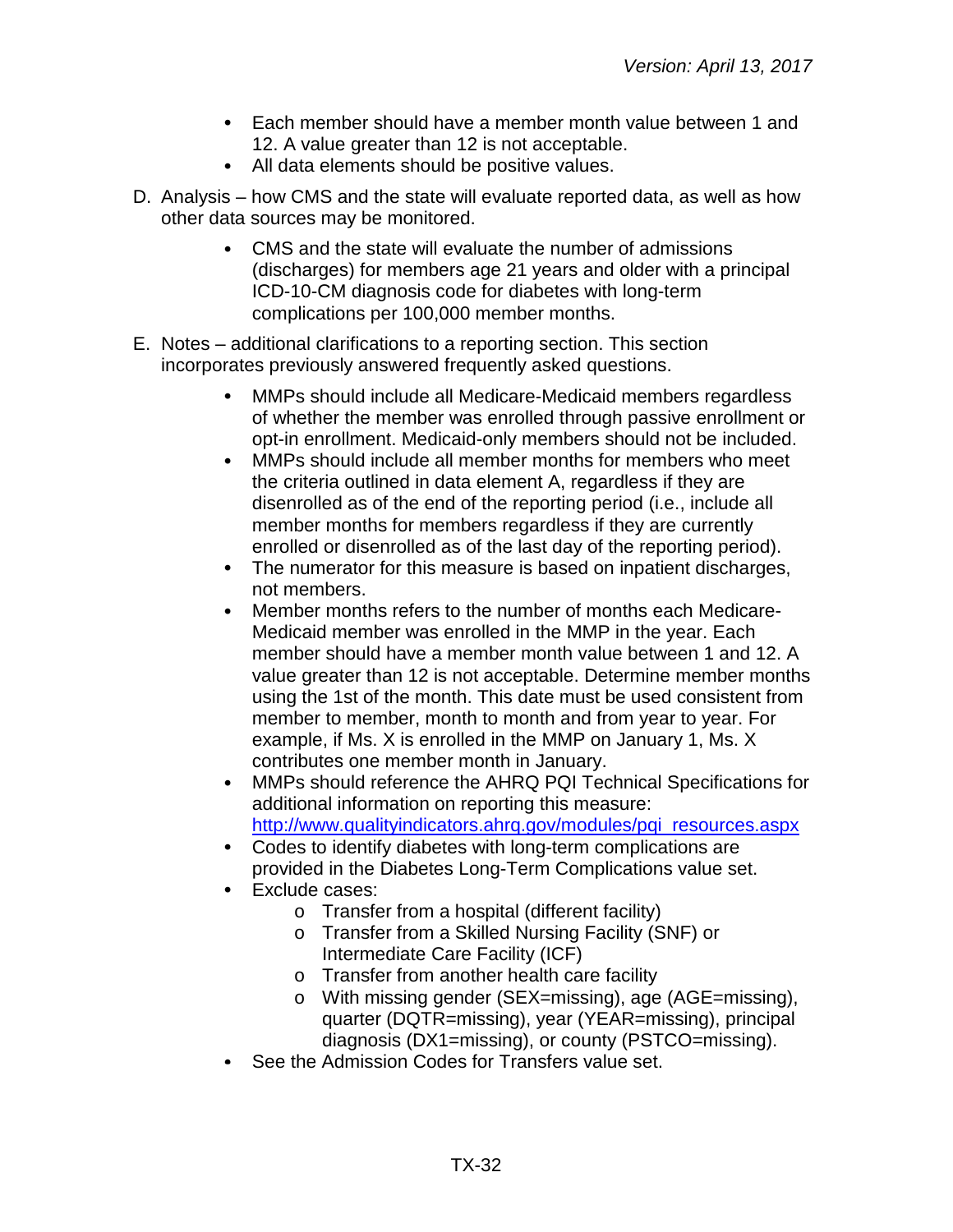- F. Data Submission how MMPs will submit data collected to CMS and the state.
	- MMPs will submit data collected for this measure in the above  $\bullet$ specified format through a secure data collection site established by CMS. This site can be accessed at the following web address: [https://Financial-Alignment-Initiative.NORC.org.](https://financial-alignment-initiative.norc.org/)
- TX4.3 Chronic obstructive pulmonary disease (COPD) or asthma in older adults admission rate. (PQI #05)

| <b>CONTINUOUS REPORTING</b>                                                                                                                 |          |          |                  |                                                                                           |  |
|---------------------------------------------------------------------------------------------------------------------------------------------|----------|----------|------------------|-------------------------------------------------------------------------------------------|--|
| <b>Reporting</b><br><b>Reporting</b><br><b>Reporting</b><br><b>Due Date</b><br>Level<br><b>Section</b><br><b>Period</b><br><b>Frequency</b> |          |          |                  |                                                                                           |  |
| TX4.<br>Performance and<br>Quality<br>Improvement                                                                                           | Annually | Contract | Calendar<br>Year | By the end of the<br>fourth month<br>following the last<br>day of the reporting<br>period |  |

A. Data element definitions – details for each data element reported to CMS and the state, including examples, calculation methods, and how various data elements are associated.

| <b>Element</b><br><b>Letter</b> | <b>Element Name</b>                                                                                                                                                                                                                         | <b>Definition</b>                                                                                                                                                                                                                                                        | <b>Allowable</b><br><b>Values</b> |
|---------------------------------|---------------------------------------------------------------------------------------------------------------------------------------------------------------------------------------------------------------------------------------------|--------------------------------------------------------------------------------------------------------------------------------------------------------------------------------------------------------------------------------------------------------------------------|-----------------------------------|
| Α.                              | Total number of<br>member months for<br>members age 40 and<br>older.                                                                                                                                                                        | Total number of<br>member months<br>during the reporting<br>period for members<br>age 40 and older.                                                                                                                                                                      | Field Type: Numeric               |
| <b>B.</b>                       | Total number of<br>discharges for<br>members age 40<br>years and older with<br>either a principal ICD-<br>10-CM diagnosis<br>code for COPD<br>(excluding acute<br>bronchitis); or a<br>principal ICD-10-CM<br>diagnosis code for<br>asthma. | Of the total reported<br>in A, the number of<br>discharges for<br>members age 40<br>years and older with<br>either a principal ICD-<br>10-CM diagnosis<br>code for COPD<br>(excluding acute<br>bronchitis); or a<br>principal ICD-10-CM<br>diagnosis code for<br>asthma. | Field Type: Numeric               |

B. QA checks/Thresholds – procedures used by CMS and the state to establish benchmarks in order to identify outliers or data that are potentially erroneous.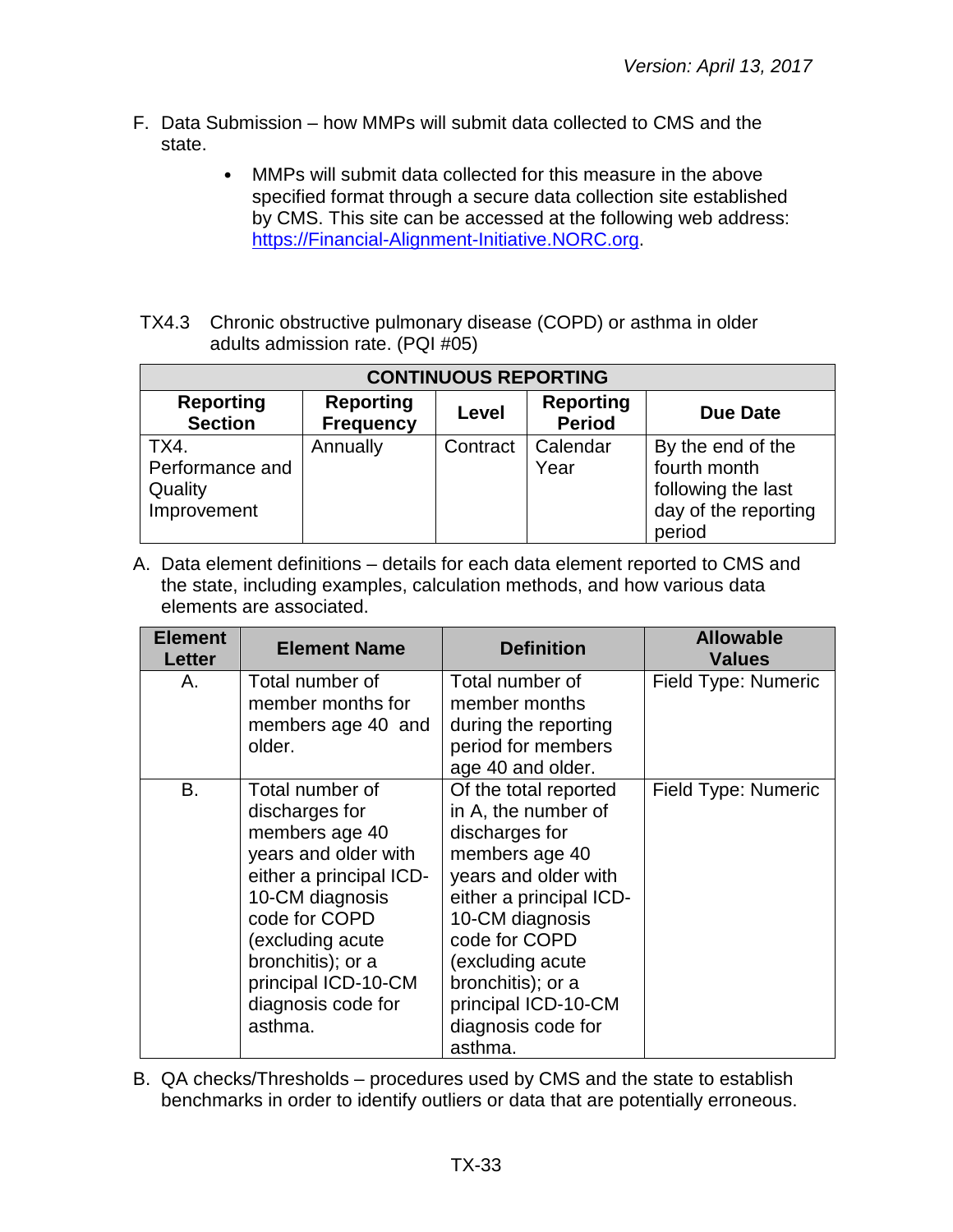- CMS and the state or its designee will perform an outlier analysis.
- As data are received from MMPs over time, CMS and the state or its designee will apply threshold checks.
- C. Edits and Validation checks validation checks that should be performed by each MMP prior to data submission.
	- Each member should have a member month value between 1 and  $\bullet$ 12. A value greater than 12 is not acceptable.
	- All data elements should be positive values.
- D. Analysis how CMS and the state will evaluate reported data, as well as how other data sources may be monitored.
	- CMS and the state will evaluate the number of admissions (discharges) for members age 40 years and older with either a principal ICD-10-CM diagnosis code for COPD (excluding acute bronchitis); or a principal ICD-10-CM diagnosis code for asthma per 100,000 member months.
- E. Notes additional clarifications to a reporting section. This section incorporates previously answered frequently asked questions.
	- MMPs should include all Medicare-Medicaid members regardless  $\bullet$ of whether the member was enrolled through passive enrollment or opt-in enrollment. Medicaid-only members should not be included.
	- MMPs should include all member months for members who meet  $\bullet$ the criteria outlined in data element A, regardless if they are disenrolled as of the end of the reporting period (i.e., include all member months for members regardless if they are currently enrolled or disenrolled as of the last day of the reporting period).
	- The numerator for this measure is based on inpatient discharges, not members.
	- Member months refers to the number of months each Medicare- $\bullet$ Medicaid member was enrolled in the MMP in the year. Each member should have a member month value between 1 and 12. A value greater than 12 is not acceptable. Determine member months using the 1st of the month. This date must be used consistent from member to member, month to month and from year to year. For example, if Ms. X is enrolled in the MMP on January 1, Ms. X contributes one member month in January.
	- For data element A, use the members' age on the specified day of  $\bullet$ each month to determine the age group to which member months will be contributed. For example, if an MMP tallies members on the 1st of each month and Ms. X turns 40 on April 3 and is enrolled for the entire year, then she contributes eight months to the 40 and older age group category.
	- MMPs should reference the AHRQ PQI Technical Specifications for  $\bullet$ additional information on reporting this measure: [http://www.qualityindicators.ahrq.gov/modules/pqi\\_resources.aspx](http://www.qualityindicators.ahrq.gov/modules/pqi_resources.aspx)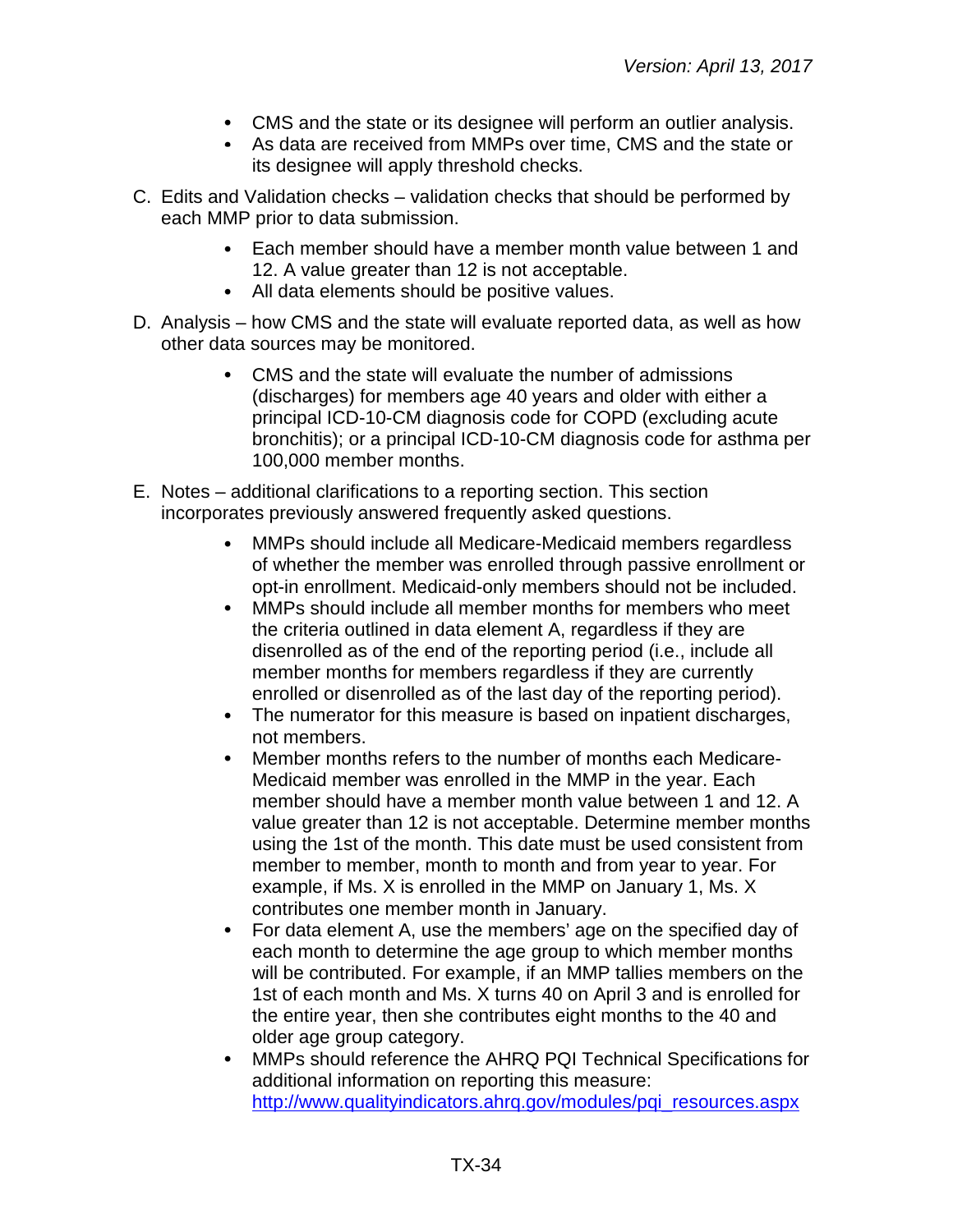- To identify data element B, MMPs should include discharges for members age 40 years and older with either:
	- o A principal ICD-10-CM diagnosis for COPD (excluding acute bronchitis) (COPD [Excluding Acute Bronchitis] value set); or
	- o A principal ICD-10-CM diagnosis for asthma (Asthma value set)
- Exclude cases:
	- o With any listed ICD-10-CM diagnosis codes for cystic fibrosis and anomalies of the respiratory system (Cystic Fibrosis and Anomalies of Respiratory System value set)
	- o Transfer from a hospital (different facility)
	- o Transfer from a Skilled Nursing Facility (SNF) or Intermediate Care Facility (ICF)
	- o Transfer from another health care facility
	- o With missing gender (SEX=missing), age (AGE=missing), quarter (DQTR=missing), year (YEAR=missing), principal diagnosis (DX1=missing), or county (PSTCO=missing).
- See the Admission Codes for Transfers value set.
- F. Data Submission how MMPs will submit data collected to CMS and the state.
	- MMPs will submit data collected for this measure in the above  $\bullet$ specified format through a secure data collection site established by CMS. This site can be accessed at the following web address: [https://Financial-Alignment-Initiative.NORC.org.](https://financial-alignment-initiative.norc.org/)

| TX4.4 Hypertension admission rate. (PQI #07) |  |  |
|----------------------------------------------|--|--|
|                                              |  |  |

| <b>CONTINUOUS REPORTING</b>                       |                                      |          |                                   |                                                                                           |  |  |  |  |
|---------------------------------------------------|--------------------------------------|----------|-----------------------------------|-------------------------------------------------------------------------------------------|--|--|--|--|
| <b>Reporting</b><br><b>Section</b>                | <b>Reporting</b><br><b>Frequency</b> | Level    | <b>Reporting</b><br><b>Period</b> | Due Date                                                                                  |  |  |  |  |
| TX4.<br>Performance and<br>Quality<br>Improvement | Annually                             | Contract | Calendar<br>Year                  | By the end of the<br>fourth month<br>following the last<br>day of the reporting<br>period |  |  |  |  |

A. Data element definitions – details for each data element reported to CMS and the state, including examples, calculation methods, and how various data elements are associated.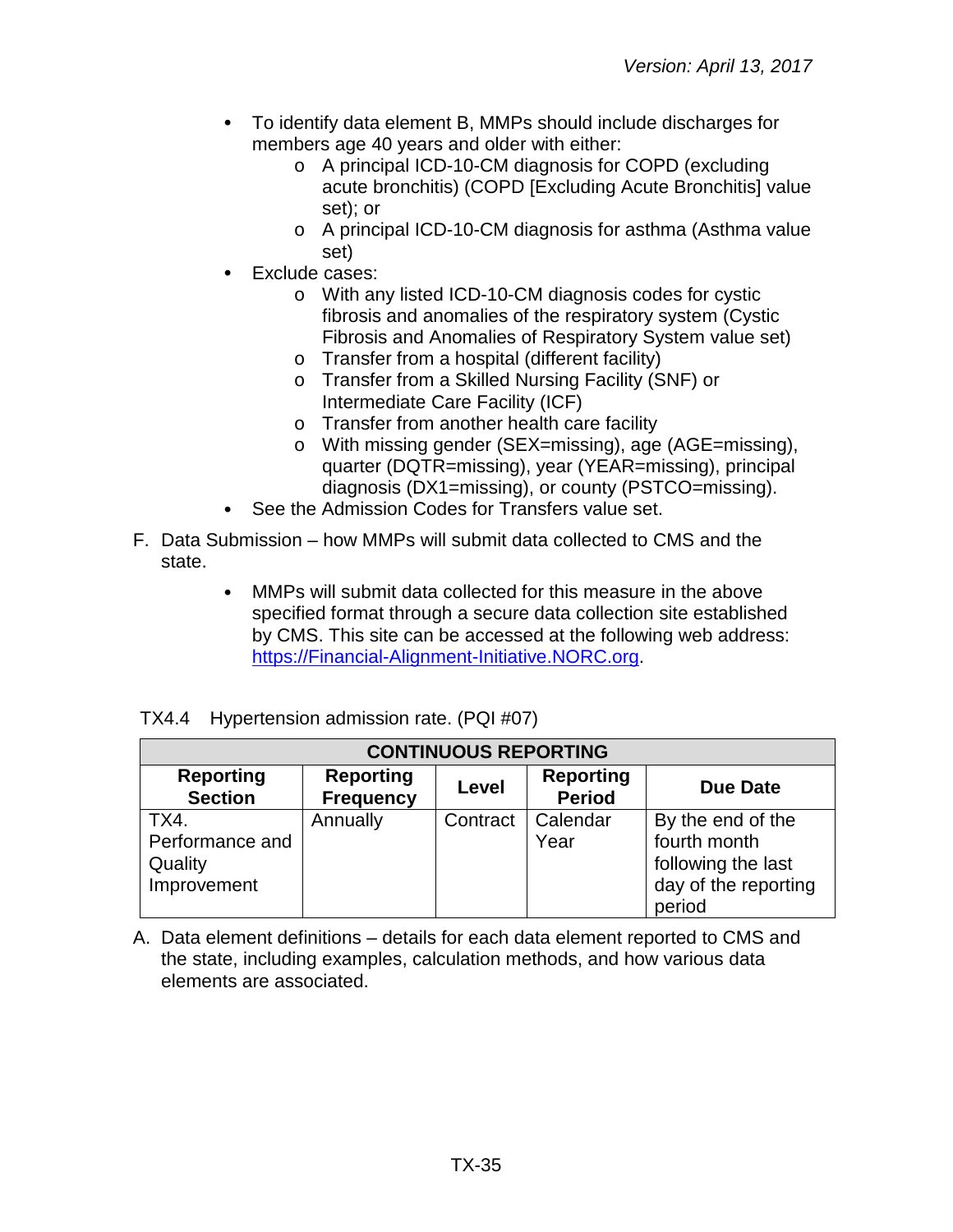| <b>Element</b><br><b>Letter</b> | <b>Element Name</b>                                                                                                                         | <b>Definition</b>                                                                                                                                                        | <b>Allowable</b><br><b>Values</b> |
|---------------------------------|---------------------------------------------------------------------------------------------------------------------------------------------|--------------------------------------------------------------------------------------------------------------------------------------------------------------------------|-----------------------------------|
| Α.                              | Total number of<br>member months for                                                                                                        | Total number of<br>member months                                                                                                                                         | Field Type:<br><b>Numeric</b>     |
|                                 | members age 21 and<br>older.                                                                                                                | during the reporting<br>period for members<br>age 21 and older.                                                                                                          |                                   |
| <b>B.</b>                       | Total number of<br>discharges for<br>members age 21<br>years and older with a<br>principal ICD-10-CM<br>diagnosis code for<br>hypertension. | Of the total reported in<br>A, the number of<br>discharges for<br>members age 21<br>years and older with a<br>principal ICD-10-CM<br>diagnosis code for<br>hypertension. | Field Type:<br><b>Numeric</b>     |

- B. QA checks/Thresholds procedures used by CMS and the state to establish benchmarks in order to identify outliers or data that are potentially erroneous.
	- CMS and the state or its designee will perform an outlier analysis.
	- As data are received from MMPs over time, CMS and the state or its designee will apply threshold checks.
- C. Edits and Validation checks validation checks that should be performed by each MMP prior to data submission.
	- Each member should have a member month value between 1 and  $\bullet$ 12. A value greater than 12 is not acceptable.
	- All data elements should be positive values.
- D. Analysis how CMS and the state will evaluate reported data, as well as how other data sources may be monitored.
	- CMS and the state will evaluate the number of admissions (discharges) for members age 21 years and older with a principal ICD-10-CM diagnosis code for hypertension per 100,000 member months.
- E. Notes additional clarifications to a reporting section. This section incorporates previously answered frequently asked questions.
	- MMPs should include all Medicare-Medicaid members regardless of whether the member was enrolled through passive enrollment or opt-in enrollment. Medicaid-only members should not be included.
	- $\bullet$ MMPs should include all member months for members who meet the criteria outlined in data element A, regardless if they are disenrolled as of the end of the reporting period (i.e., include all member months for members regardless if they are currently enrolled or disenrolled as of the last day of the reporting period).
	- The numerator for this measure is based on inpatient discharges, not members.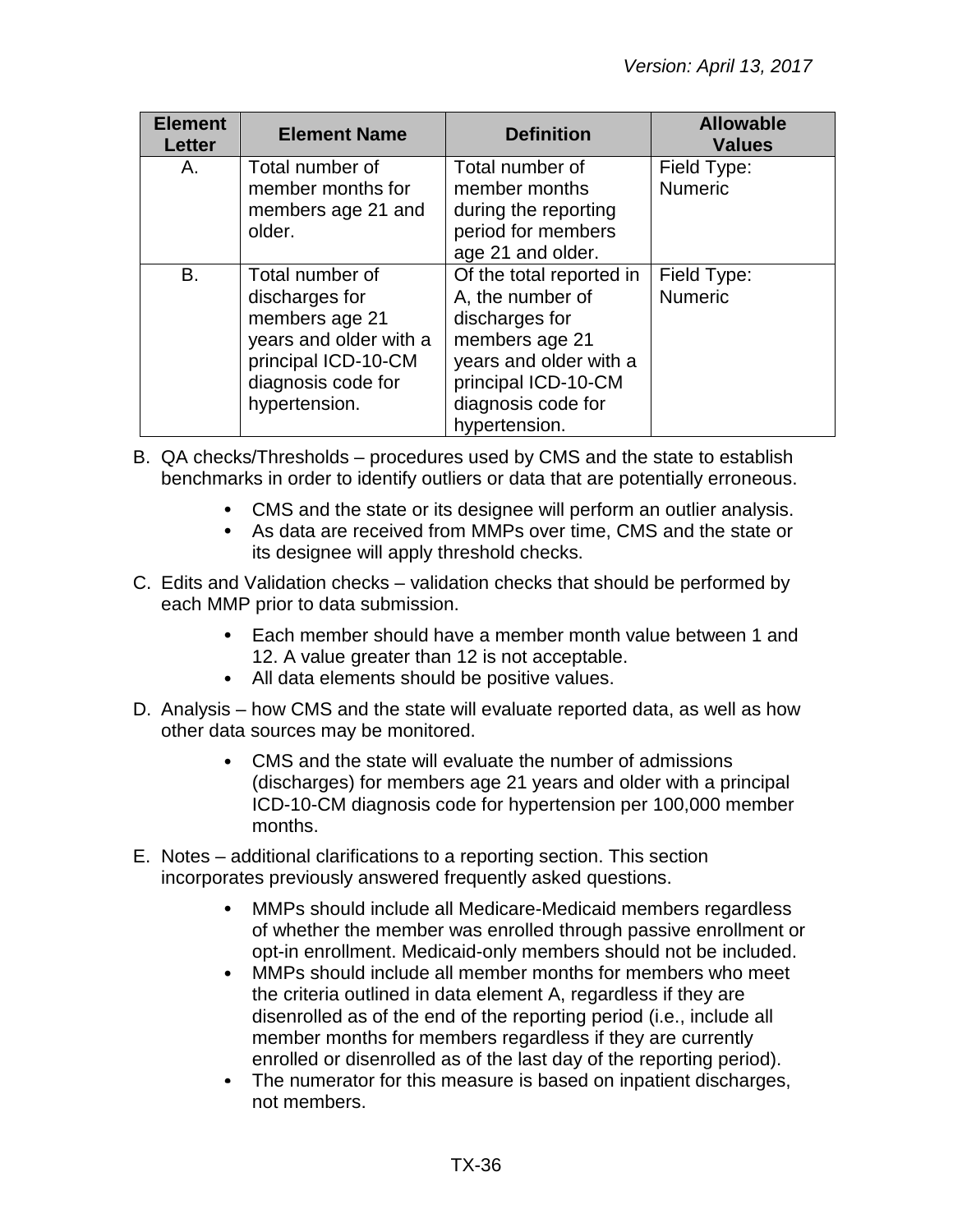- Member months refers to the number of months each Medicare-Medicaid was enrolled in the MMP in the year. Each member should have a member month value between 1 and 12. A value greater than 12 is not acceptable. Determine member months using the 1st of the month. This date must be used consistent from member to member, month to month and from year to year. For example, if Ms. X is enrolled in the MMP on January 1, Ms. X contributes one member month in January.
- MMPs should reference the AHRQ PQI Technical Specifications for  $\bullet$ additional information on reporting this measure: [http://www.qualityindicators.ahrq.gov/modules/pqi\\_resources.aspx](http://www.qualityindicators.ahrq.gov/modules/pqi_resources.aspx)
- Codes to identify hypertension are provided in the Hypertension value set.
- $\bullet$ Exclude cases:
	- o With any listed ICD-10-PCS procedure codes for cardiac procedure (Cardiac Procedure value set)
	- o With any listed ICD-10-CM diagnosis codes for Stage I-IV kidney disease (Kidney Disease value set), only if accompanied by any listed ICD-10-PCS procedure codes for dialysis access (Dialysis Access value set)
	- o Transfer from a hospital (different facility)
	- o Transfer from a Skilled Nursing Facility (SNF) or Intermediate Care Facility (ICF)
	- o Transfer from another health care facility
	- o With missing gender (SEX=missing), age (AGE=missing), quarter (DQTR=missing), year (YEAR=missing), principal diagnosis (DX1=missing), or county (PSTCO=missing).
- See the Admission Codes for Transfers value set.
- F. Data Submission how MMPs will submit data collected to CMS and the state.
	- $\bullet$ MMPs will submit data collected for this measure in the above specified format through a secure data collection site established by CMS. This site can be accessed at the following web address: [https://Financial-Alignment-Initiative.NORC.org.](https://financial-alignment-initiative.norc.org/)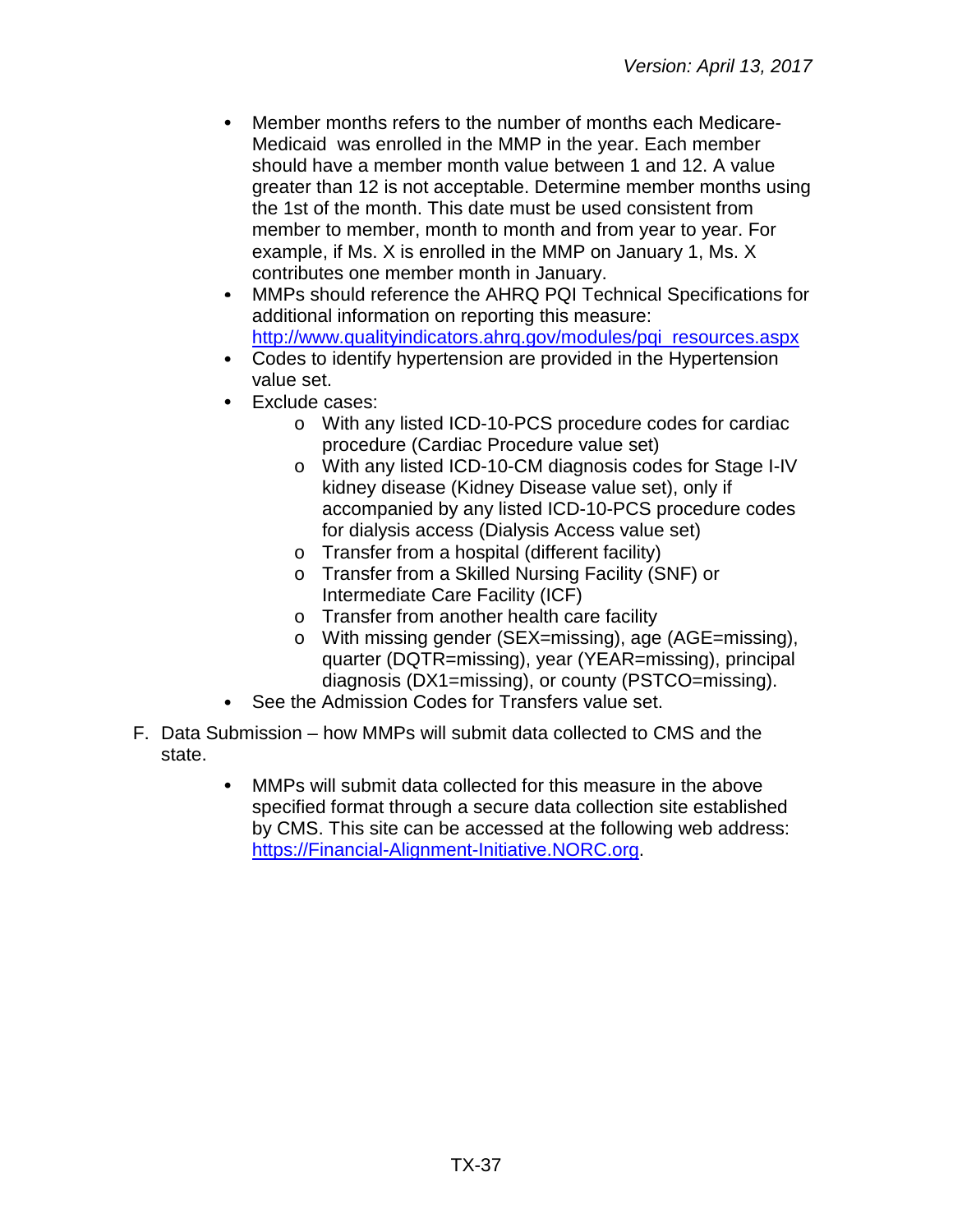| <b>CONTINUOUS REPORTING</b>                       |                                      |          |                                   |                                                                                           |
|---------------------------------------------------|--------------------------------------|----------|-----------------------------------|-------------------------------------------------------------------------------------------|
| <b>Reporting</b><br><b>Section</b>                | <b>Reporting</b><br><b>Frequency</b> | Level    | <b>Reporting</b><br><b>Period</b> | Due Date                                                                                  |
| TX4.<br>Performance and<br>Quality<br>Improvement | Annually                             | Contract | Calendar<br>Year                  | By the end of the<br>fourth month<br>following the last<br>day of the reporting<br>period |

TX4.5 Heart failure admission rate. (PQI #08)

| <b>Element</b><br><b>Letter</b> | <b>Element Name</b>                                                                                                                          | <b>Definition</b>                                                                                                                                                         | <b>Allowable</b><br><b>Values</b> |
|---------------------------------|----------------------------------------------------------------------------------------------------------------------------------------------|---------------------------------------------------------------------------------------------------------------------------------------------------------------------------|-----------------------------------|
| Α.                              | Total number of<br>member months for<br>members age 21 and<br>older.                                                                         | Total number of<br>member months<br>during the reporting<br>period for members<br>age 21 and older.                                                                       | Field Type: Numeric               |
| В.                              | Total number of<br>discharges for<br>members age 21<br>years and older with a<br>principal ICD-10-CM<br>diagnosis code for<br>heart failure. | Of the total reported<br>in A, the number of<br>discharges for<br>members age 21<br>years and older with a<br>principal ICD-10-CM<br>diagnosis code for<br>heart failure. | Field Type: Numeric               |

- B. QA checks/Thresholds procedures used by CMS and the state to establish benchmarks in order to identify outliers or data that are potentially erroneous.
	- CMS and the state or its designee will perform an outlier analysis.
	- As data are received from MMPs over time, CMS and the state or its designee will apply threshold checks.
- C. Edits and Validation checks validation checks that should be performed by each MMP prior to data submission.
	- Each member should have a member month value between 1 and 12. A value greater than 12 is not acceptable.
	- All data elements should be positive values.
- D. Analysis how CMS and the state will evaluate reported data, as well as how other data sources may be monitored.
	- CMS and the state will evaluate the number of admissions (discharges) for members age 21 years and older with a principal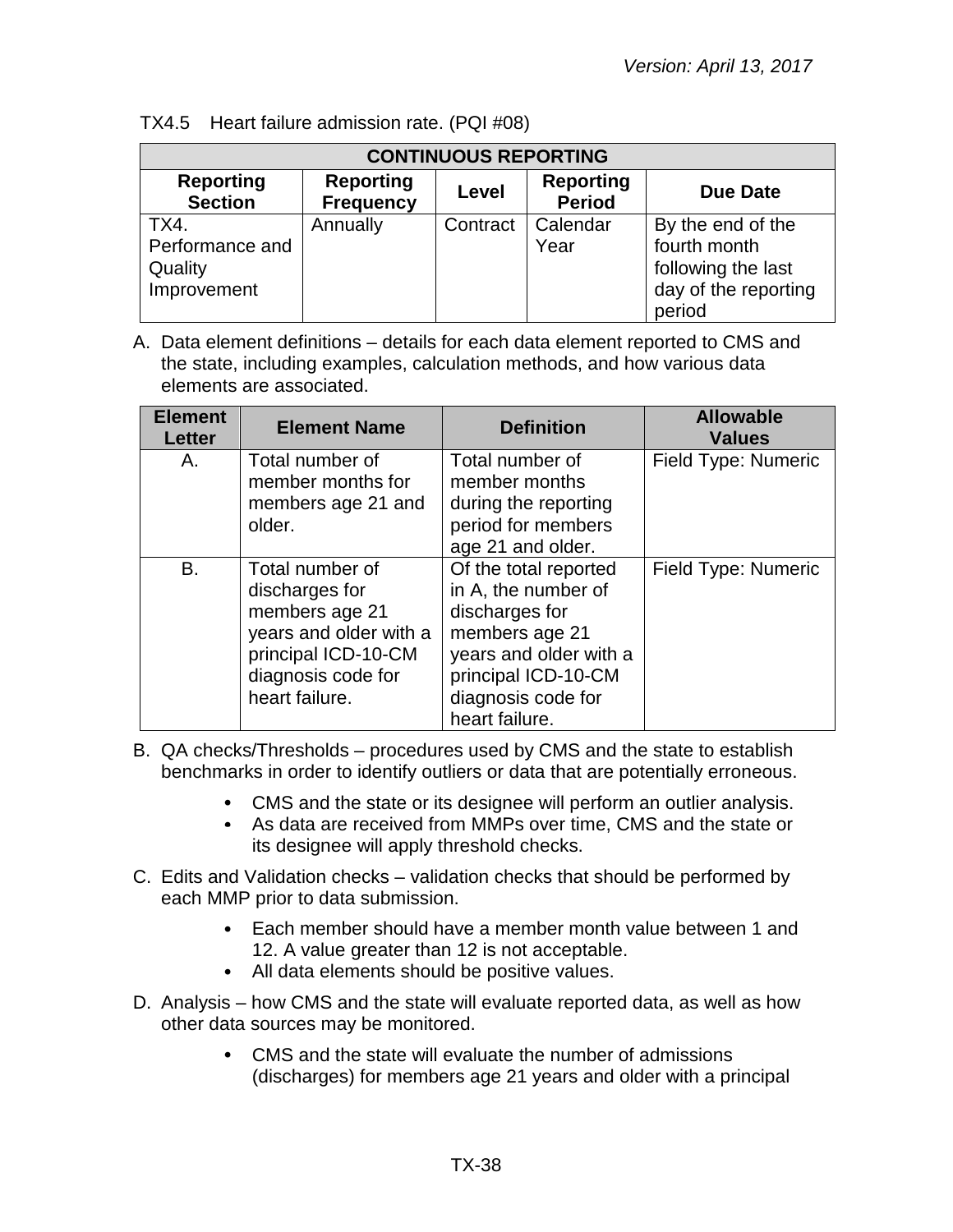ICD-10-CM diagnosis code for heart failure per 100,000 member months.

- E. Notes additional clarifications to a reporting section. This section incorporates previously answered frequently asked questions.
	- MMPs should include all Medicare-Medicaid members regardless of whether the member was enrolled through passive enrollment or opt-in enrollment. Medicaid-only members should not be included.
	- $\bullet$ MMPs should include all member months for members who meet the criteria outlined in data element A, regardless if they are disenrolled as of the end of the reporting period (i.e., include all member months for members regardless if they are currently enrolled or disenrolled as of the last day of the reporting period).
	- $\bullet$ The numerator for this measure is based on inpatient discharges, not members.
	- Member months refers to the number of months each Medicare- $\bullet$ Medicaid member was enrolled in the MMP in the year. Each member should have a member month value between 1 and 12. A value greater than 12 is not acceptable. Determine member months using the 1st of the month. This date must be used consistent from member to member, month to month and from year to year. For example, if Ms. X is enrolled in the MMP on January 1, Ms. X contributes one member month in January.
	- $\bullet$ MMPs should reference the AHRQ PQI Technical Specifications for additional information on reporting this measure: [http://www.qualityindicators.ahrq.gov/modules/pqi\\_resources.aspx](http://www.qualityindicators.ahrq.gov/modules/pqi_resources.aspx)
	- Codes to identify heart failure are provided in the Heart Failure value set.
	- Exclude cases:
		- o With any listed ICD-10-PCS procedure codes for cardiac procedure (Cardiac Procedure value set)
		- o Transfer from a hospital (different facility)
		- o Transfer from a Skilled Nursing Facility (SNF) or Intermediate Care Facility (ICF)
		- o Transfer from another health care facility
		- o With missing gender (SEX=missing), age (AGE=missing), quarter (DQTR=missing), year (YEAR=missing), principal diagnosis (DX1=missing), or county (PSTCO=missing).
	- See the Admission Codes for Transfers value set.
- F. Data Submission how MMPs will submit data collected to CMS and the state.
	- MMPs will submit data collected for this measure in the above  $\bullet$ specified format through a secure data collection site established by CMS. This site can be accessed at the following web address: [https://Financial-Alignment-Initiative.NORC.org.](https://financial-alignment-initiative.norc.org/)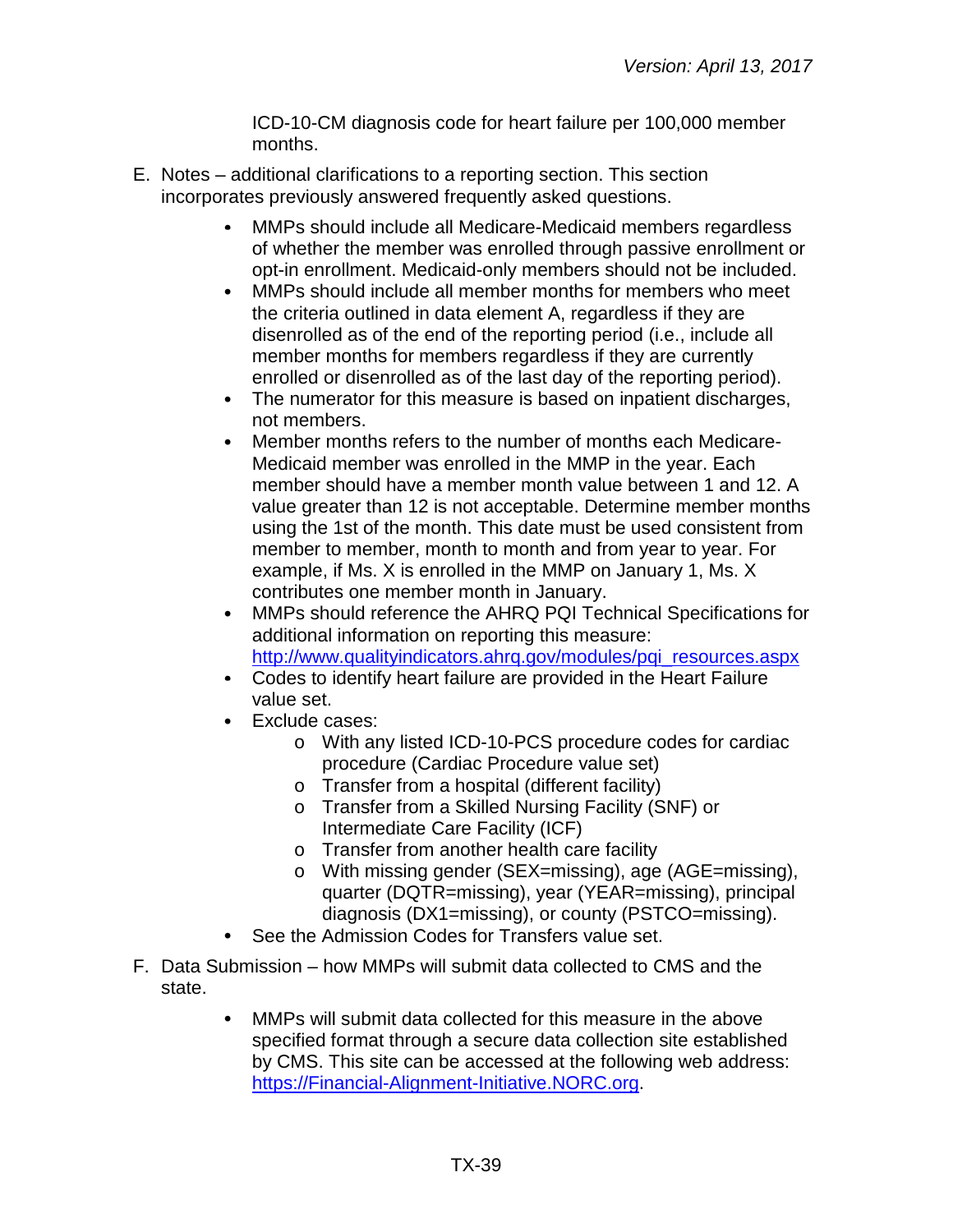| <b>CONTINUOUS REPORTING</b>                       |                                      |          |                                   |                                                                                           |
|---------------------------------------------------|--------------------------------------|----------|-----------------------------------|-------------------------------------------------------------------------------------------|
| <b>Reporting</b><br><b>Section</b>                | <b>Reporting</b><br><b>Frequency</b> | Level    | <b>Reporting</b><br><b>Period</b> | Due Date                                                                                  |
| TX4.<br>Performance and<br>Quality<br>Improvement | Annually                             | Contract | Calendar<br>Year                  | By the end of the<br>fourth month<br>following the last<br>day of the reporting<br>period |

TX4.6 Dehydration admission rate. (PQI #10)

A. Data element definitions – details for each data element reported to CMS and the state, including examples, calculation methods, and how various data elements are associated.

| <b>Element</b><br><b>Letter</b> | <b>Element Name</b>                                                                                                                                                                                                                                                                                                                                                     | <b>Definition</b>                                                                                                                                                                                                                                                                                                                                                                                    | <b>Allowable</b><br><b>Values</b> |
|---------------------------------|-------------------------------------------------------------------------------------------------------------------------------------------------------------------------------------------------------------------------------------------------------------------------------------------------------------------------------------------------------------------------|------------------------------------------------------------------------------------------------------------------------------------------------------------------------------------------------------------------------------------------------------------------------------------------------------------------------------------------------------------------------------------------------------|-----------------------------------|
| А.                              | Total number of<br>member months for<br>members age 21 and<br>older.                                                                                                                                                                                                                                                                                                    | Total number of<br>member months<br>during the reporting<br>period for members<br>age 21 and older.                                                                                                                                                                                                                                                                                                  | Field Type: Numeric               |
| В.                              | Total number of<br>discharges for<br>members age 21<br>years and older with<br>either a principal ICD-<br>10-CM diagnosis<br>code for dehydration;<br>or any secondary<br>ICD-10-CM diagnosis<br>code for dehydration<br>and a principal ICD-<br>10-CM diagnosis<br>code for<br>hyperosmolality<br>and/or hypernatremia,<br>gastroenteritis, or<br>acute kidney injury. | Of the total reported<br>in A, the number of<br>discharges for<br>members age 21<br>years and older with<br>either a principal ICD-<br>10-CM diagnosis<br>code for dehydration;<br>or any secondary<br>ICD-10-CM diagnosis<br>code for dehydration<br>and a principal ICD-<br>10-CM diagnosis<br>code for<br>hyperosmolality<br>and/or hypernatremia,<br>gastroenteritis, or<br>acute kidney injury. | Field Type: Numeric               |

B. QA checks/Thresholds – procedures used by CMS and the state to establish benchmarks in order to identify outliers or data that are potentially erroneous.

- CMS and the state or its designee will perform an outlier analysis.
- As data are received from MMPs over time, CMS and the state or its designee will apply threshold checks.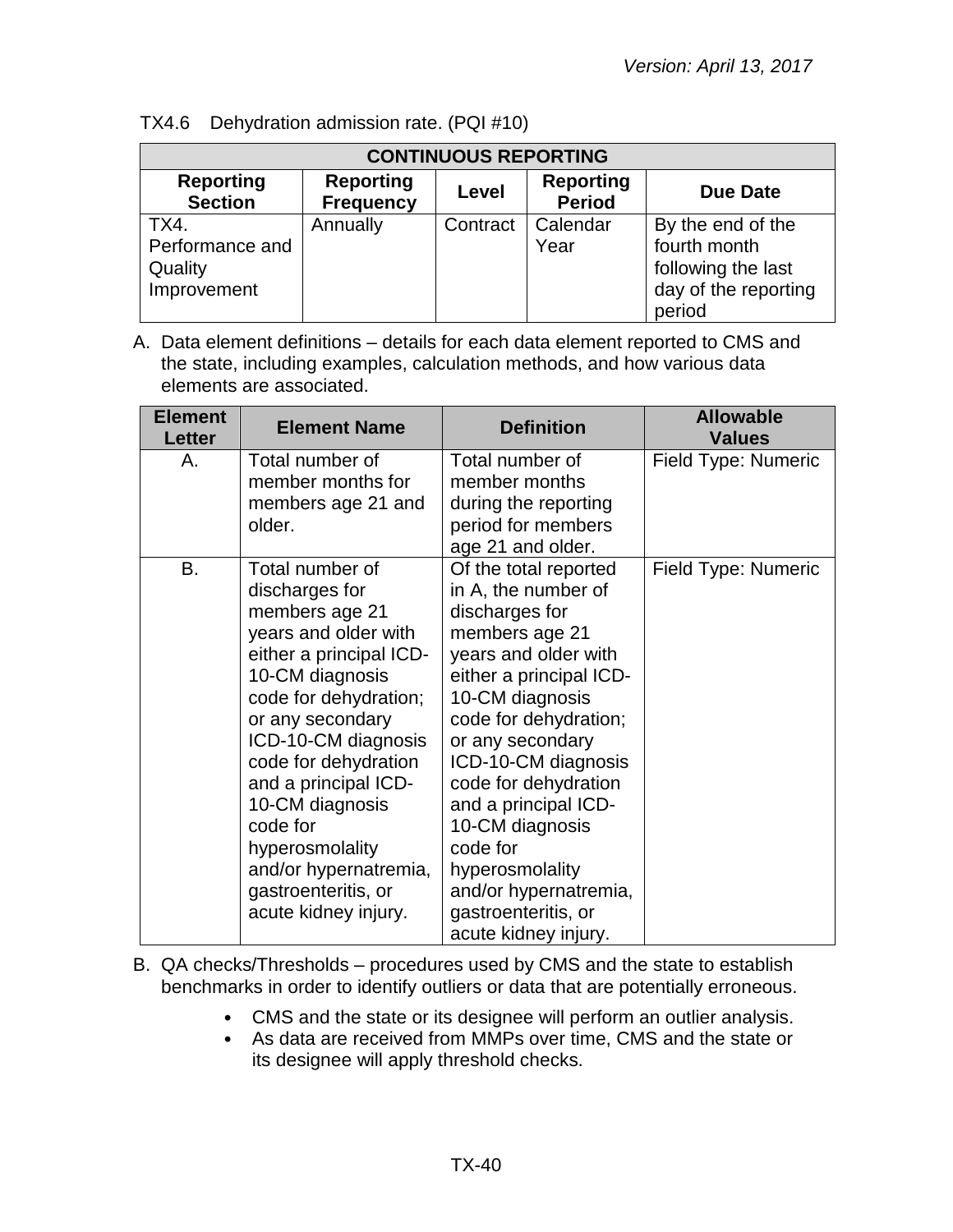- C. Edits and Validation checks validation checks that should be performed by each MMP prior to data submission.
	- Each member should have a member month value between 1 and  $\bullet$ 12. A value greater than 12 is not acceptable.
	- All data elements should be positive values.
- D. Analysis how CMS and the state will evaluate reported data, as well as how other data sources may be monitored.
	- CMS and the state will evaluate the number of admissions (discharges) for members age 21 years and older with either a principal ICD-10-CM diagnosis code for dehydration; or any secondary ICD-10-CM diagnosis code for dehydration and a principal ICD-10-CM diagnosis code for hyperosmolality and/or hypernatremia, gastroenteritis, or acute kidney injury per 100,000 member months.
- E. Notes additional clarifications to a reporting section. This section incorporates previously answered frequently asked questions.
	- MMPs should include all Medicare-Medicaid members regardless  $\bullet$ of whether the member was enrolled through passive enrollment or opt-in enrollment. Medicaid-only members should not be included.
	- $\bullet$ MMPs should include all member months for members who meet the criteria outlined in data element A, regardless if they are disenrolled as of the end of the reporting period (i.e., include all member months for members regardless if they are currently enrolled or disenrolled as of the last day of the reporting period).
	- The numerator for this measure is based on inpatient discharges, not members.
	- $\bullet$ Member months refers to the number of months each Medicare-Medicaid member was enrolled in the MMP in the year. Each member should have a member month value between 1 and 12. A value greater than 12 is not acceptable. Determine member months using the 1st of the month. This date must be used consistent from member to member, month to month and from year to year. For example, if Ms. X is enrolled in the MMP on January 1, Ms. X contributes one member month in January.
	- MMPs should reference the AHRQ PQI Technical Specifications for  $\bullet$ additional information on reporting this measure: [http://www.qualityindicators.ahrq.gov/modules/pqi\\_resources.aspx](http://www.qualityindicators.ahrq.gov/modules/pqi_resources.aspx)
	- To identify data element B, MMPs should include discharges for members age 21 years and older with either:
		- o A principal ICD-10-CM diagnosis code for dehydration (Dehydration value set); or
		- o Any secondary ICD-10-CM diagnosis code for dehydration and a principal ICD-10-CM diagnosis code for hyperosmolality and/or hypernatremia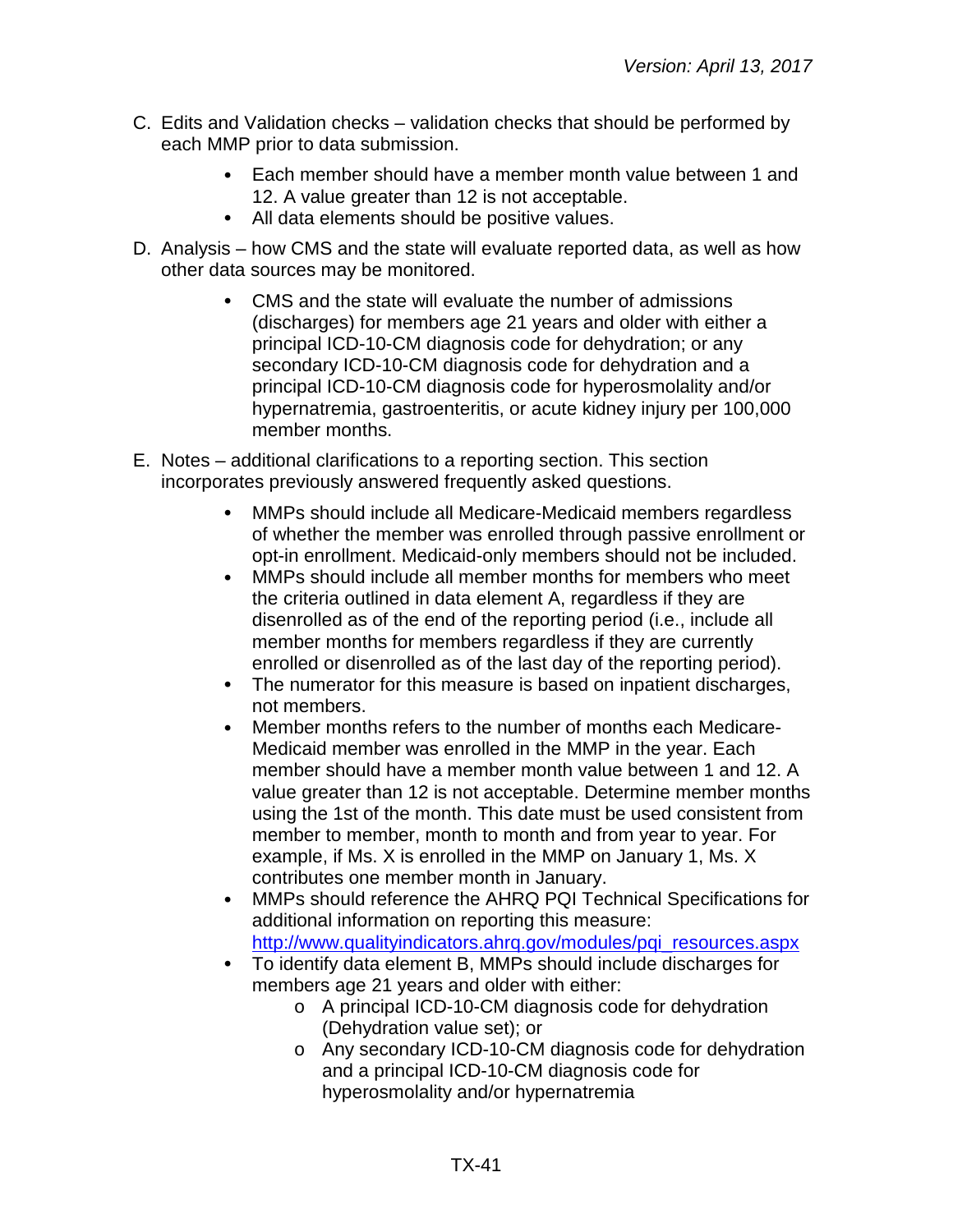(Hyperosmolality/Hypernatremia value set), gastroenteritis (Gastroenteritis value set), or acute kidney injury (Acute Kidney Injury value set)

- Exclude cases:
	- o With any listed ICD-10-CM diagnosis codes for chronic renal failure (Chronic Renal Failure value set)
	- o Transfer from a hospital (different facility)
	- o Transfer from a Skilled Nursing Facility (SNF) or Intermediate Care Facility (ICF)
	- o Transfer from another health care facility
	- o With missing gender (SEX=missing), age (AGE=missing), quarter (DQTR=missing), year (YEAR=missing), principal diagnosis (DX1=missing), or county (PSTCO=missing).
- $\bullet$ See the Admission Codes for Transfers value set.
- F. Data Submission how MMPs will submit data collected to CMS and the state.
	- MMPs will submit data collected for this measure in the above  $\bullet$ specified format through a secure data collection site established by CMS. This site can be accessed at the following web address: [https://Financial-Alignment-Initiative.NORC.org.](https://financial-alignment-initiative.norc.org/)

|  |  | TX4.7 Bacterial pneumonia admission rate. (PQI #11) |  |  |  |  |
|--|--|-----------------------------------------------------|--|--|--|--|
|--|--|-----------------------------------------------------|--|--|--|--|

| <b>CONTINUOUS REPORTING</b>                       |                                      |          |                                   |                                                                                           |
|---------------------------------------------------|--------------------------------------|----------|-----------------------------------|-------------------------------------------------------------------------------------------|
| <b>Reporting</b><br><b>Section</b>                | <b>Reporting</b><br><b>Frequency</b> | Level    | <b>Reporting</b><br><b>Period</b> | Due Date                                                                                  |
| TX4.<br>Performance and<br>Quality<br>Improvement | Annually                             | Contract | Calendar<br>Year                  | By the end of the<br>fourth month<br>following the last<br>day of the reporting<br>period |

| <b>Element</b><br><b>Letter</b> | <b>Element Name</b>                                                  | <b>Definition</b>                                                                                   | <b>Allowable</b><br><b>Values</b> |
|---------------------------------|----------------------------------------------------------------------|-----------------------------------------------------------------------------------------------------|-----------------------------------|
| Α.                              | Total number of<br>member months for<br>members age 21 and<br>older. | Total number of<br>member months<br>during the reporting<br>period for members<br>age 21 and older. | Field Type: Numeric               |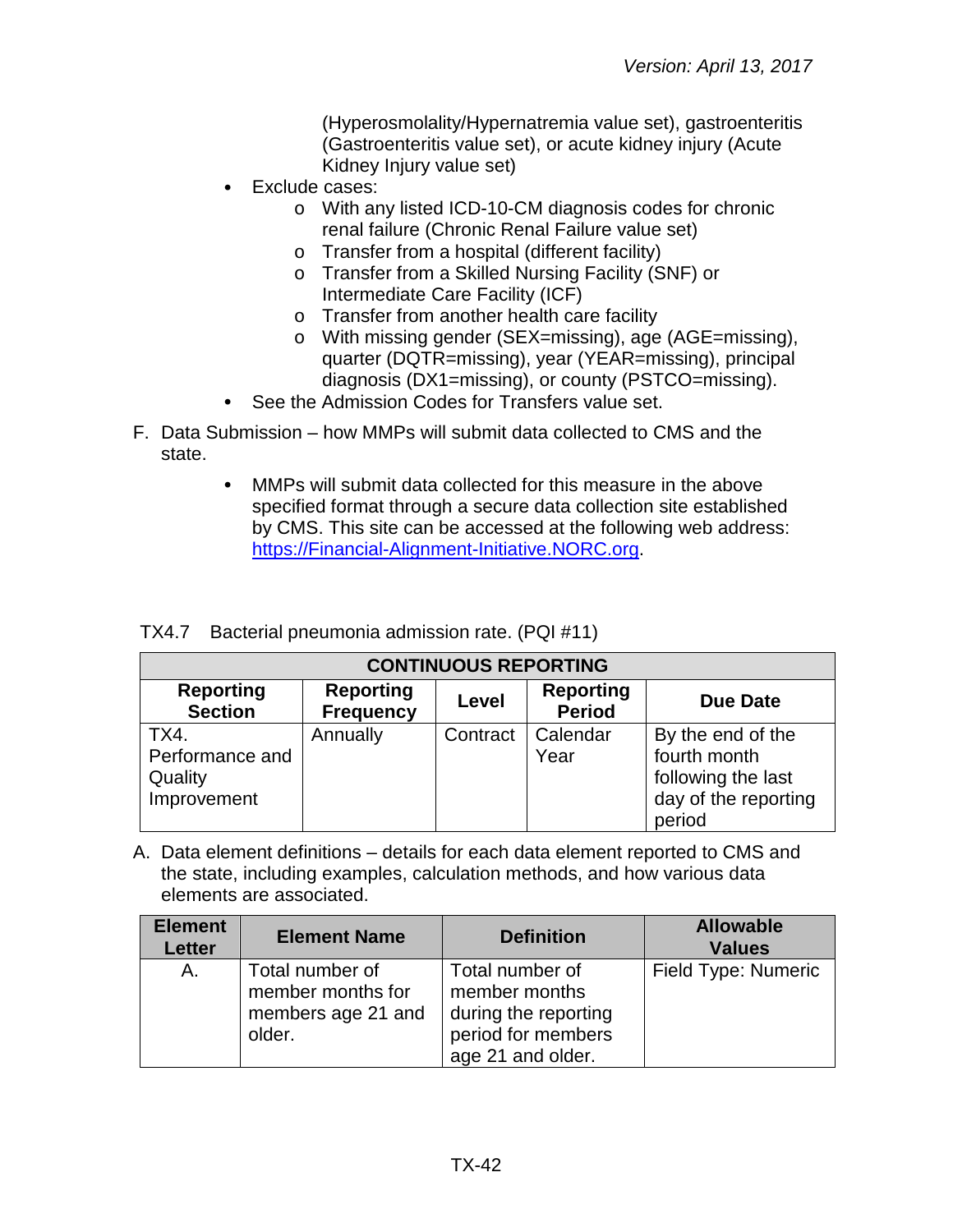| <b>Element</b><br><b>Letter</b> | <b>Element Name</b>                                                                                                                                | <b>Definition</b>                                                                                                                                                               | <b>Allowable</b><br><b>Values</b> |
|---------------------------------|----------------------------------------------------------------------------------------------------------------------------------------------------|---------------------------------------------------------------------------------------------------------------------------------------------------------------------------------|-----------------------------------|
| В.                              | Total number of<br>discharges for<br>members age 21<br>years and older with a<br>principal ICD-10-CM<br>diagnosis code for<br>bacterial pneumonia. | Of the total reported<br>in A, the number of<br>discharges for<br>members age 21<br>years and older with a<br>principal ICD-10-CM<br>diagnosis code for<br>bacterial pneumonia. | Field Type: Numeric               |

- B. QA checks/Thresholds procedures used by CMS and the state to establish benchmarks in order to identify outliers or data that are potentially erroneous.
	- CMS and the state or its designee will perform an outlier analysis.
	- As data are received from MMPs over time, CMS and the state or its designee will apply threshold checks.
- C. Edits and Validation checks validation checks that should be performed by each MMP prior to data submission.
	- Each member should have a member month value between 1 and 12. A value greater than 12 is not acceptable.
	- All data elements should be positive values.
- D. Analysis how CMS and the state will evaluate reported data, as well as how other data sources may be monitored.
	- CMS and the state will evaluate the number of admissions (discharges) for members age 21 years and older with a principal ICD-10-CM diagnosis code for bacterial pneumonia per 100,000 member months.
- E. Notes additional clarifications to a reporting section. This section incorporates previously answered frequently asked questions.
	- MMPs should include all Medicare-Medicaid members regardless  $\bullet$ of whether the member was enrolled through passive enrollment or opt-in enrollment. Medicaid-only members should not be included.
	- MMPs should include all member months for members who meet  $\bullet$ the criteria outlined in data element A, regardless if they are disenrolled as of the end of the reporting period (i.e., include all member months for members regardless if they are currently enrolled or disenrolled as of the last day of the reporting period).
	- $\bullet$ The numerator for this measure is based on inpatient discharges, not members.
	- $\bullet$ Member months refers to the number of months each Medicare-Medicaid member was enrolled in the MMP in the year. Each member should have a member month value between 1 and 12. A value greater than 12 is not acceptable. Determine member months using the 1st of the month. This date must be used consistent from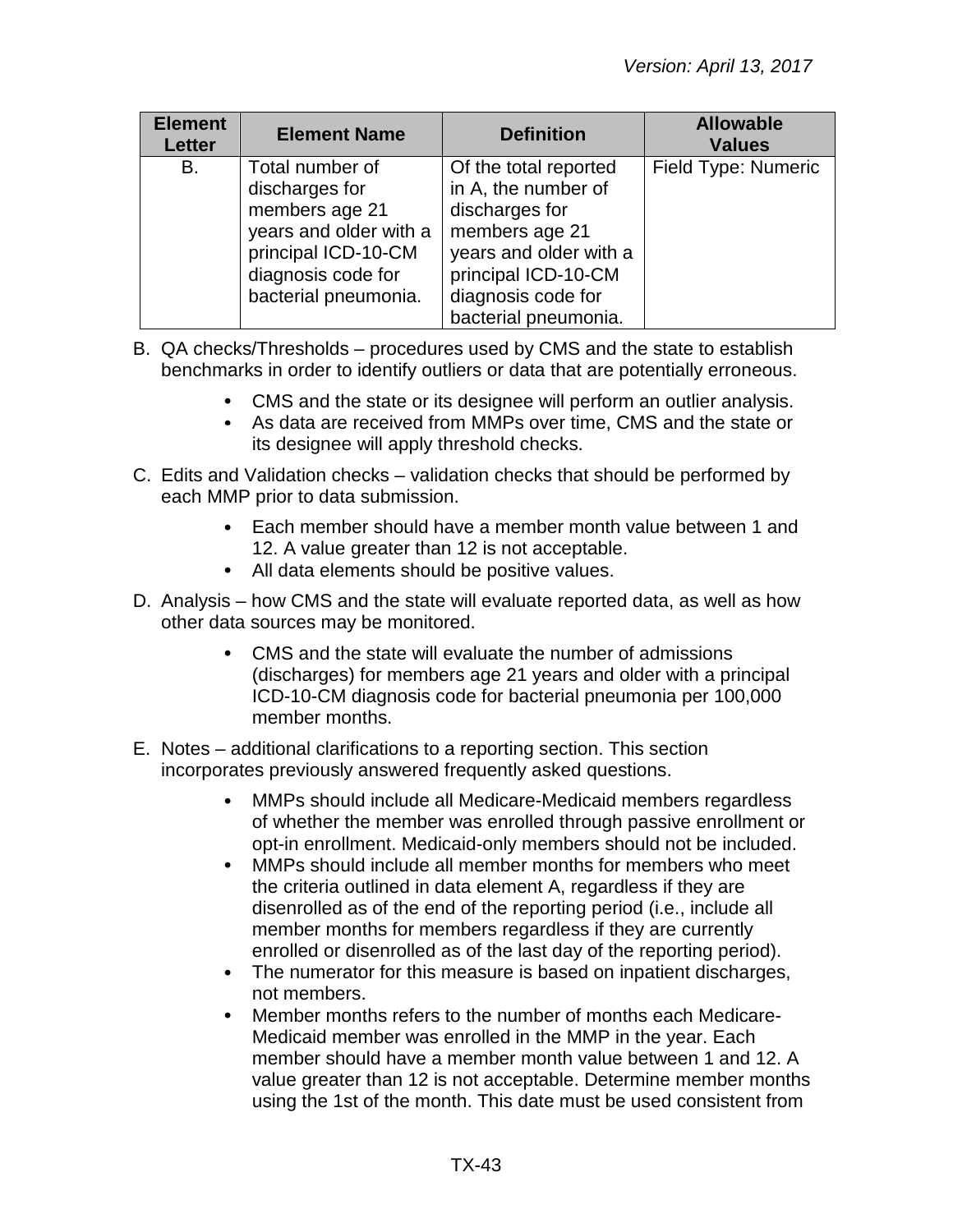member to member, month to month and from year to year. For example, if Ms. X is enrolled in the MMP on January 1, Ms. X contributes one member month in January.

- MMPs should reference the AHRQ PQI Technical Specifications for  $\bullet$ additional information on reporting this measure: [http://www.qualityindicators.ahrq.gov/modules/pqi\\_resources.aspx](http://www.qualityindicators.ahrq.gov/modules/pqi_resources.aspx)
- Codes to identify bacterial pneumonia are provided in the Bacterial Pneumonia value set.
- Exclude cases:  $\bullet$ 
	- o With any listed ICD-10-CM diagnosis codes for sickle cell anemia or HB-S disease (Sickle Cell Anemia or HB-S Disease value set)
	- o With any listed ICD-10-CM diagnosis codes or any listed ICD-10-PCS procedure codes for immunocompromised state (Immunocompromised State Diagnosis and Procedure value set)
	- o Transfer from a hospital (different facility)
	- o Transfer from a Skilled Nursing Facility (SNF) or Intermediate Care Facility (ICF)
	- o Transfer from another health care facility
	- o With missing gender (SEX=missing), age (AGE=missing), quarter (DQTR=missing), year (YEAR=missing), principal diagnosis (DX1=missing), or county (PSTCO=missing).
- See the Admission Codes for Transfers value set.
- F. Data Submission how MMPs will submit data collected to CMS and the state.
	- MMPs will submit data collected for this measure in the above  $\bullet$ specified format through a secure data collection site established by CMS. This site can be accessed at the following web address: [https://Financial-Alignment-Initiative.NORC.org.](https://financial-alignment-initiative.norc.org/)

| <b>CONTINUOUS REPORTING</b>                       |                                      |          |                                   |                                                                                           |  |
|---------------------------------------------------|--------------------------------------|----------|-----------------------------------|-------------------------------------------------------------------------------------------|--|
| <b>Reporting</b><br><b>Section</b>                | <b>Reporting</b><br><b>Frequency</b> | Level    | <b>Reporting</b><br><b>Period</b> | <b>Due Date</b>                                                                           |  |
| TX4.<br>Performance and<br>Quality<br>Improvement | Annually                             | Contract | <b>Calendar</b><br>Year           | By the end of the<br>fourth month<br>following the last<br>day of the reporting<br>period |  |

TX4.8 Urinary tract infection admission rate. (PQI #12)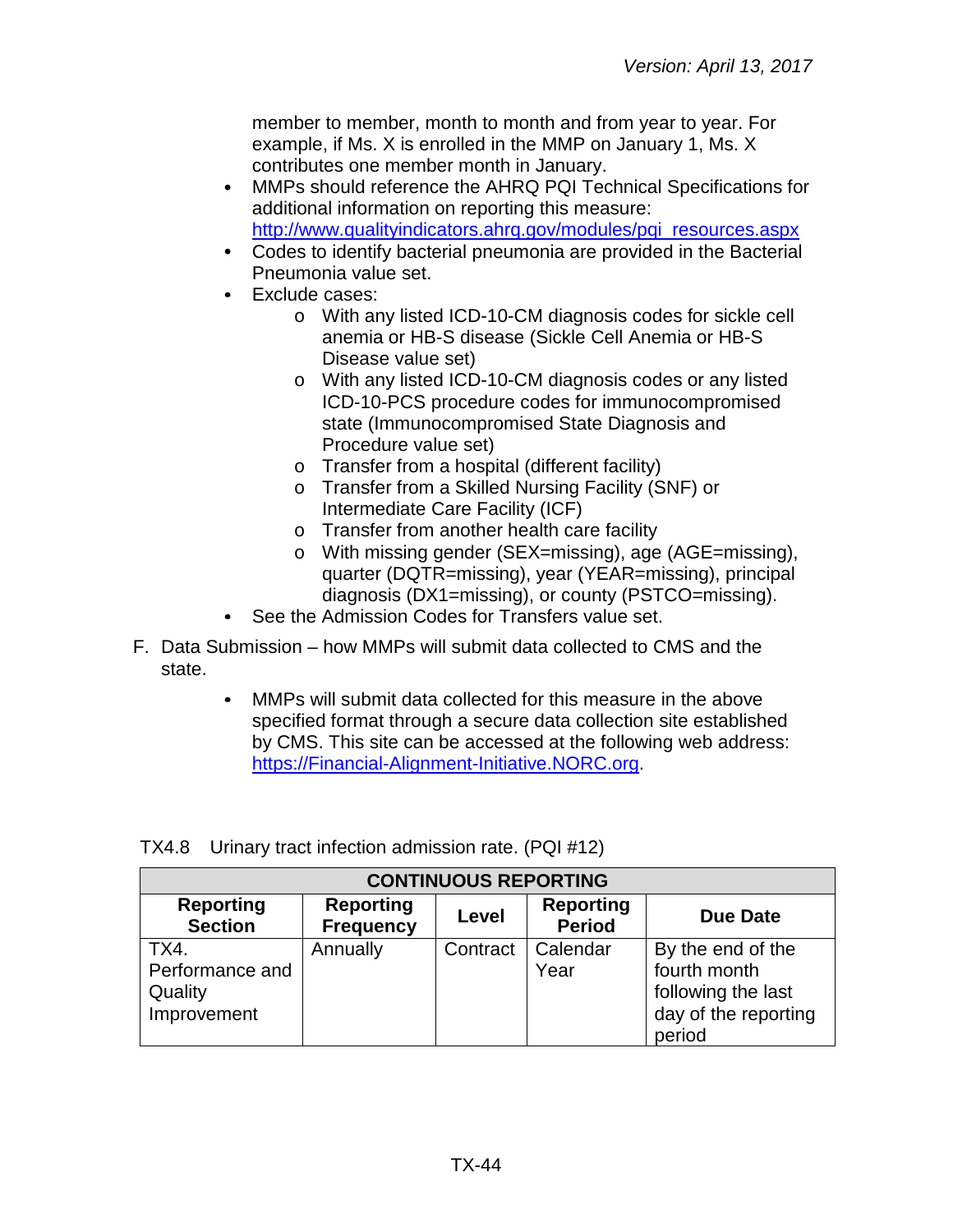A. Data element definitions – details for each data element reported to CMS and the state, including examples, calculation methods, and how various data elements are associated.

| <b>Element</b><br><b>Letter</b> | <b>Element Name</b>                                                                                                                                    | <b>Definition</b>                                                                                                                                                                   | <b>Allowable</b><br><b>Values</b> |
|---------------------------------|--------------------------------------------------------------------------------------------------------------------------------------------------------|-------------------------------------------------------------------------------------------------------------------------------------------------------------------------------------|-----------------------------------|
| Α.                              | Total number of<br>member months for<br>members age 21 and<br>older.                                                                                   | Total number of<br>member months<br>during the reporting<br>period for members<br>age 21 and older.                                                                                 | Field Type: Numeric               |
| B.                              | Total number of<br>discharges for<br>members age 21<br>years and older with a<br>principal ICD-10-CM<br>diagnosis code for<br>urinary tract infection. | Of the total reported<br>in A, the number of<br>discharges for<br>members age 21<br>years and older with a<br>principal ICD-10-CM<br>diagnosis code for<br>urinary tract infection. | Field Type: Numeric               |

B. QA checks/Thresholds – procedures used by CMS and the state to establish benchmarks in order to identify outliers or data that are potentially erroneous.

- CMS and the state or its designee will perform an outlier analysis.
- As data are received from MMPs over time, CMS and the state or its designee will apply threshold checks.
- C. Edits and Validation checks validation checks that should be performed by each MMP prior to data submission.
	- Each member should have a member month value between 1 and 12. A value greater than 12 is not acceptable.
	- All data elements should be positive values.
- D. Analysis how CMS and the state will evaluate reported data, as well as how other data sources may be monitored.
	- CMS and the state will evaluate the number of admissions (discharges) for members age 21 years and older with a principal ICD-10-CM diagnosis code for urinary tract infection per 100,000 member months.
- E. Notes additional clarifications to a reporting section. This section incorporates previously answered frequently asked questions.
	- $\bullet$ MMPs should include all Medicare-Medicaid members regardless of whether the member was enrolled through passive enrollment or opt-in enrollment. Medicaid-only members should not be included.
	- $\bullet$ MMPs should include all member months for members who meet the criteria outlined in data element A, regardless if they are disenrolled as of the end of the reporting period (i.e., include all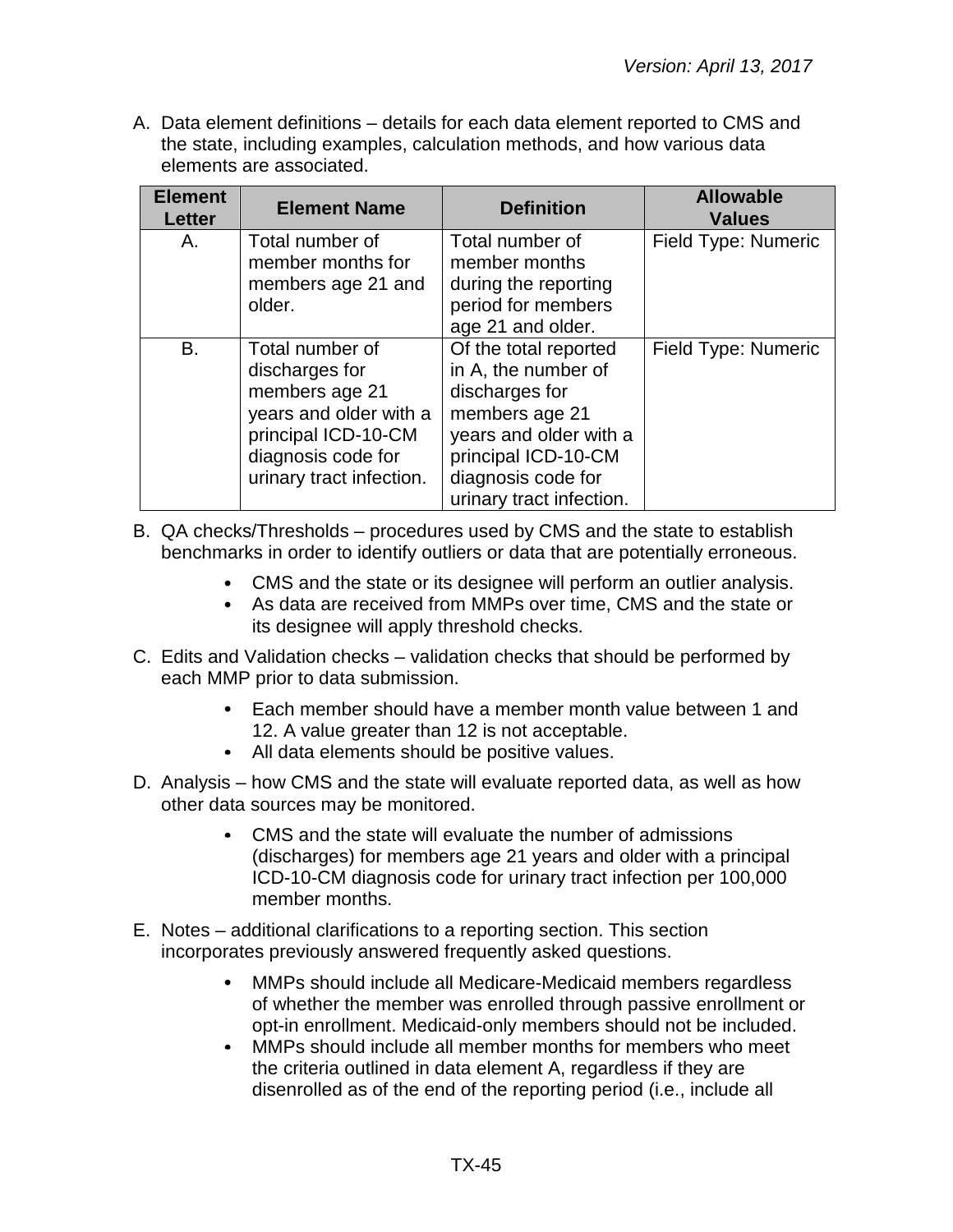member months for members regardless if they are currently enrolled or disenrolled as of the last day of the reporting period).

- The numerator for this measure is based on inpatient discharges,  $\bullet$ not members.
- Member months refers to the number of months each Medicare- $\bullet$ Medicaid member was enrolled in the MMP in the year. Each member should have a member month value between 1 and 12. A value greater than 12 is not acceptable. Determine member months using the 1st of the month. This date must be used consistent from member to member, month to month and from year to year. For example, if Ms. X is enrolled in the MMP on January 1, Ms. X contributes one member month in January.
- MMPs should reference the AHRQ PQI Technical Specifications for  $\bullet$ additional information on reporting this measure: [http://www.qualityindicators.ahrq.gov/modules/pqi\\_resources.aspx](http://www.qualityindicators.ahrq.gov/modules/pqi_resources.aspx)
- Codes to identify urinary tract infection are provided in the Urinary Tract Infection value set.
- Exclude cases:
	- o With any listed ICD-10-CM diagnosis codes for kidney/urinary tract disorder (Kidney/Urinary Tract Disorder value set)
	- o With any listed ICD-10-CM diagnosis codes or any listed ICD-10-PCS procedure codes for immunocompromised state (Immunocompromised State Diagnosis and Procedure value set)
	- o Transfer from a hospital (different facility)
	- o Transfer from a Skilled Nursing Facility (SNF) or Intermediate Care Facility (ICF)
	- o Transfer from another health care facility
	- o With missing gender (SEX=missing), age (AGE=missing), quarter (DQTR=missing), year (YEAR=missing), principal diagnosis (DX1=missing), or county (PSTCO=missing).
- See the Admission Codes for Transfers value set.
- F. Data Submission how MMPs will submit data collected to CMS and the state.
	- MMPs will submit data collected for this measure in the above  $\bullet$ specified format through a secure data collection site established by CMS. This site can be accessed at the following web address: [https://Financial-Alignment-Initiative.NORC.org.](https://financial-alignment-initiative.norc.org/)

TX4.9 Angina without procedure admission rate. (PQI #13) – *Suspended*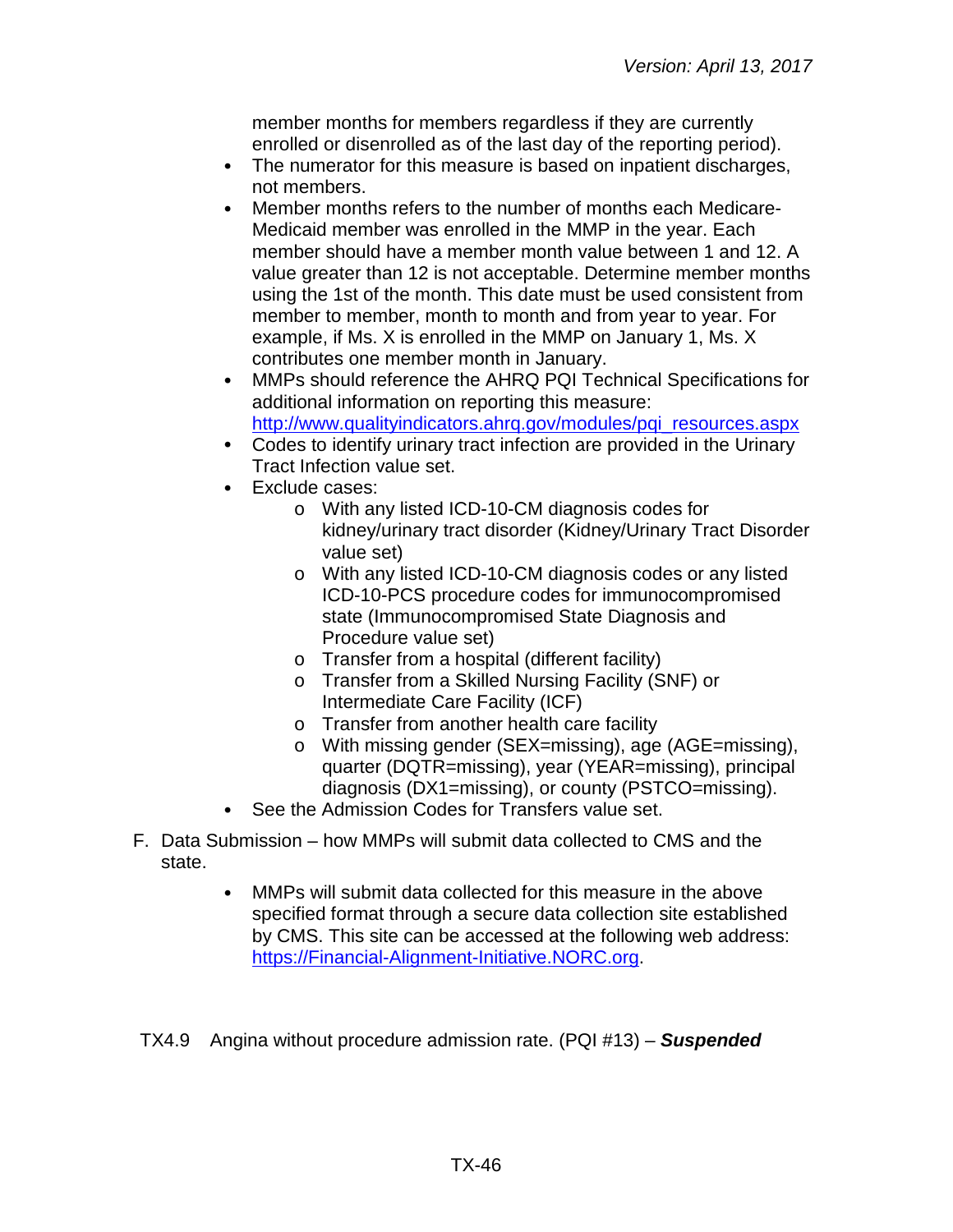| <b>CONTINUOUS REPORTING</b>                       |                                      |          |                                   |                                                                                           |
|---------------------------------------------------|--------------------------------------|----------|-----------------------------------|-------------------------------------------------------------------------------------------|
| <b>Reporting</b><br><b>Section</b>                | <b>Reporting</b><br><b>Frequency</b> | Level    | <b>Reporting</b><br><b>Period</b> | Due Date                                                                                  |
| TX4.<br>Performance and<br>Quality<br>Improvement | Annually                             | Contract | Calendar<br>Year                  | By the end of the<br>fourth month<br>following the last<br>day of the reporting<br>period |

TX4.10 Uncontrolled diabetes admission rate. (PQI #14)

| <b>Element</b><br><b>Letter</b> | <b>Element Name</b>                                                                                                                                                                                                      | <b>Definition</b>                                                                                                                                                                                                                                     | <b>Allowable</b><br><b>Values</b> |
|---------------------------------|--------------------------------------------------------------------------------------------------------------------------------------------------------------------------------------------------------------------------|-------------------------------------------------------------------------------------------------------------------------------------------------------------------------------------------------------------------------------------------------------|-----------------------------------|
| А.                              | Total number of<br>member months for<br>members age 21 and<br>older.                                                                                                                                                     | Total number of<br>member months<br>during the reporting<br>period for members<br>age 21 and older.                                                                                                                                                   | Field Type: Numeric               |
| В.                              | Total number of<br>discharges for<br>members age 21<br>years and older with a<br>principal ICD-10-CM<br>diagnosis code for<br>uncontrolled diabetes<br>without mention of a<br>short-term or long-<br>term complication. | Of the total reported<br>in A, the number of<br>discharges for<br>members age 21<br>years and older with a<br>principal ICD-10-CM<br>diagnosis code for<br>uncontrolled diabetes<br>without mention of a<br>short-term or long-<br>term complication. | Field Type: Numeric               |

- B. QA checks/Thresholds procedures used by CMS and the state to establish benchmarks in order to identify outliers or data that are potentially erroneous.
	- CMS and the state or its designee will perform an outlier analysis.
	- As data are received from MMPs over time, CMS and the state or its designee will apply threshold checks.
- C. Edits and Validation checks validation checks that should be performed by each MMP prior to data submission.
	- Each member should have a member month value between 1 and 12. A value greater than 12 is not acceptable.
	- All data elements should be positive values.
- D. Analysis how CMS and the state will evaluate reported data, as well as how other data sources may be monitored.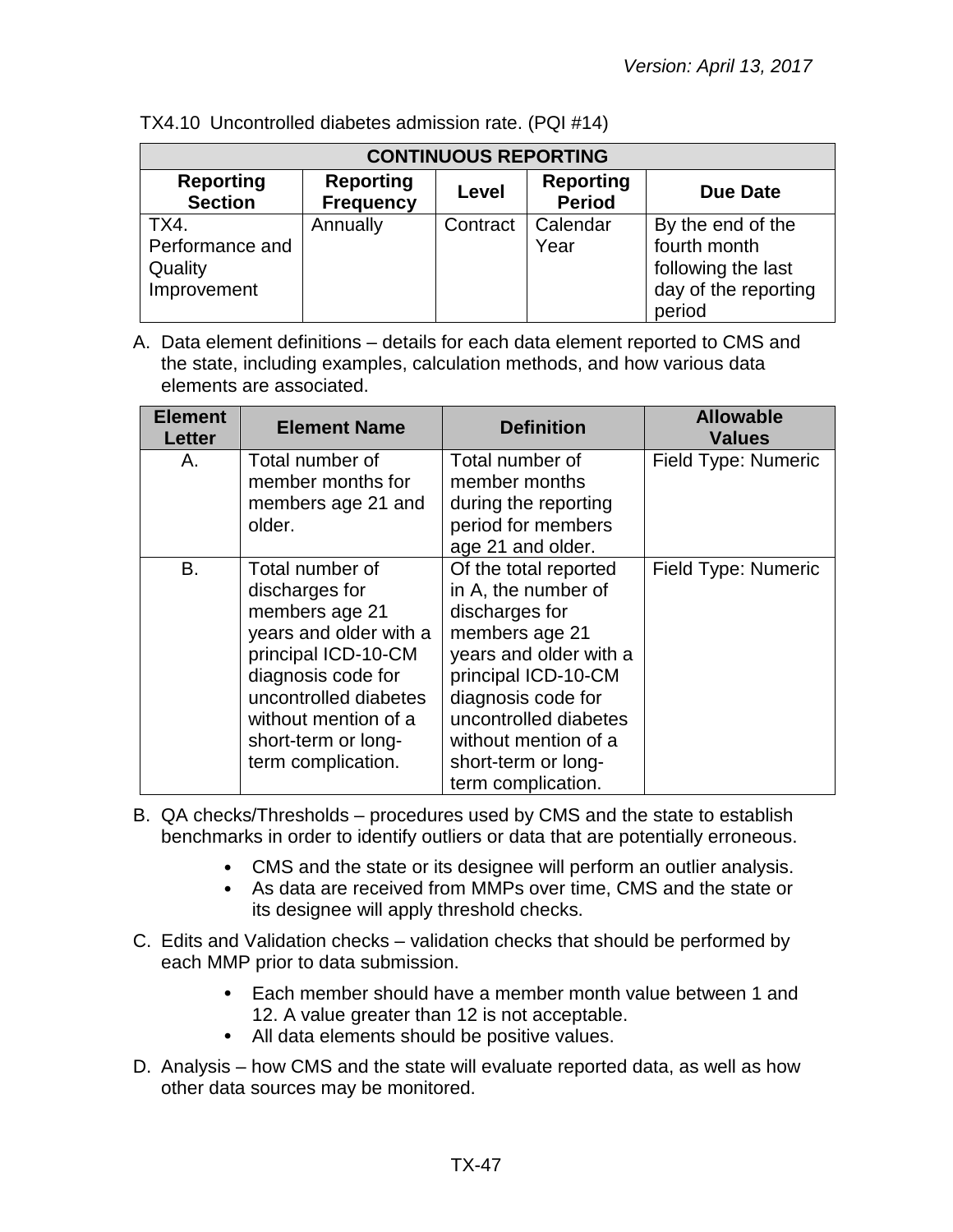- CMS and the state will evaluate the number of admissions  $\bullet$ (discharges) for members age 21 years and older with a principal ICD-10-CM diagnosis code for uncontrolled diabetes without mention of a short-term or long-term complication per 100,000 member months.
- E. Notes additional clarifications to a reporting section. This section incorporates previously answered frequently asked questions.
	- MMPs should include all Medicare-Medicaid members regardless of whether the member was enrolled through passive enrollment or opt-in enrollment. Medicaid-only members should not be included.
	- MMPs should include all member months for members who meet  $\bullet$ the criteria outlined in data element A, regardless if they are disenrolled as of the end of the reporting period (i.e., include all member months for members regardless if they are currently enrolled or disenrolled as of the last day of the reporting period).
	- The numerator for this measure is based on inpatient discharges,  $\bullet$ not members.
	- $\bullet$ Member months refers to the number of months each Medicare-Medicaid member was enrolled in the MMP in the year. Each member should have a member month value between 1 and 12. A value greater than 12 is not acceptable. Determine member months using the 1st of the month. This date must be used consistent from member to member, month to month and from year to year. For example, if Ms. X is enrolled in the MMP on January 1, Ms. X contributes one member month in January.
	- $\bullet$ MMPs should reference the AHRQ PQI Technical Specifications for additional information on reporting this measure: [http://www.qualityindicators.ahrq.gov/modules/pqi\\_resources.aspx](http://www.qualityindicators.ahrq.gov/modules/pqi_resources.aspx)
	- $\bullet$ Codes to identify uncontrolled diabetes without mention of a shortterm or long-term complication are provided in the Uncontrolled Diabetes value set.
	- Exclude cases:
		- o Transfer from a hospital (different facility)
		- o Transfer from a Skilled Nursing Facility (SNF) or Intermediate Care Facility (ICF)
		- o Transfer from another health care facility
		- o With missing gender (SEX=missing), age (AGE=missing), quarter (DQTR=missing), year (YEAR=missing), principal diagnosis (DX1=missing), or county (PSTCO=missing).
	- See the Admission Codes for Transfers value set.
- F. Data Submission how MMPs will submit data collected to CMS and the state.
	- MMPs will submit data collected for this measure in the above  $\bullet$ specified format through a secure data collection site established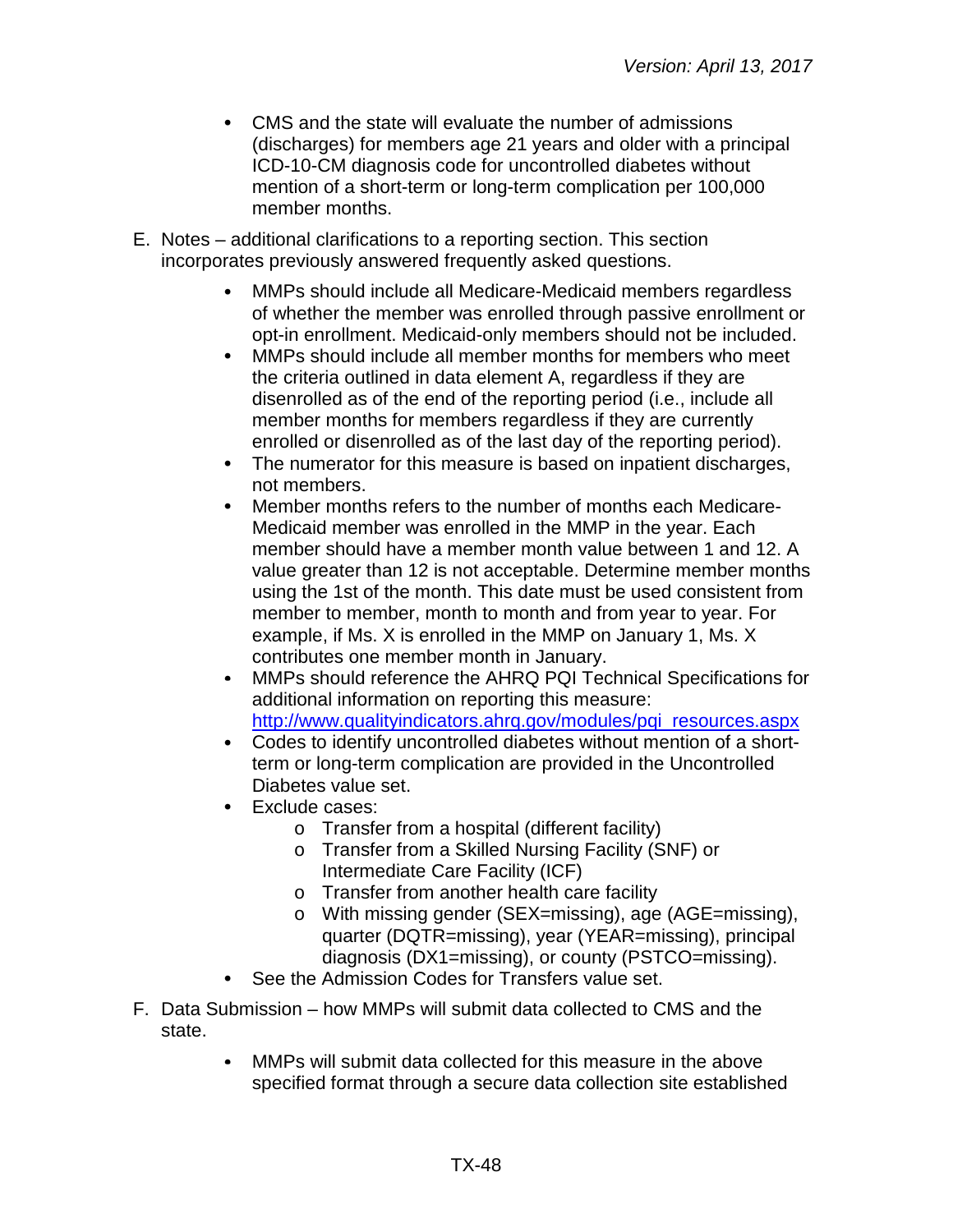by CMS. This site can be accessed at the following web address: [https://Financial-Alignment-Initiative.NORC.org.](https://financial-alignment-initiative.norc.org/)

TX4.11 Lower-extremity amputation among patients with diabetes admission rate. (PQI #16)

| <b>CONTINUOUS REPORTING</b>         |                                                                                                       |          |          |                   |  |  |  |
|-------------------------------------|-------------------------------------------------------------------------------------------------------|----------|----------|-------------------|--|--|--|
| <b>Reporting</b><br><b>Section</b>  | <b>Reporting</b><br><b>Reporting</b><br><b>Due Date</b><br>Level<br><b>Period</b><br><b>Frequency</b> |          |          |                   |  |  |  |
| TX4.                                | Annually                                                                                              | Contract | Calendar | By the end of the |  |  |  |
| Performance and                     | fourth month<br>Year                                                                                  |          |          |                   |  |  |  |
| Quality                             | following the last                                                                                    |          |          |                   |  |  |  |
| day of the reporting<br>Improvement |                                                                                                       |          |          |                   |  |  |  |
|                                     |                                                                                                       |          |          | period            |  |  |  |

| <b>Element</b><br><b>Letter</b> | <b>Element Name</b>                                                                                                                                                                                                 | <b>Definition</b>                                                                                                                                                                                                                                | <b>Allowable</b><br><b>Values</b> |
|---------------------------------|---------------------------------------------------------------------------------------------------------------------------------------------------------------------------------------------------------------------|--------------------------------------------------------------------------------------------------------------------------------------------------------------------------------------------------------------------------------------------------|-----------------------------------|
| А.                              | Total number of<br>member months for<br>members age 21 and<br>older.                                                                                                                                                | Total number of<br>member months<br>during the reporting<br>period for members<br>age 21 and older.                                                                                                                                              | Field Type: Numeric               |
| B.                              | Total number of<br>discharges for<br>members age 21<br>years and older with<br>any listed ICD-10-<br>PCS procedure codes<br>for lower-extremity<br>amputation and any<br>ICD-10-CM diagnosis<br>codes for diabetes. | Of the total reported<br>in A, the number of<br>discharges for<br>members age 21<br>years and older with<br>any listed ICD-10-<br>PCS procedure codes<br>for lower-extremity<br>amputation and any<br>ICD-10-CM diagnosis<br>codes for diabetes. | Field Type: Numeric               |

- B. QA checks/Thresholds procedures used by CMS and the state to establish benchmarks in order to identify outliers or data that are potentially erroneous.
	- CMS and the state or its designee will perform an outlier analysis.
	- As data are received from MMPs over time, CMS and the state or its designee will apply threshold checks.
- C. Edits and Validation checks validation checks that should be performed by each MMP prior to data submission.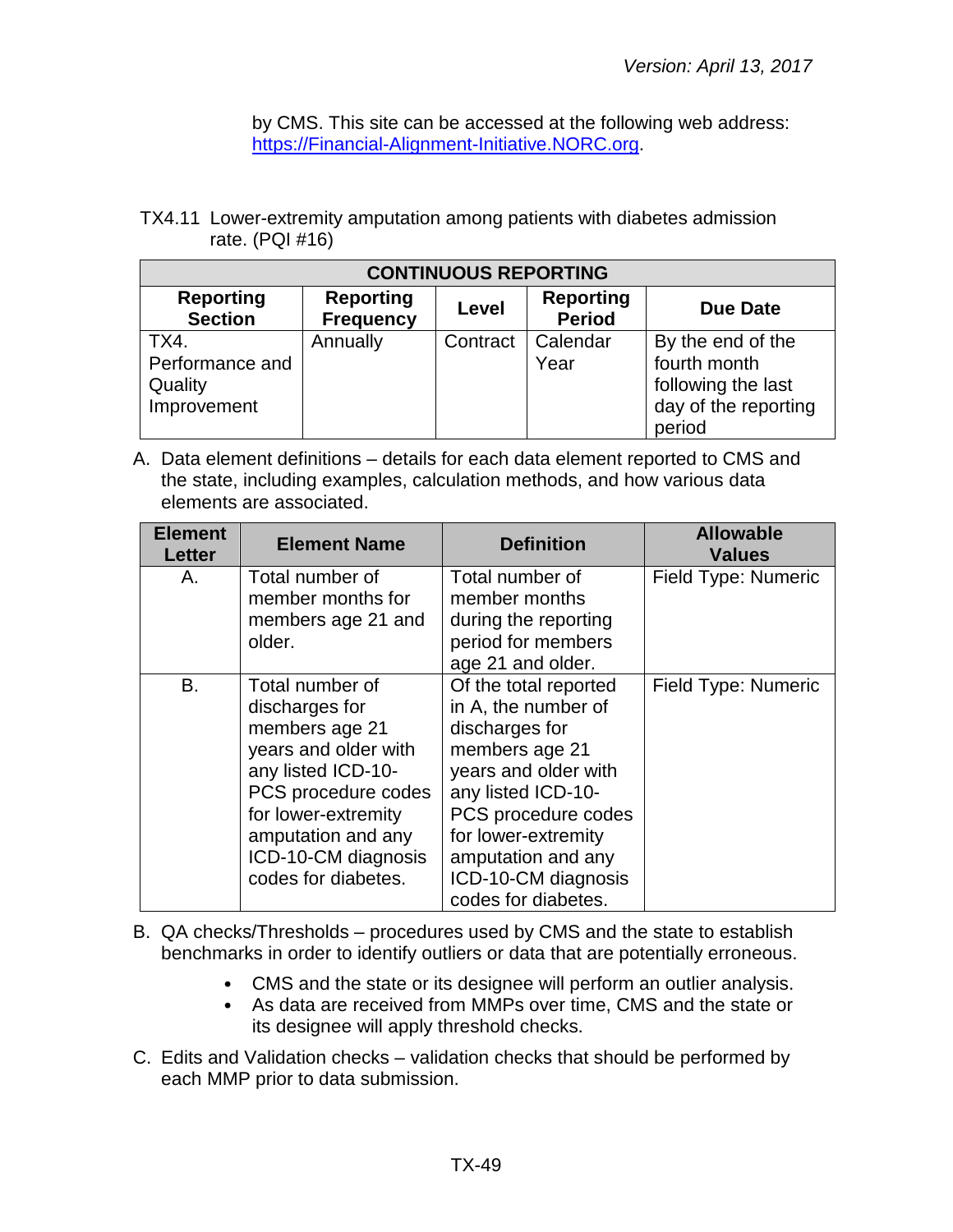- Each member should have a member month value between 1 and 12. A value greater than 12 is not acceptable.
- All data elements should be positive values.
- D. Analysis how CMS and the state will evaluate reported data, as well as how other data sources may be monitored.
	- CMS and the state will evaluate the number of admissions (discharges) for members age 21 years and older with any listed ICD-10-PCS procedure code for lower-extremity amputation and any ICD-10-CM diagnosis code for diabetes per 100,000 member months.
- E. Notes additional clarifications to a reporting section. This section incorporates previously answered frequently asked questions.
	- MMPs should include all Medicare-Medicaid members regardless of whether the member was enrolled through passive enrollment or opt-in enrollment. Medicaid-only members should not be included.
	- $\bullet$ MMPs should include all member months for members who meet the criteria outlined in data element A, regardless if they are disenrolled as of the end of the reporting period (i.e., include all member months for members regardless if they are currently enrolled or disenrolled as of the last day of the reporting period).
	- $\bullet$ The numerator for this measure is based on inpatient discharges, not members.
	- $\bullet$ Member months refers to the number of months each Medicare-Medicaid member was enrolled in the MMP in the year. Each member should have a member month value between 1 and 12. A value greater than 12 is not acceptable. Determine member months using the 1st of the month. This date must be used consistent from member to member, month to month and from year to year. For example, if Ms. X is enrolled in the MMP on January 1, Ms. X contributes one member month in January.
	- $\bullet$ MMPs should reference the AHRQ PQI Technical Specifications for additional information on reporting this measure: [http://www.qualityindicators.ahrq.gov/modules/pqi\\_resources.aspx](http://www.qualityindicators.ahrq.gov/modules/pqi_resources.aspx)
	- Codes to identify lower-extremity amputation are provided in the Lower Extremity Amputation value set.
	- Codes to identify diabetes are provided in the Diabetes value set.
	- $\bullet$ Exclude cases:
		- o With any listed ICD-10-CM diagnosis codes for traumatic amputation of the lower extremity (Traumatic Amputation of Lower Extremity value set)
		- o Transfer from a hospital (different facility)
		- o Transfer from a Skilled Nursing Facility (SNF) or Intermediate Care Facility (ICF)
		- o Transfer from another health care facility
		- o MDC 14 (pregnancy, childbirth, and puerperium)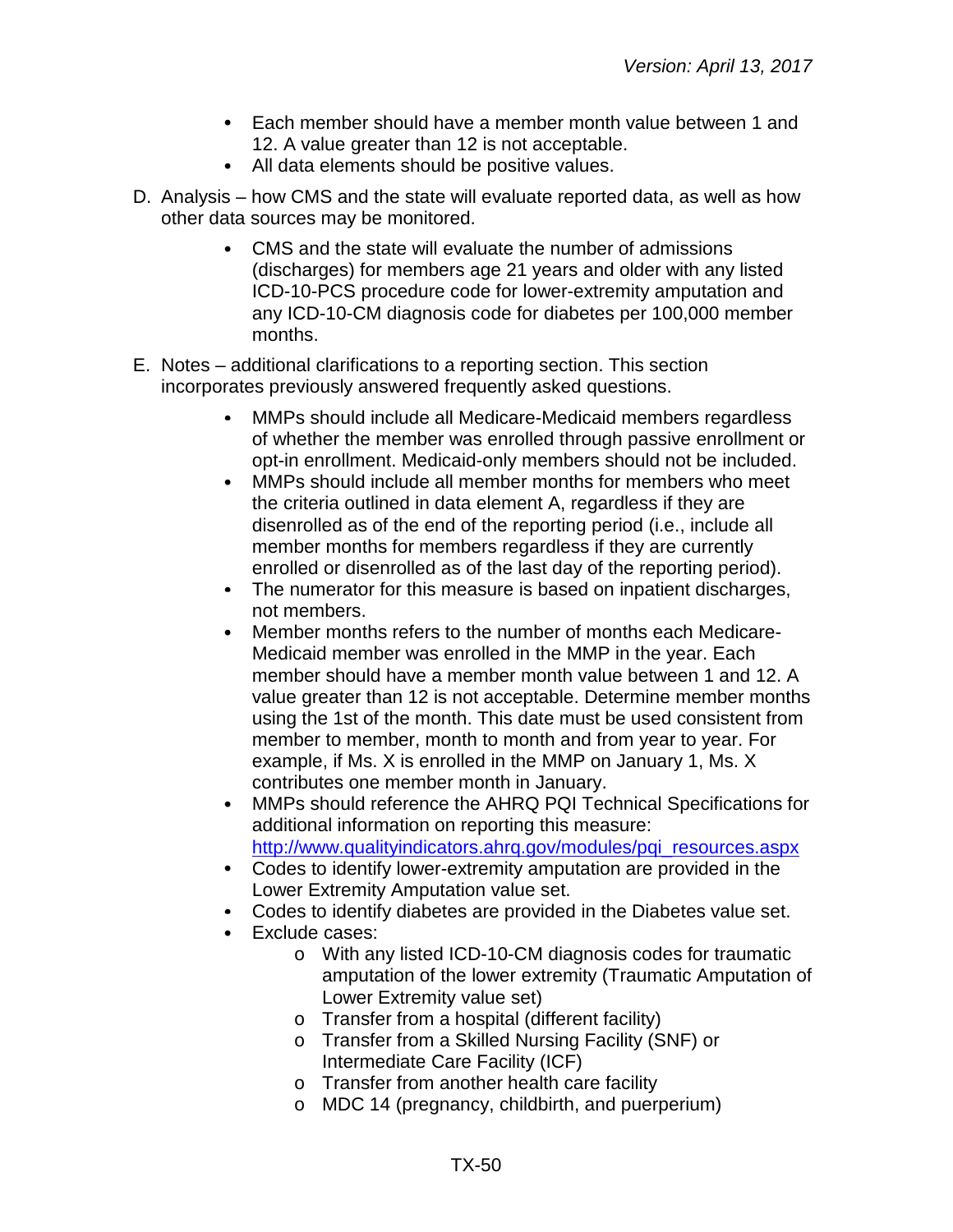- o With missing gender (SEX=missing), age (AGE=missing), quarter (DQTR=missing), year (YEAR=missing), principal diagnosis (DX1=missing), or county (PSTCO=missing).
- See the Admission Codes for Transfers value set.  $\bullet$
- F. Data Submission how MMPs will submit data collected to CMS and the state.
	- $\bullet$ MMPs will submit data collected for this measure in the above specified format through a secure data collection site established by CMS. This site can be accessed at the following web address: [https://Financial-Alignment-Initiative.NORC.org.](https://financial-alignment-initiative.norc.org/)

TX4.12 Medication management for people with asthma. – *Suspended*

|  |  |  | TX4.13 Cervical cancer screening. |
|--|--|--|-----------------------------------|
|--|--|--|-----------------------------------|

| <b>CONTINUOUS REPORTING</b>                                                                                                                 |          |          |                                                      |                                                                                          |  |
|---------------------------------------------------------------------------------------------------------------------------------------------|----------|----------|------------------------------------------------------|------------------------------------------------------------------------------------------|--|
| <b>Reporting</b><br><b>Reporting</b><br><b>Reporting</b><br><b>Due Date</b><br>Level<br><b>Section</b><br><b>Period</b><br><b>Frequency</b> |          |          |                                                      |                                                                                          |  |
| TX4.<br>Performance and<br>Quality<br>Improvement                                                                                           | Annually | Contract | Calendar<br>Year,<br>beginning in<br>CY <sub>2</sub> | By the end of the<br>sixth month<br>following the last<br>day of the reporting<br>period |  |

| <b>Element</b><br><b>Letter</b> | <b>Element Name</b>                                                 | <b>Definition</b>                                                                                                                                                                     | <b>Allowable</b><br><b>Values</b>              |
|---------------------------------|---------------------------------------------------------------------|---------------------------------------------------------------------------------------------------------------------------------------------------------------------------------------|------------------------------------------------|
| Α.                              | Total number of<br>women 24-64<br>years old.                        | Total number of women<br>24-64 years old, who<br>were continuously<br>enrolled during the<br>reporting period, and<br>who were enrolled on<br>December 31 of the<br>reporting period. | Field Type: Numeric                            |
| B.                              | Total number of<br>women sampled<br>that met inclusion<br>criteria. | Of the total reported in<br>A, the number of<br>women sampled that<br>met inclusion criteria.                                                                                         | Field Type: Numeric<br>Note: Is a subset of A. |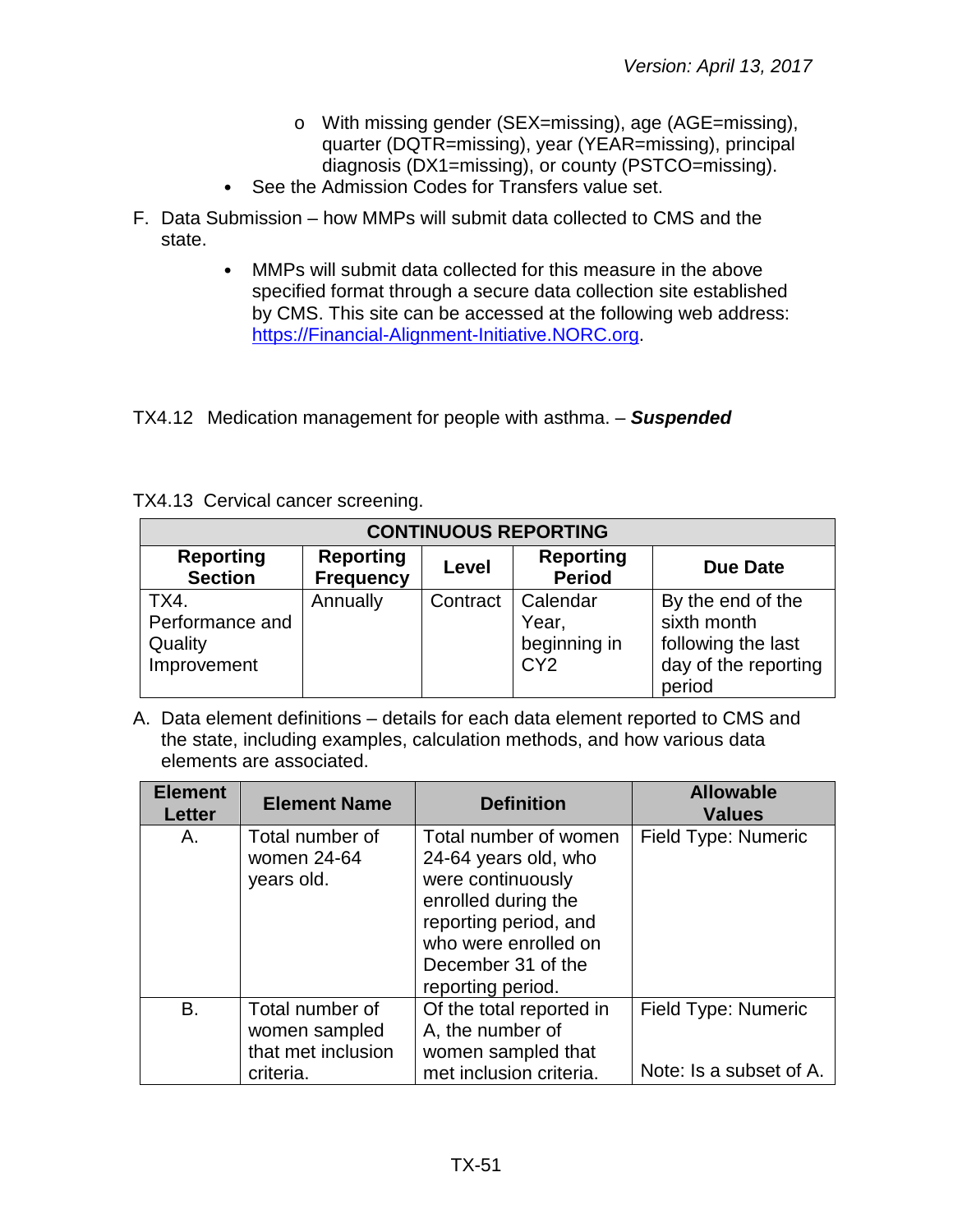| <b>Element</b><br><b>Letter</b> | <b>Element Name</b>                               | <b>Definition</b>                                                | <b>Allowable</b><br><b>Values</b> |
|---------------------------------|---------------------------------------------------|------------------------------------------------------------------|-----------------------------------|
| C.                              | Total number of<br>women who were                 | Of the total reported in<br>B, the number of                     | Field Type: Numeric               |
|                                 | appropriately<br>screened for<br>cervical cancer. | women who were<br>appropriately screened<br>for cervical cancer. | Note: Is a subset of B.           |

- B. QA Checks/Thresholds procedures used by CMS and the state to establish benchmarks in order to identify outliers or data that are potentially erroneous.
	- CMS and the state or its designee will perform an outlier analysis.
	- As data are received from MMPs over time, CMS and the state or its designee will apply threshold checks.
- C. Edits and Validation checks validation checks that should be performed by each MMP prior to data submission.
	- Confirm those data elements listed above as subsets of other elements.
	- MMPs should validate that data element B is less than or equal to data element A.
	- MMPs should validate that data element C is less than or equal to data element B.
	- All data elements should be positive values.
- D. Analysis how CMS and the state will evaluate reported data, as well as how other data sources may be monitored.
	- CMS and the state will evaluate the percentage of women 24-64 years old who were appropriately screened for cervical cancer.
- E. Notes additional clarifications to a reporting section. This section incorporates previously answered frequently asked questions.
	- MMPs should include all Medicare-Medicaid members ages 24-64  $\bullet$ regardless of whether the member was enrolled through passive enrollment or opt-in enrollment. Medicaid-only members should not be included. A subset of all members that are eligible will be included in the sample.
	- The member must be enrolled during the current reporting period and the previous reporting period with no more than one gap in enrollment of up to 45 days during the reporting period (i.e., January through December). To determine continuous enrollment for a member for whom enrollment is verified monthly, the member may not have more than a 1-month gap in coverage (i.e., a member whose coverage lapses for 2 months [60 days] is not considered continuously enrolled).
	- Due to continuous enrollment criteria this measure will be reported beginning CY2.
	- Members in hospice are excluded from the eligible population.  $\bullet$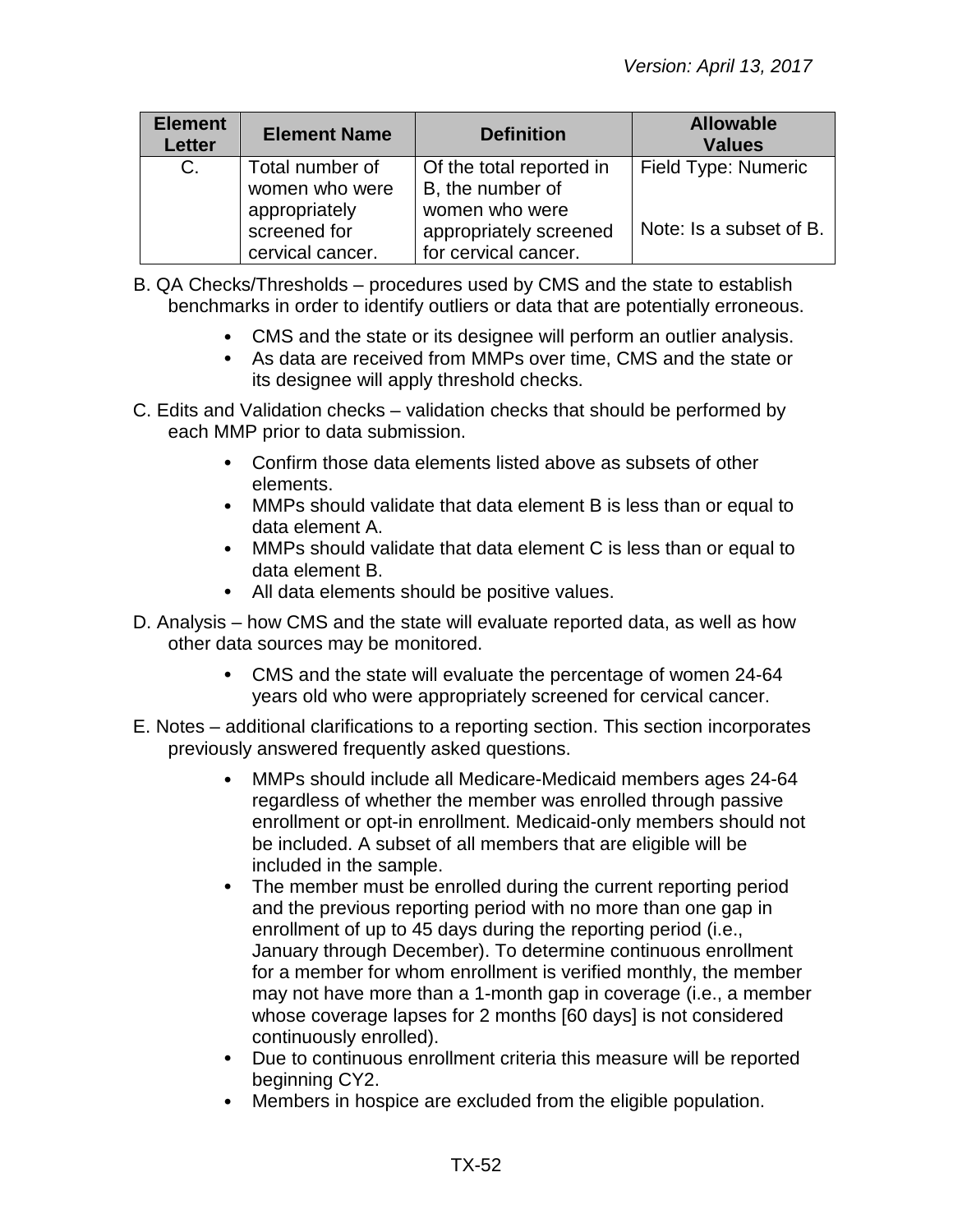# **Administrative Specifications**

- The MMP should refer to the HEDIS® Value sets listed in steps 1 and 2 to identify numerator positive hits when using administrative data.
	- **Step 1**: Identify women 24-64 years of age as of December 31 of the reporting period who had a cervical cytology (Cervical Cytology value set) during the reporting period or the two years prior to the reporting period.
	- **Step 2:** From the women who did not meet step 1 criteria, identify women 30-64 years of age as of December 31 of the reporting period who had cervical cytology (Cervical Cytology value set) and a human papillomavirus (HPV) test (HPV Tests value set) with service dates four or less days apart during the reporting period or the four years prior to the reporting period and who were 30 years or older on the date of both tests. For example, if the service date for cervical cytology was December 1 of the reporting period, then the HPV test must include a service date on or between November 27 and December 5 of the reporting period.
	- **Step 3**: Sum the events from steps 1 and 2 to obtain the rate.
- Exclude hysterectomy with no residual cervix, cervical agenesis, or acquired absence of cervix (Absence of Cervix value set) any time during the member's history through December 31 of the reporting period. This is an optional exclusion.

### **Hybrid Specifications**

- MMPs may elect to use a hybrid methodology for this measure.
- The systematic sample drawn must include a subset of all eligible members whether the member was enrolled through passive enrollment or opt-in enrollment.
- Sampling should be systematic to ensure all eligible individuals have an equal chance of inclusion. The sample size should be 411, plus oversample to allow for substitution.
- If the MMP does not elect to sample, data element B will be equal to data element A.
- The MMP should refer to the *Administrative Specifications* to identify positive numerator hits from administrative data.
- When reviewing a member's medical record, the following steps should be used to identify numerator compliance.
	- **Step 1**: Identify the number of women who were 24–64 years of age as of December 31 of the reporting period who had cervical cytology during the reporting period, or the two years prior to the reporting period. Documentation in the medical record must include both of the following: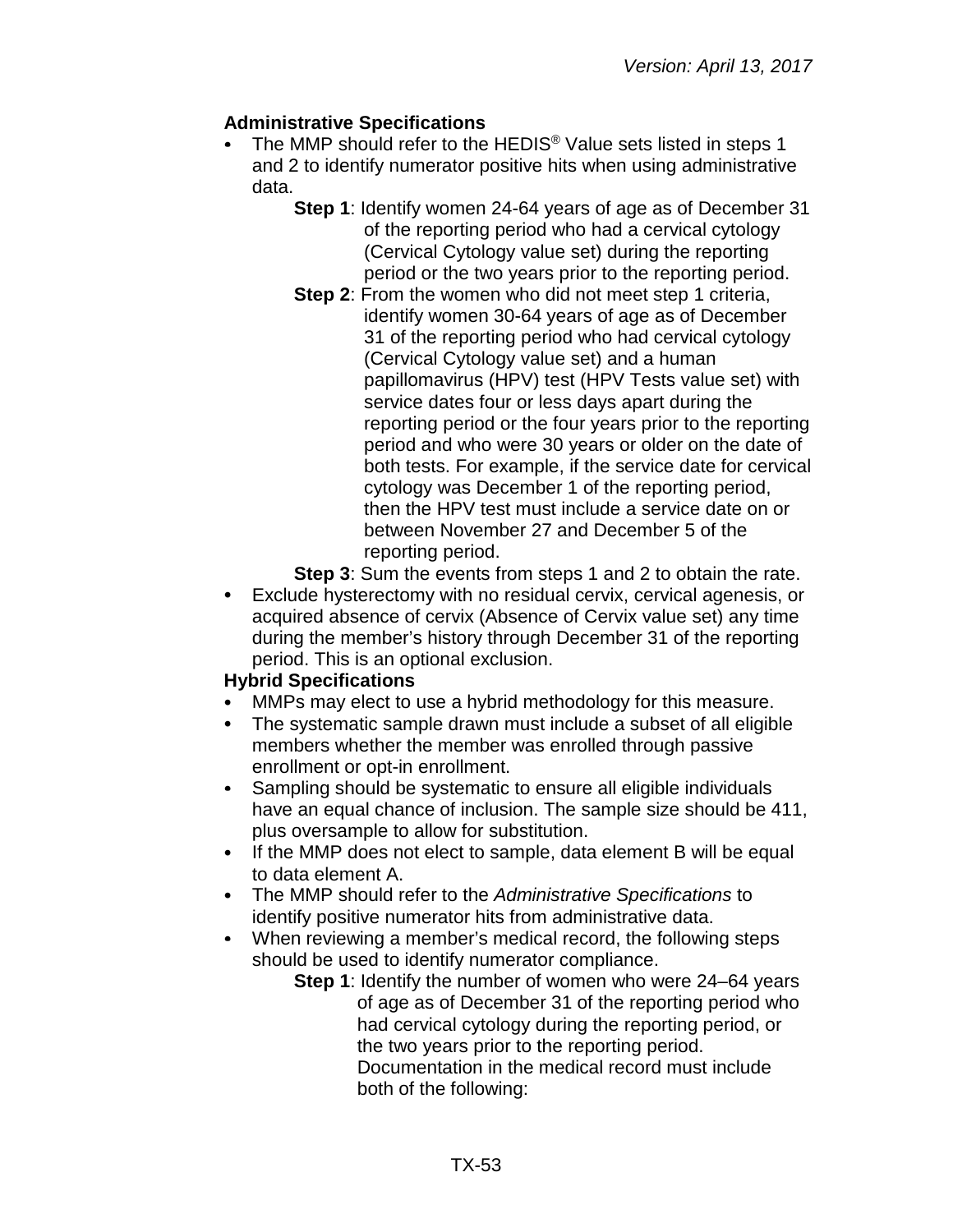- − A note indicating the date when the cervical cytology was performed.
- − The result or finding.
- o Count any cervical cancer screening method that includes collection and microscopic analysis of cervical cells. Do not count lab results that explicitly state the sample was inadequate or that "no cervical cells were present"; this is not considered appropriate screening.
- o Do not count biopsies because they are diagnostic and therapeutic only and are not valid for primary cervical cancer screening.
- o Lab results that indicate the sample contained "no endocervical cells" may be used if a valid result was reported for the test.
- **Step 2:** From the women who did not meet step 1 criteria, identify the number of women who were 30–64 years of age as of December 31 of the reporting period who had cervical cytology and an HPV test on the same date of service during the reporting period or the four years prior to the reporting period *and* who were 30 years or older as of the date of testing. Documentation in the medical record must include both of the following:
	- − A note indicating the date when the cervical cytology and the HPV test were performed. The cervical cytology and HPV test must be from the same data source.
	- − The results or findings.
	- o Include only cytology and HPV "co-testing"; in cotesting, both cytology and HPV tests are performed (i.e., the samples are collected and both tests are ordered, regardless of the cytology result) on the same date of service. Do not include reflex testing. In addition, if the medical record indicates the HPV test was performed only after determining the cytology result, this is considered reflex testing and does not meet criteria for the measure.
	- o Count any cervical cancer screening method that includes collection and microscopic analysis of cervical cells. Do not count lab results that explicitly state the sample was inadequate or that "no cervical cells were present"; this is not considered appropriate screening.
	- o Do not count biopsies because they are diagnostic and therapeutic only and are not valid for primary cervical cancer screening.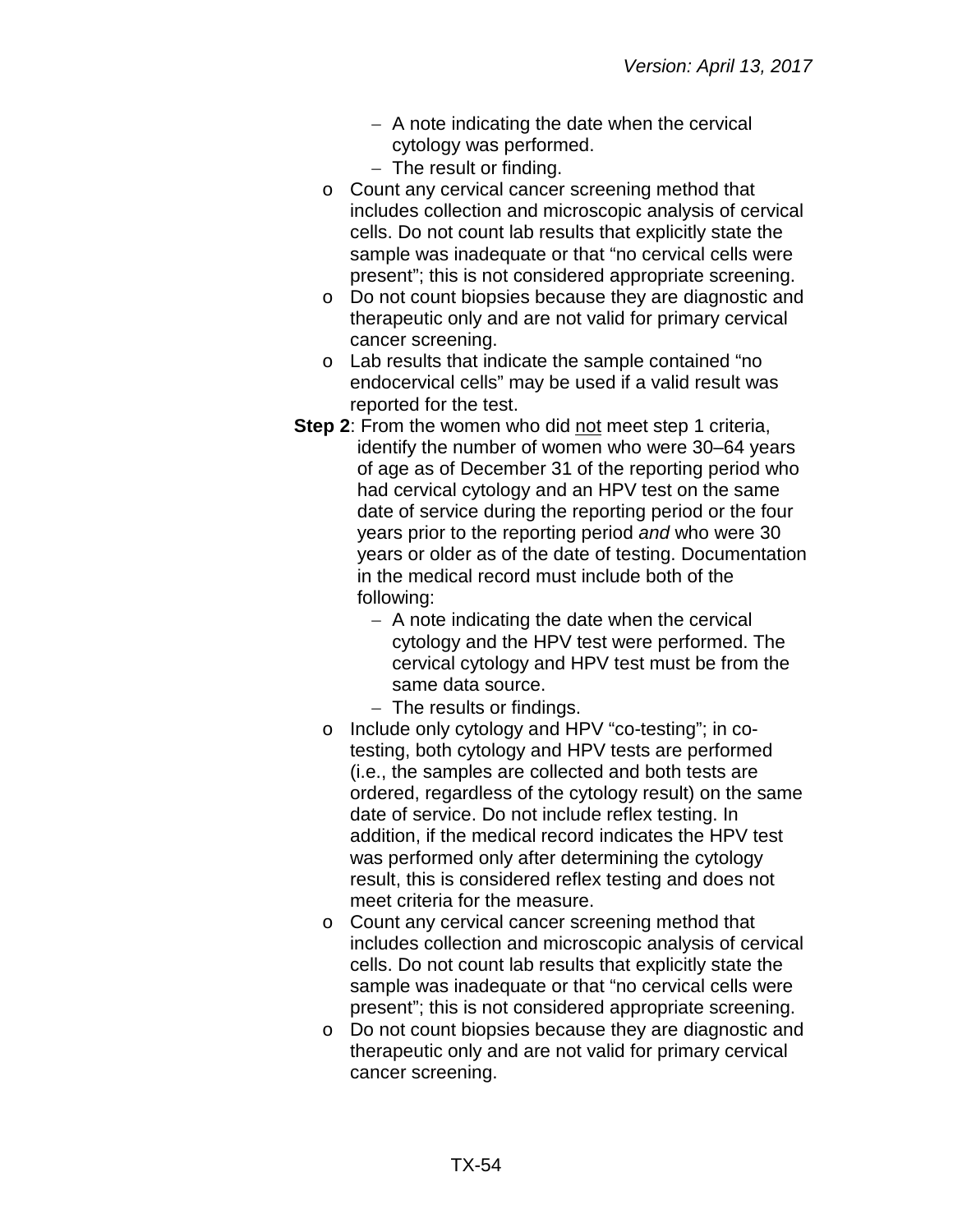o Lab results that indicate the sample contained "no endocervical cells" may be used if a valid result was reported for the test.

**Step 3**: Sum the events from Steps 1-2 to obtain the rate. Exclude the following (these are optional exclusions):

- o Evidence of a hysterectomy with no residual cervix, cervical agenesis, or acquired absence of cervix (Absence of Cervix value set) any time during the member's history through December 31 of the reporting period. Documentation of "complete," "total" or "radical" abdominal or vaginal hysterectomy meets the criteria for hysterectomy with no residual cervix.
- o The following also meet criteria:
	- Documentation of a "vaginal pap smear" in conjunction with documentation of "hysterectomy"
	- Documentation of hysterectomy in combination with documentation that the patient no longer needs pap testing/cervical cancer screening

Documentation of hysterectomy alone does not meet the criteria because it is not sufficient evidence that the cervix was removed.

F. Data Submission – how MMPs will submit data collected to CMS and the state.

MMPs will submit data collected for this measure in the above specified format through a secure data collection site established by CMS. This site can be accessed at the following web address: [https://Financial-Alignment-Initiative.NORC.org.](https://financial-alignment-initiative.norc.org/)

| <b>CONTINUOUS REPORTING</b>                                                                                                                 |          |          |                                                      |                                                                                          |  |
|---------------------------------------------------------------------------------------------------------------------------------------------|----------|----------|------------------------------------------------------|------------------------------------------------------------------------------------------|--|
| <b>Reporting</b><br><b>Reporting</b><br><b>Reporting</b><br><b>Due Date</b><br>Level<br><b>Period</b><br><b>Section</b><br><b>Frequency</b> |          |          |                                                      |                                                                                          |  |
| TX4.<br>Performance and<br>Quality<br>Improvement                                                                                           | Annually | Contract | Calendar<br>Year,<br>beginning in<br>CY <sub>2</sub> | By the end of the<br>sixth month<br>following the last<br>day of the reporting<br>period |  |

TX4.14 Avoidance of antibiotic treatment in adults with acute bronchitis.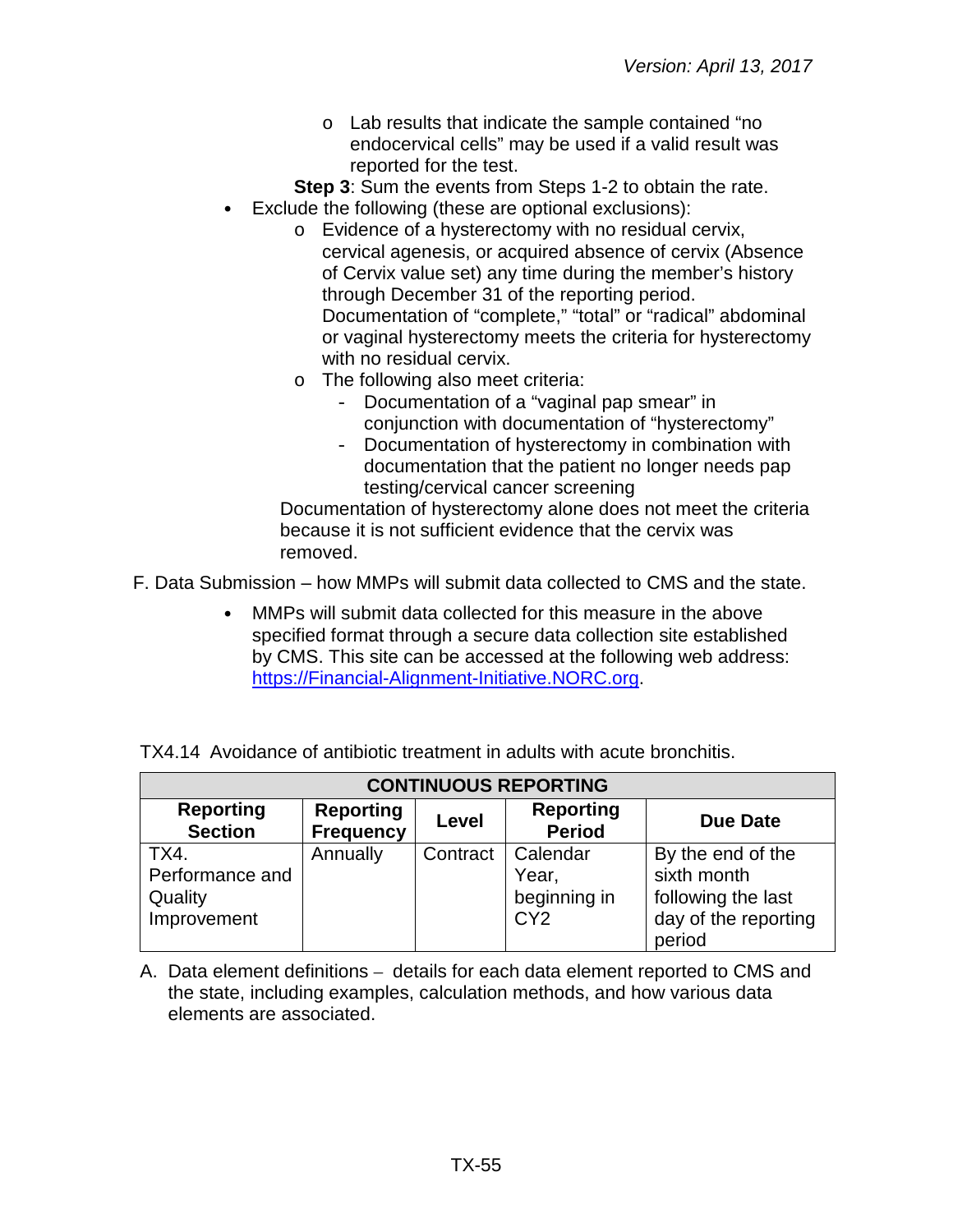| <b>Element</b><br>Letter | <b>Element Name</b>                                                                                                                                                                        | <b>Definition</b>                                                                                                                                                                                                              | <b>Allowable Values</b>                        |
|--------------------------|--------------------------------------------------------------------------------------------------------------------------------------------------------------------------------------------|--------------------------------------------------------------------------------------------------------------------------------------------------------------------------------------------------------------------------------|------------------------------------------------|
| Α.                       | Total number of<br>members 21-64<br>years of age with a<br>diagnosis of acute<br>bronchitis.                                                                                               | Total number of<br>members 21-64 years<br>of age who were<br>continuously enrolled<br>one year prior to the<br>Episode Date through<br>seven days after the<br>Episode Date with a<br>diagnosis of acute<br>bronchitis.        | Field Type: Numeric                            |
| Β.                       | Total number of<br>members 21-64<br>years of age who<br>were dispensed a<br>prescription for<br>antibiotic medication<br>on or three days after<br>the index episode<br>start date (IESD). | Of the total reported in<br>A, the number of<br>members 21-64 years<br>of age who were<br>dispensed a<br>prescription for<br>antibiotic medication<br>on or three days after<br>the IESD.                                      | Field Type: Numeric<br>Note: Is a subset of A. |
| C.                       | Total number of<br>members 65 years of<br>age and older with a<br>diagnosis of acute<br>bronchitis.                                                                                        | Total number of<br>members 65 years of<br>age and older who<br>were continuously<br>enrolled one year<br>prior to the Episode<br>Date through seven<br>days after the Episode<br>Date with a diagnosis<br>of acute bronchitis. | Field Type: Numeric                            |
| D.                       | Total number of<br>members 65 years of<br>age and older who<br>were dispensed a<br>prescription for<br>antibiotic medication<br>on or three days after<br>the IESD.                        | Of the total reported in<br>C, the number of<br>members 65 years of<br>age and older who<br>were dispensed a<br>prescription for<br>antibiotic medication<br>on or three days after<br>the IESD.                               | Field Type: Numeric<br>Note: Is a subset of C. |

- B. QA checks/Thresholds procedures used by CMS and the state to establish benchmarks in order to identify outliers or data that are potentially erroneous.
	- CMS and the state or its designee will perform an outlier analysis.
	- As data are received from MMPs over time, CMS and the state or its designee will apply threshold checks.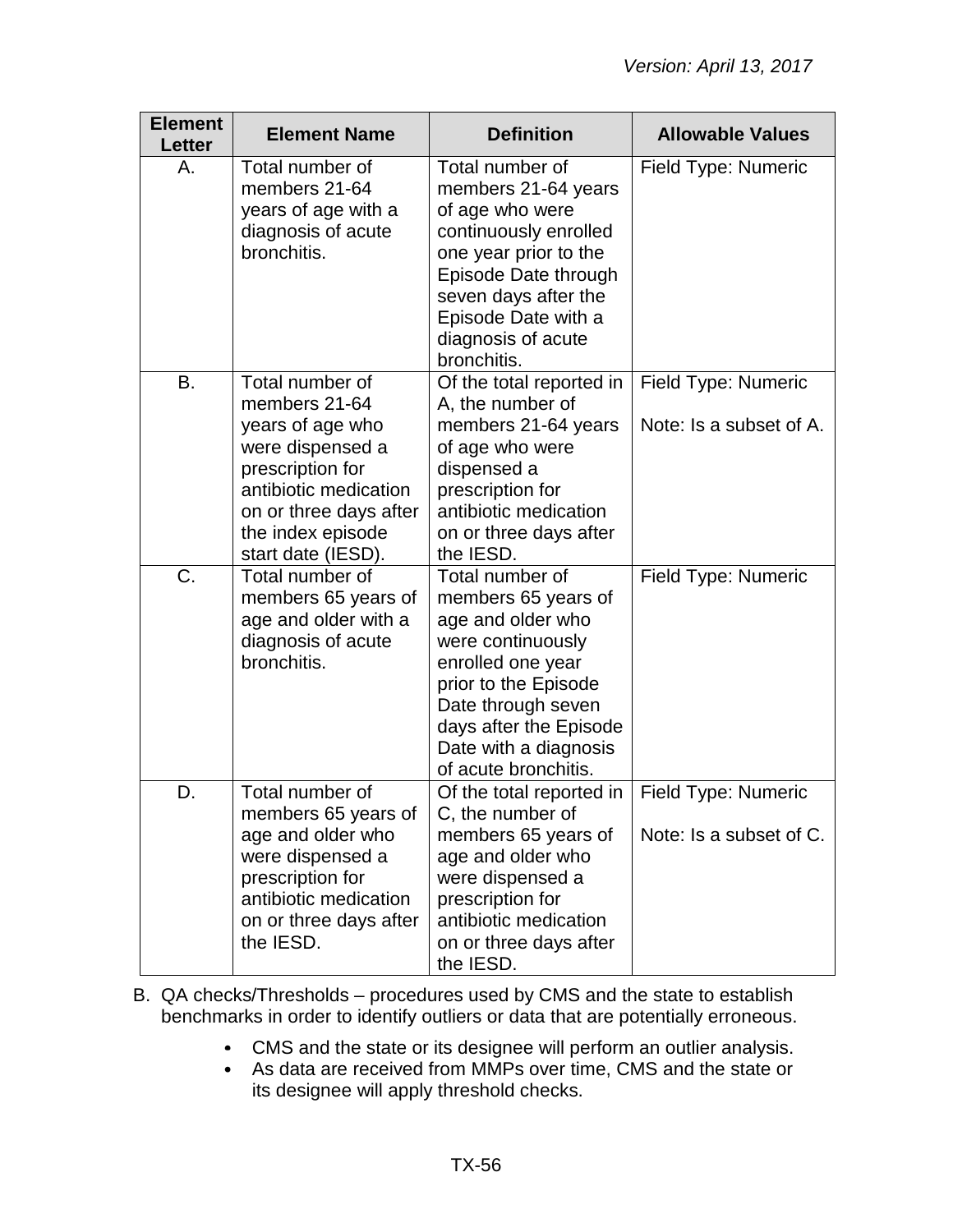- C. Edits and Validation checks validation checks that should be performed by each MMP prior to data submission.
	- Confirm those data elements listed above as subsets of other  $\bullet$ elements.
	- MMPs should validate that data element B is less than or equal to data element A.
	- MMPs should validate that data element D is less than or equal to data element C.
	- All data elements should be positive values.
- D. Analysis how CMS and the state will evaluate reported data, as well as how other data sources may be monitored.
	- NOTE: This measure is reported as an inverted rate [1-(numerator/eligible population)]. A higher rate indicates appropriate treatment of adults with acute bronchitis (i.e., the proportion for whom antibiotics were not prescribed).
	- CMS and the state will evaluate the percentage of:
		- Members 21-64 years of age with a diagnosis of acute bronchitis who were not dispensed a prescription for antibiotic medication on or three days after the IESD.
		- Members 65 years of age and older with a diagnosis of acute  $\bullet$ bronchitis who were not dispensed a prescription for antibiotic medication on or three days after the IESD.
- E. Notes additional clarifications to a reporting section. This section incorporates previously answered frequently asked questions.
	- $\bullet$ MMPs should include all Medicare-Medicaid members regardless of whether the member was enrolled through passive enrollment or opt-in enrollment. Medicaid-only members should not be included.
	- A member must be continuously enrolled for one year prior to the Episode Date through seven days after the Episode Date (373 total days).
	- Due to continuous enrollment criteria this measure will be reported beginning CY2.
	- $\bullet$ No more than one gap in enrollment of up to 45 days is allowed during the 365 days (1 year) prior to the Episode Date. To determine continuous enrollment for a member for whom enrollment is verified monthly, the member may not have more than a 1-month gap in coverage (i.e., a member whose coverage lapses for 2 months [60 days] is not considered continuously enrolled). No gaps in enrollment are allowed on the IESD through seven days after the IESD (defined below).
	- The Intake Period is January 1-December 24 of the reporting period. The Intake Period captures eligible episodes of treatment.
	- The Episode Date is the date of service for any outpatient or ED  $\bullet$ visit during the Intake Period with a diagnosis of acute bronchitis.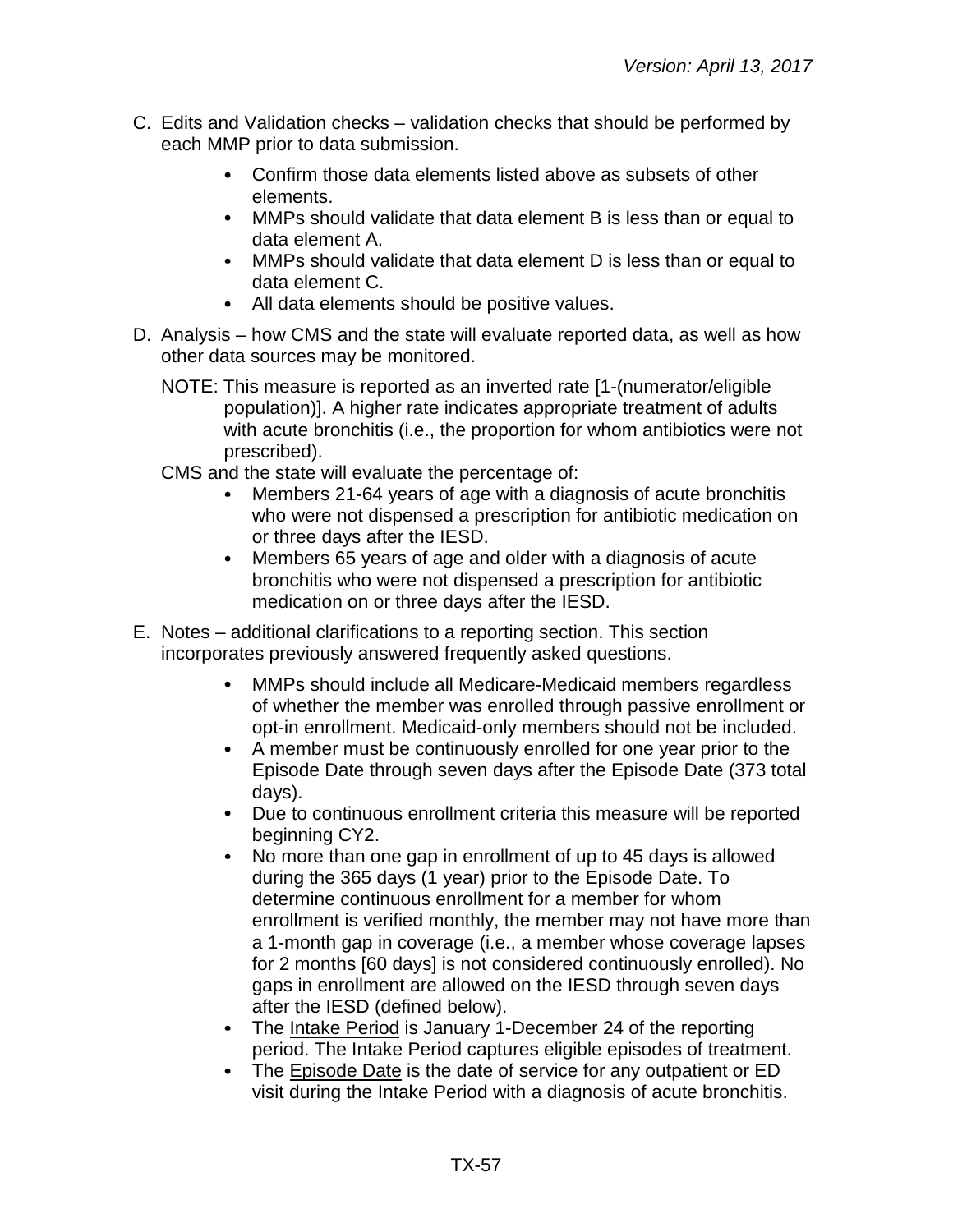- The Index Episode Start Date (IESD) is the earliest Episode Date during the Intake Period that meets all of the following criteria:
	- o A 30-day Negative Medication History prior to the Episode Date.
	- o A 12-month Negative Comorbid Condition History prior to and including the Episode Date.
	- o A Negative Competing Diagnosis during the 38-day period from 30 days prior to the Episode Date through seven days after the Episode Date.
	- o The member was continuously enrolled one year prior to the Episode Date through seven days after the Episode Date.
- To qualify for Negative Medication History, the following criteria must be met:
	- o A period of 30 days prior to the Episode Date, when the member had no pharmacy claims for either new or refill prescriptions for a listed antibiotic drug.
	- o No prescriptions that were filled more than 30 days prior to the Episode Date and are active on the Episode Date.
- A prescription is considered active if the "days supply" indicated on the date when the member filled the prescription is the number of days or more between that date and the relevant service date. The 30-day look-back period for pharmacy data includes the 30 days prior to the Intake Period.
- The Negative Comorbid Condition History is a period of 12 months  $\bullet$ prior to and including the Episode Date, when the member had no claims/encounters with any diagnosis for a comorbid condition.
- The Negative Competing Diagnosis is a period of 30 days prior to the Episode Date through seven days after the Episode Date (38 total days), when the member had no claims/encounters with any competing diagnosis.
- Follow the steps below to identify the eligible population. Members in hospice are excluded from the eligible population.
	- **Step 1**: Identify all members who had an outpatient visit (Outpatient value set), an observation visit (Observation value set), or an ED visit (ED value set), during the Intake Period, with a diagnosis of acute bronchitis (Acute Bronchitis value set). Do not include ED visits or observation visits that result in an inpatient stay (Inpatient Stay value set). An ED visit or observation visit results in an inpatient stay with the ED/observation date of service and the admission date for the inpatient stay are one calendar day apart or less.
	- **Step 2**: Determine all acute bronchitis Episode Dates. For each member identified in step one, determine all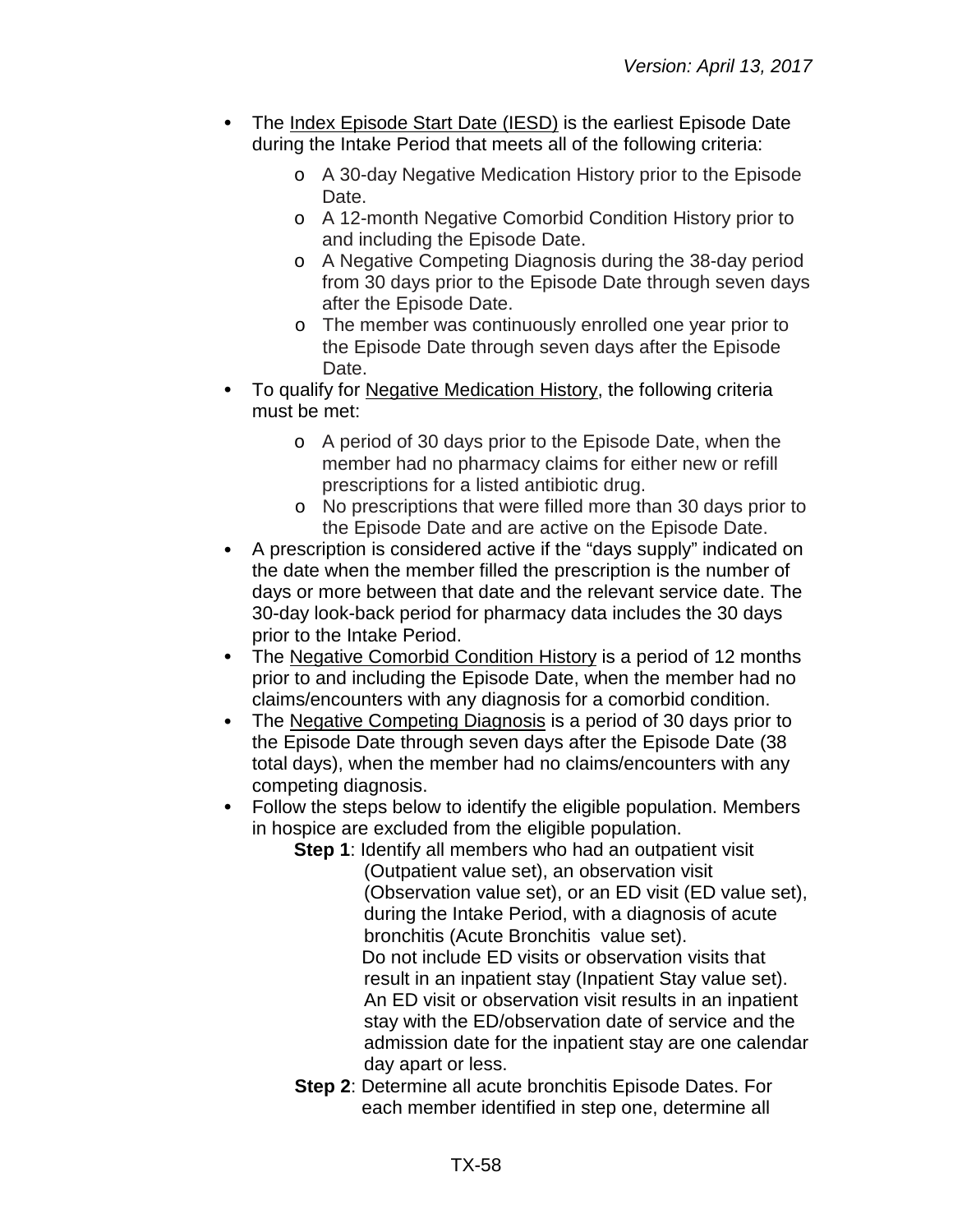outpatient, observation or ED visits with a diagnosis of acute bronchitis.

- **Step 3**: Test for Negative Comorbid Condition History. Exclude Episode Dates when the member had a claim/encounter with any diagnosis for a comorbid condition during the 12 months prior to or on the Episode Date. A code from any of the following meets criteria for a comorbid condition:
	- HIV value set
	- HIV Type 2 value set
	- Malignant Neoplasms value set
	- Emphysema value set
	- COPD value set
	- Cystic Fibrosis value set
	- Comorbid Conditions value set
	- Disorders of the Immune System value set
- **Step 4**: Test for Negative Medication History. Exclude Episode Dates where a new or refill prescription for an antibiotic medication (Table TX-1) was filled 30 days prior to the Episode Date or was active on the Episode Date.
	- i. MMPs should also reference the complete list of medications and NDC codes NCQA has posted to [www.ncqa.org.](http://www.ncqa.org/)
- **Step 5: Test for Negative Competing Diagnosis. Exclude** Episode Dates where during the period 30 days prior to the Episode Date through seven days after the Episode Date (38 total days), the member had a claim/encounter with any competing diagnosis. A code from either of the following meets criteria for a competing diagnosis:
	- Pharyngitis value set
	- Competing Diagnosis value set
- **Step 6:** Calculate continuous enrollment. The member must be continuously enrolled with no more than one gap in coverage from 365 days (one year) prior to the Episode Date through seven days after the Episode Date (373 total days).
- **Step 7**: Select the IESD. This measure examines the earliest eligible episode per member.
- For data elements B and D, do not include denied claims.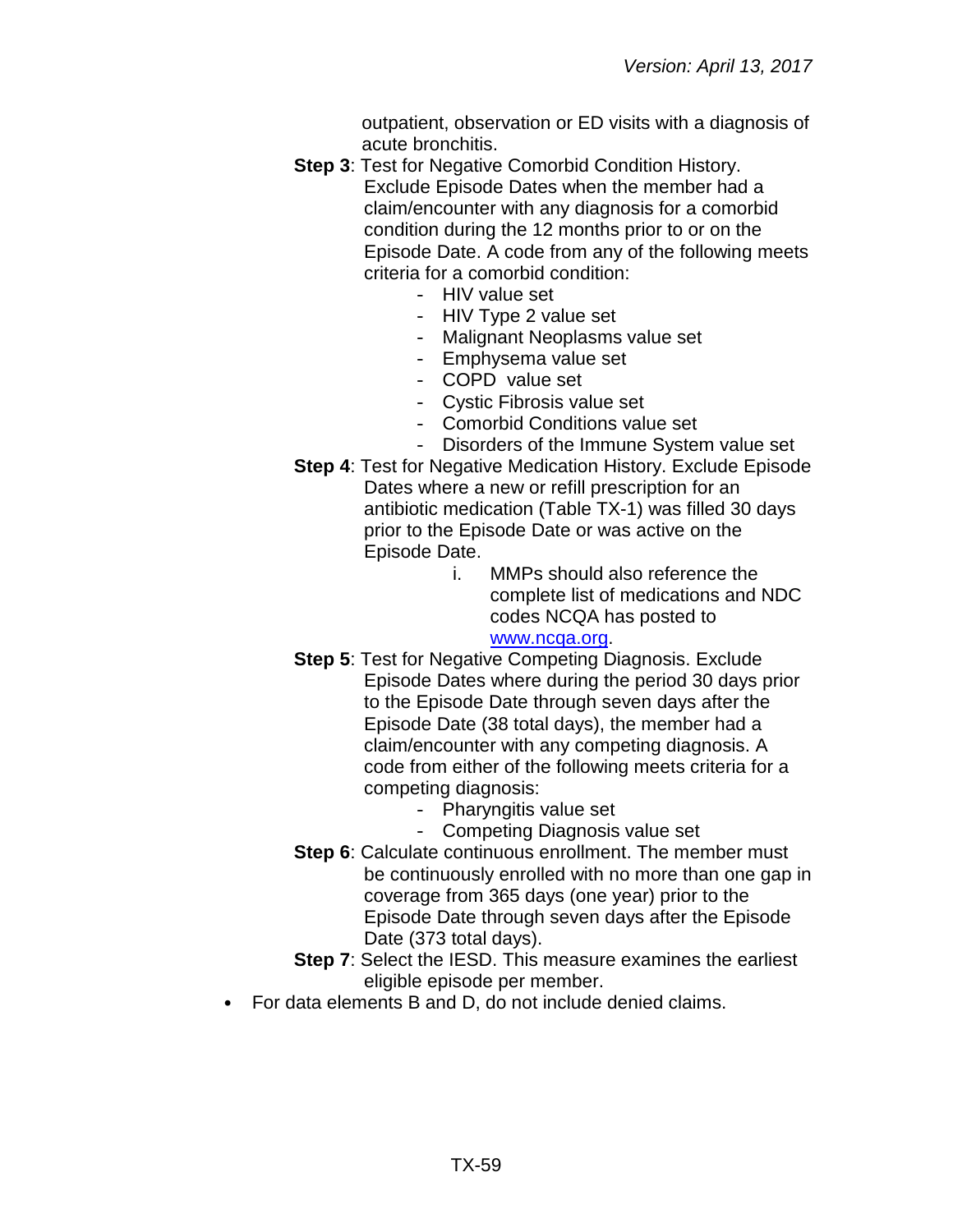| <b>Table TX-1: Antibiotic Medications</b> |                                                                              |                                                                              |                                                           |
|-------------------------------------------|------------------------------------------------------------------------------|------------------------------------------------------------------------------|-----------------------------------------------------------|
| <b>Description</b>                        |                                                                              | <b>Prescriptions</b>                                                         |                                                           |
| Aminoglycosides                           | • Amikacin<br>Gentamicin<br>$\bullet$                                        | Kanamycin<br>$\bullet$<br>Streptomycin<br>$\bullet$                          | Tobramycin<br>$\bullet$                                   |
| Aminopenicillins                          | Amoxicillin<br>$\bullet$                                                     | Ampicillin<br>$\bullet$                                                      |                                                           |
| Antipseudomonal<br>penicillins            | • Piperacillin                                                               |                                                                              |                                                           |
| Beta-lactamase<br>inhibitors              | • Amoxicillin-clavulanate<br>• Ampicillin-sulbactam                          | • Piperacillin-<br>tazobactam<br>• Ticarcillin-clavulanate                   |                                                           |
| First-generation<br>cephalosporins        | • Cefadroxil                                                                 | • Cefazolin                                                                  | • Cephalexin                                              |
| Fourth-generation<br>cephalosporins       | • Cefepime                                                                   |                                                                              |                                                           |
| Ketolides                                 | • Telithromycin                                                              |                                                                              |                                                           |
| Lincomycin derivatives                    | Clindamycin<br>$\bullet$                                                     | Lincomycin<br>$\bullet$                                                      |                                                           |
| <b>Macrolides</b>                         | • Azithromycin<br>Clarithromycin                                             | Erythromycin<br>$\bullet$<br>• Erythromycin<br>ethylsuccinate                | • Erythromycin<br>lactobionate<br>• Erythromycin stearate |
| Miscellaneous<br>antibiotics              | Aztreonam<br>Chloramphenicol<br>Dalfopristin-<br>quinupristin                | Daptomycin<br>Erythromycin-<br>sulfisoxazole<br>Linezolid<br>$\bullet$       | Metronidazole<br>Vancomycin                               |
| Natural penicillins                       | • Penicillin G<br>benzathine-procaine<br>• Penicillin G potassium            | Penicillin G procaine<br>Penicillin G sodium                                 | • Penicillin V potassium<br>• Penicillin G<br>benzathine  |
| Penicillinase resistant<br>penicillins    | Dicloxacillin<br>$\bullet$                                                   | Nafcillin<br>$\bullet$                                                       | • Oxacillin                                               |
| Quinolones                                | Ciprofloxacin<br>$\bullet$<br>• Gemifloxacin                                 | Levofloxacin<br>$\bullet$<br>Moxifloxacin<br>$\bullet$                       | • Norfloxacin<br>• Ofloxacin                              |
| Rifamycin derivatives                     | Rifampin<br>$\bullet$                                                        |                                                                              |                                                           |
| Second generation<br>cephalosporin        | Cefaclor<br>Cefprozil<br>Cefuroxime                                          | Cefotetan<br>Cefoxitin                                                       |                                                           |
| Sulfonamides                              | • Sulfamethoxazole-<br>trimethoprim                                          | • Sulfadiazine                                                               |                                                           |
| Tetracyclines                             | Doxycycline<br>$\bullet$                                                     | Minocycline<br>$\bullet$                                                     | • Tetracycline                                            |
| Third generation<br>cephalosporins        | Cefdinir<br>Cefditoren<br>Cefixime                                           | Cefotaxime<br>Cefpodoxime<br>Ceftazidime                                     | Ceftibuten<br>Ceftriaxone                                 |
| Urinary anti-infectives                   | Fosfomycin<br>Nitrofurantoin<br>$\bullet$<br>Nitrofurantoin<br>macrocrystals | Nitrofurantoin<br>$\bullet$<br>macrocrystals-<br>monohydrate<br>Trimethoprim |                                                           |

#### F. Data Submission – how MMPs will submit data collected to CMS and the state.

MMPs will submit data collected for this measure in the above specified format through a secure data collection site established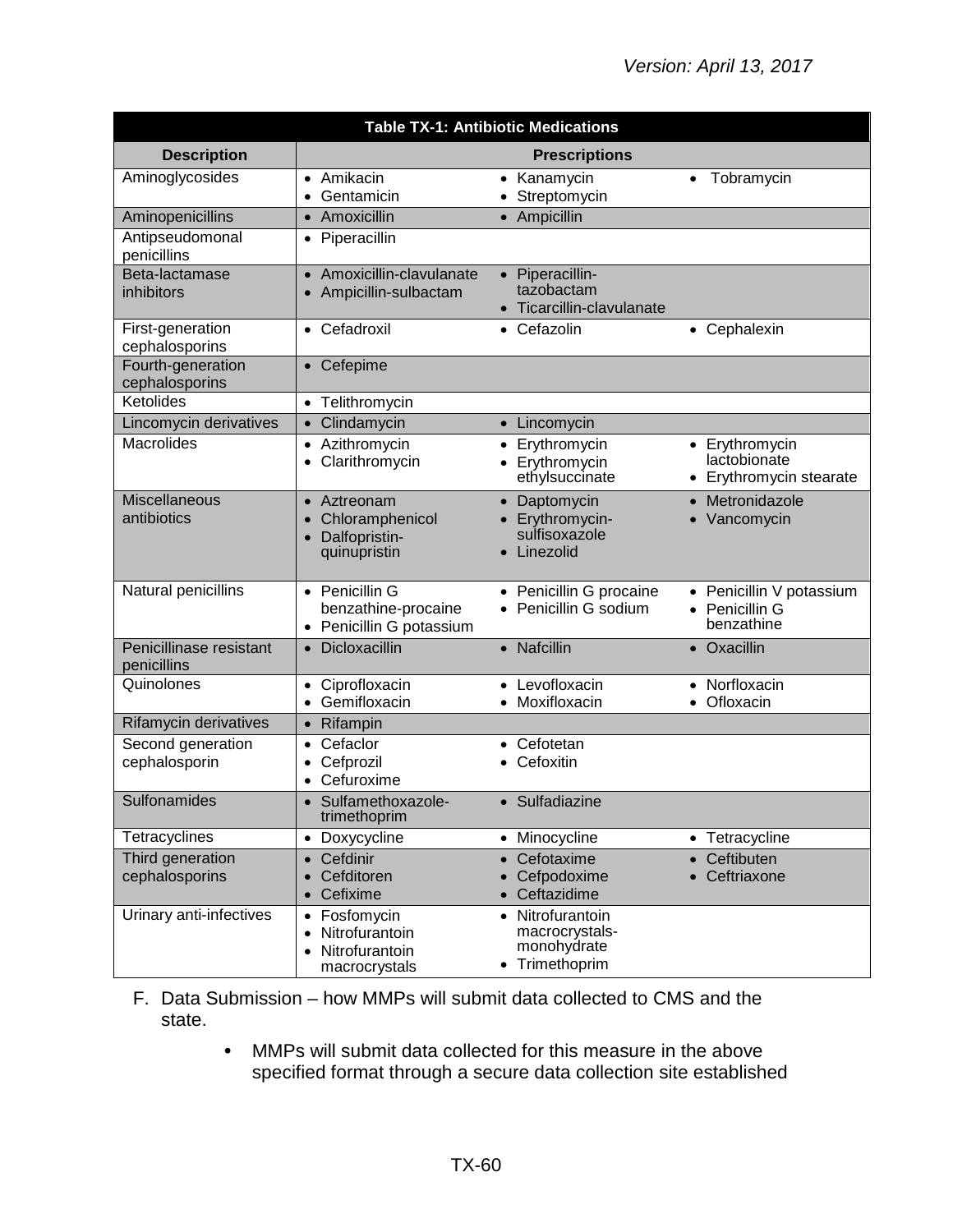by CMS. This site can be accessed at the following web address: [https://Financial-Alignment-Initiative.NORC.org.](https://financial-alignment-initiative.norc.org/)

TX4.15 Use of appropriate medications for people with asthma. – *Suspended*

|  |  |  | TX4.16 Prenatal and postpartum care. |  |
|--|--|--|--------------------------------------|--|
|--|--|--|--------------------------------------|--|

| <b>CONTINUOUS REPORTING</b>                       |                                      |          |                                                      |                                                                                          |
|---------------------------------------------------|--------------------------------------|----------|------------------------------------------------------|------------------------------------------------------------------------------------------|
| <b>Reporting</b><br><b>Section</b>                | <b>Reporting</b><br><b>Frequency</b> | Level    | <b>Reporting</b><br><b>Period</b>                    | <b>Due Date</b>                                                                          |
| TX4.<br>Performance and<br>Quality<br>Improvement | Annually                             | Contract | Calendar<br>Year,<br>beginning in<br>CY <sub>2</sub> | By the end of the<br>sixth month<br>following the last<br>day of the reporting<br>period |

| <b>Element</b><br>Letter | <b>Element Name</b>                                                      | <b>Definition</b>                                                                                                                                                                          | <b>Allowable Values</b>                        |
|--------------------------|--------------------------------------------------------------------------|--------------------------------------------------------------------------------------------------------------------------------------------------------------------------------------------|------------------------------------------------|
| Α.                       | Total number of live<br>deliveries.                                      | Total number of live<br>deliveries for women<br>who were<br>continuously enrolled<br>between 43 days prior<br>to delivery and 56<br>days after delivery<br>during the reporting<br>period. | Field Type: Numeric                            |
| Β.                       | Total number of<br>deliveries sampled<br>that met inclusion<br>criteria. | Of the total reported in<br>A, the number of<br>deliveries sampled<br>that met inclusion<br>criteria.                                                                                      | Field Type: Numeric<br>Note: Is a subset of A. |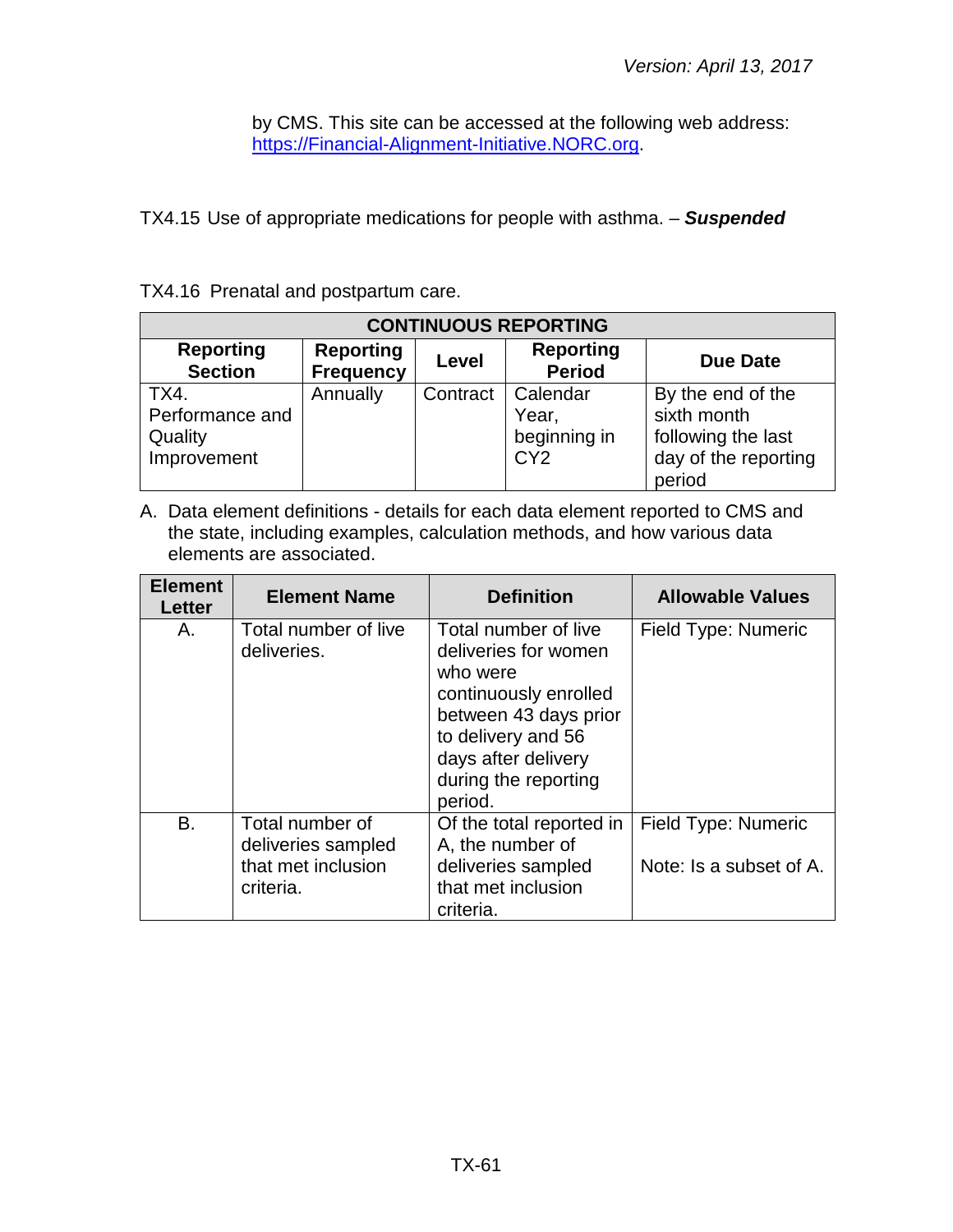| <b>Element</b><br><b>Letter</b> | <b>Element Name</b>                                                                                           | <b>Definition</b>                                                                                                                                                             | <b>Allowable Values</b> |
|---------------------------------|---------------------------------------------------------------------------------------------------------------|-------------------------------------------------------------------------------------------------------------------------------------------------------------------------------|-------------------------|
| C.                              | Total number of                                                                                               | Of the total reported in                                                                                                                                                      | Field Type: Numeric     |
|                                 | deliveries that<br>received a prenatal<br>visit in the first<br>trimester or within 42<br>days of enrollment. | B, the number of<br>deliveries that<br>received a prenatal<br>visit in the first<br>trimester, on the<br>enrollment date or<br>within 42 days of<br>enrollment in the<br>MMP. | Note: Is a subset of B. |
| D.                              | Total number of                                                                                               | Of the total reported in                                                                                                                                                      | Field Type: Numeric     |
|                                 | deliveries that had a<br>postpartum visit for a                                                               | B, the number of<br>deliveries that had a                                                                                                                                     | Note: Is a subset of B. |
|                                 | pelvic exam or<br>postpartum care on                                                                          | postpartum visit for a<br>pelvic exam or                                                                                                                                      |                         |
|                                 | or between 21 and                                                                                             | postpartum care on or                                                                                                                                                         |                         |
|                                 | 56 days after                                                                                                 | between 21 and 56                                                                                                                                                             |                         |
|                                 | delivery.                                                                                                     | days after delivery.                                                                                                                                                          |                         |

- B. QA checks/Thresholds procedures used by CMS and the state to establish benchmarks in order to identify outliers or data that are potentially erroneous.
	- CMS and the state or its designee will perform an outlier analysis.
	- As data are received from MMPs over time, CMS and the state or its designee will apply threshold checks.
- C. Edits and Validation checks validation checks that should be performed by each MMP prior to data submission.
	- Confirm those data elements listed above as subsets of other elements.
	- MMPs should validate that data element B is less than or equal to data element A.
	- MMPs should validate that data elements C and D are less than or equal to data element B.
	- All data elements should be positive values.
- D. Analysis how CMS and the state will evaluate reported data, as well as how other data sources may be monitored. CMS and the state will evaluate the percentage of deliveries for women who were continuously enrolled between 43 days prior to delivery and 56 days after delivery during the reporting period that:
	- $\bullet$ Received a prenatal visit in the first trimester, on the enrollment start date or within 42 days of enrollment in the MMP.
	- Had a postpartum visit for a pelvic exam or postpartum care on or  $\bullet$ between 21 and 56 days after delivery.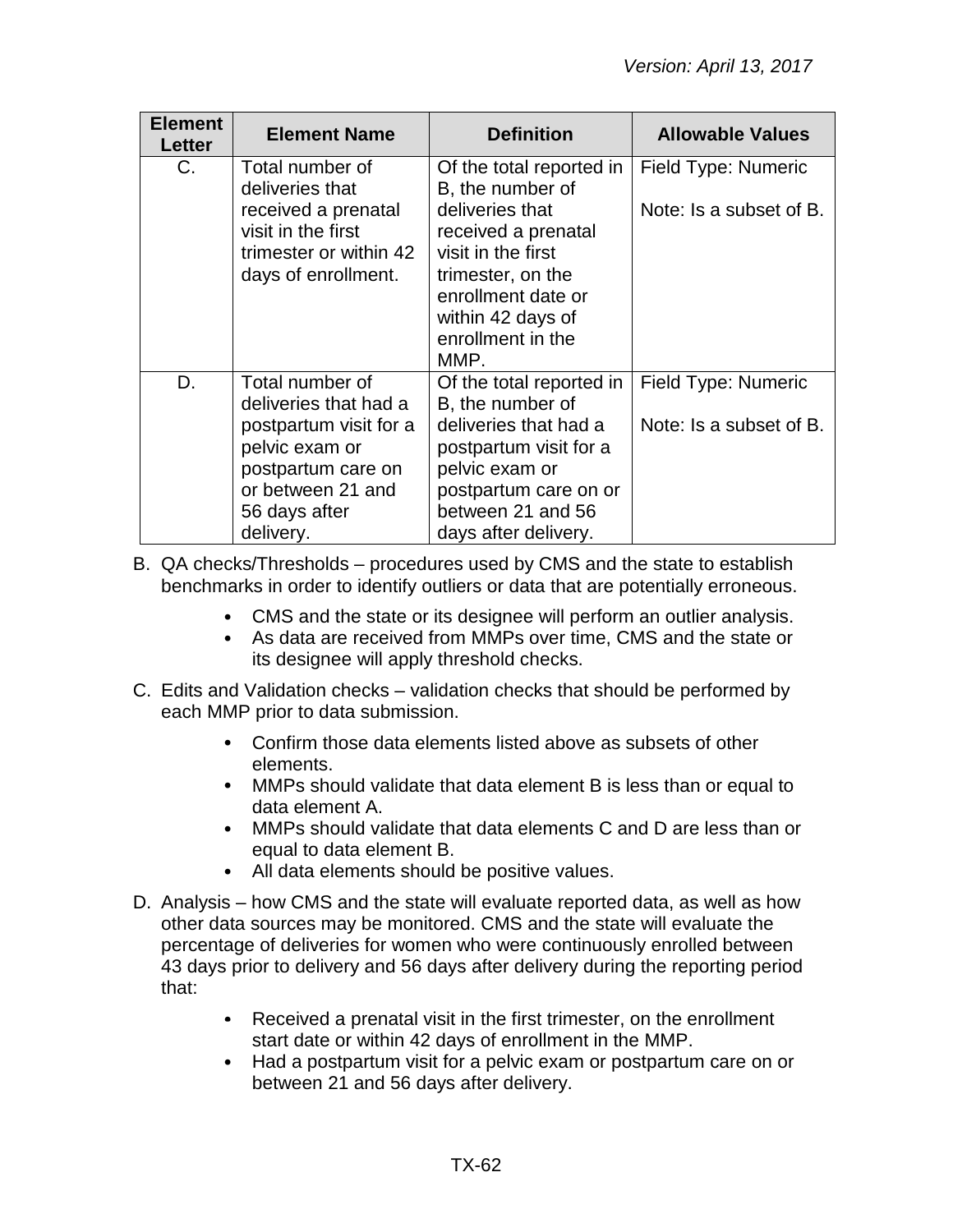- E. Notes additional clarifications to a reporting section. This section incorporates previously answered frequently asked questions.
	- MMPs should include all Medicare-Medicaid members regardless of whether the member was enrolled through passive enrollment or opt-in enrollment. Medicaid-only members should not be included. A subset of all members that are eligible will be included in the sample.
	- A member must be continuously enrolled for 43 days prior to the delivery through 56 days after the delivery, with no gaps during the continuous enrollment period to be included in this measure.
	- Include all events for those members who delivered a live birth on  $\bullet$ or between November 6 of the prior reporting period and November 5 of the current reporting period. Include women who delivered in any setting.
	- $\bullet$ Women who had two separate deliveries (different dates of service) between November 6 of the year prior to the reporting period and November 5 of the current reporting period should be counted twice. Women who had multiple live births during one pregnancy should be counted once in the measure.
	- For data element C, the prenatal visit depends on the date of  $\bullet$ enrollment in the MMP and the gaps in enrollment during the pregnancy. Include only visits that occur while the member was enrolled.
	- $\bullet$ For data element D, the postpartum visit should be documented through either administrative data or medical record review.
	- Follow the steps below to identify the eligible population, which is  $\bullet$ the denominator for both rates. Members in hospice are excluded from the eligible population.
		- **Step 1**: Identify deliveries. Identify all women with a delivery (Deliveries value set) on or between November 6 of the year prior to the reporting period and November 5 of the current reporting period.
		- **Step 2**: Exclude non-live births (Non-live Births value set)
		- **Step 3**: Identify continuous enrollment. Determine if enrollment was continuous between 43 days prior to delivery through 56 days after delivery, with no gaps.

### **Administrative Specifications – Timeliness of Prenatal Care**

- Follow the steps below to identify the numerator:
	- **Step 1**: Determine enrollment status during the first trimester. For all women in the eligible population, identify those who were enrolled on or before 280 days prior to delivery (or estimated date of delivery [EDD]). For these women proceed to step 2.
		- o For women not enrolled on or before 280 days prior to delivery or (EDD), who were therefore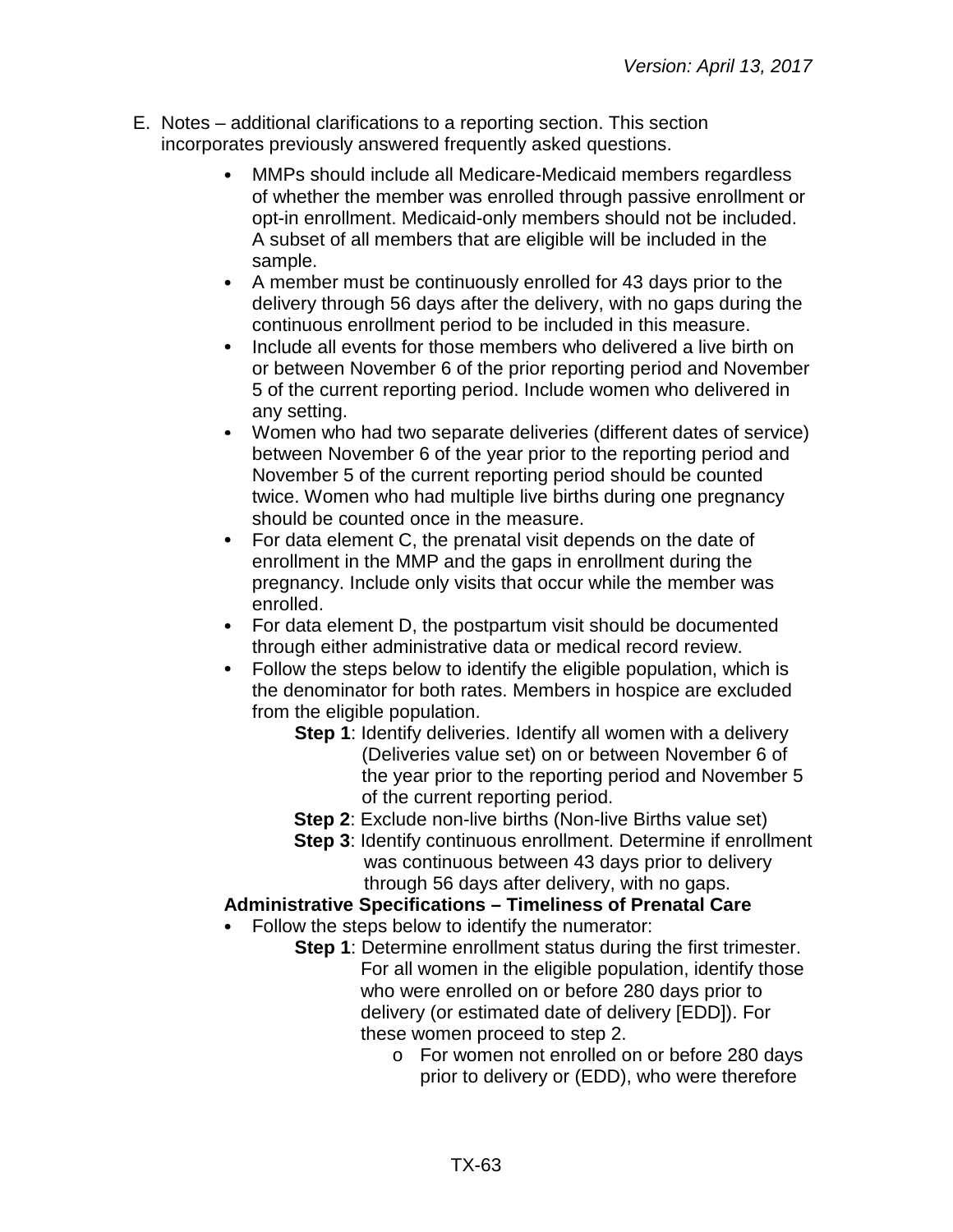pregnant at the time of enrollment, proceed to step 3.

- **Step 2**: Determine continuous enrollment for the first trimester. Identify women from step 1 who were continuously enrolled during the first trimester (176-280 days prior to delivery [or EDD]), with no gaps in enrollment. For these women, determine numerator compliance using the decision rules for *Identifying Prenatal Care for Women Continuously Enrolled During the First Trimester* (see page TX-65).
	- o For women who were not continuously enrolled during the first trimester (e.g., had a gap between 176 and 280 days before delivery), proceed to step 3.
- **Step 3**: Determine the start date of the last enrollment segment (i.e., the enrollment segment during the pregnancy with the start date that is closest to the delivery date).
	- o For women whose last enrollment started on or between 219 and 279 days before delivery, proceed to step 4.
	- o For women whose last enrollment started less than 219 days before delivery, proceed to step 5.
- **Step 4**: Determine numerator compliance. If the last enrollment segment started on or between 219 and 279 days before delivery, determine numerator compliance using the instructions for *Identifying Prenatal Care for Women Not Continuously Enrolled During the First Trimester* (see page TX-67) and find a visit between the last enrollment start date and 176 days before delivery.
- **Step 5**: Determine numerator compliance. If the last enrollment segment started less than 219 days before delivery (i.e., between 219 days before delivery and the day of delivery), determine numerator compliance using the instructions for *Identifying Prenatal Care for Women Not Continuously Enrolled During The First Trimester* (see page TX-67) and find a visit on the enrollment start date or within 42 days after enrollment.

## **Identifying Prenatal Care for Women Continuously Enrolled During the First Trimester**

Decision Rule 1: Either of the following during the first trimester, where the practitioner type is an OB/GYN or other prenatal care practitioner or PCP meets criteria: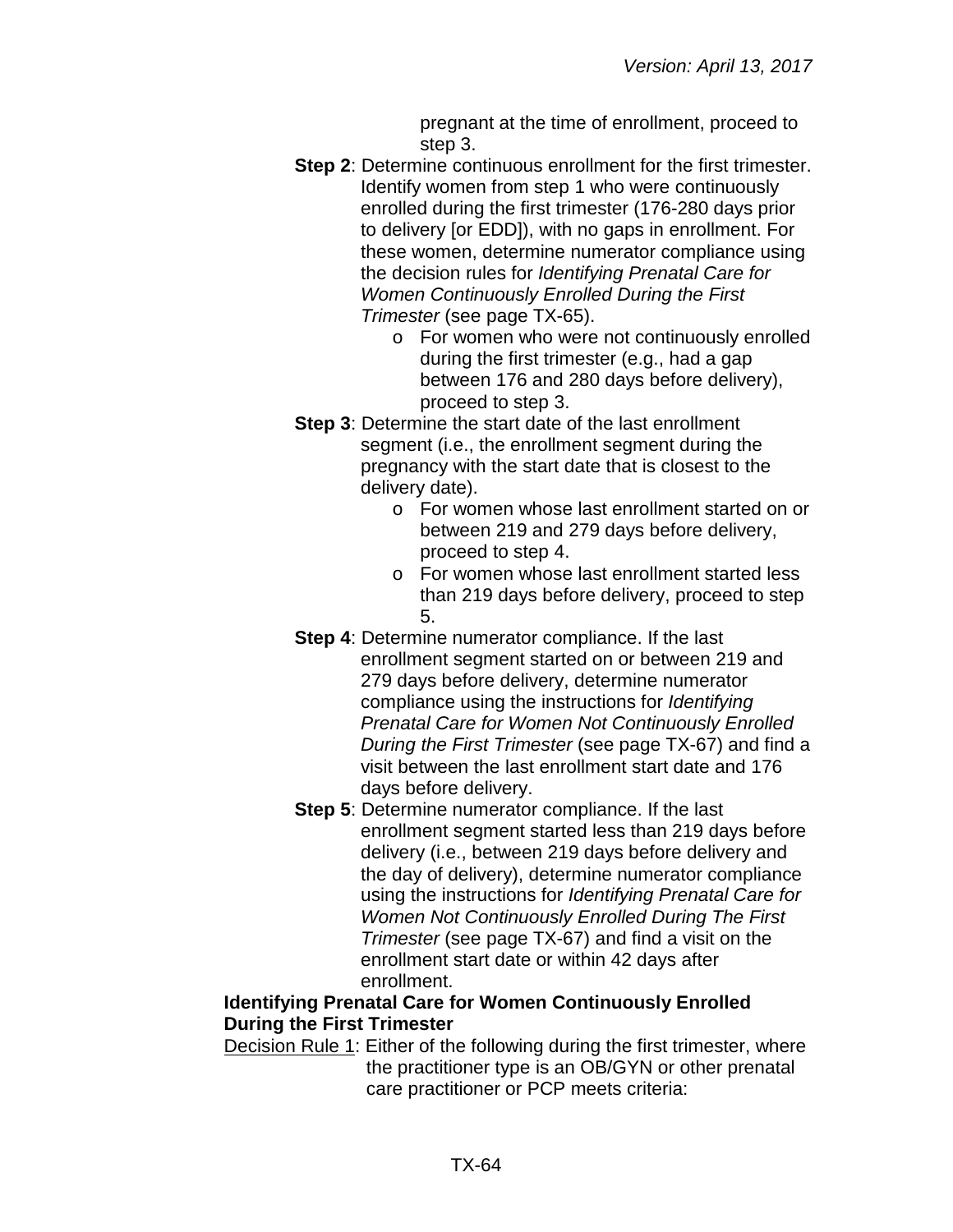- o A bundled service (Prenatal Bundled Services value set) where the MMP can identify the date when prenatal care was initiated (because bundled service codes are used on the date of delivery, these codes may be used only if the claim form indicates when prenatal care was initiated).
- o A visit for prenatal care (Stand Alone Prenatal Visits value set)
- Decision Rule 2: Any of the following during the first trimester, where the practitioner type for the prenatal visit is an OB/GYN or other prenatal care practitioner, meet criteria:
	- o A prenatal visit (Prenatal Visits value set), with an obstetric panel (Obstetric Panel value set)
	- o A prenatal visit (Prenatal Visits value set) with an ultrasound (echocardiography) of the pregnant uterus (Prenatal Ultrasound value set).
	- o A prenatal visit (Prenatal Visits value set) with a pregnancy-related diagnosis code (Pregnancy Diagnosis value set).
	- o A prenatal visit (Prenatal Visits value set) with all of the following:
		- − Toxoplasma (Toxoplasma Antibody value set)
		- − Rubella (Rubella Antibody value set)
		- − Cytomegalovirus (Cytomegalovirus Antibody value set)
		- − Herpes simplex (Herpes Simplex Antibody value set)
	- o A prenatal visit (Prenatal Visits value set) with rubella (Rubella Antibody value set) and ABO (ABO value set).
	- o A prenatal visit (Prenatal Visits value set) with rubella (Rubella Antibody value set) and Rh (Rh value set).
	- o A prenatal visit (Prenatal Visits value set) with rubella (Rubella Antibody value set) and ABO/Rh (ABO and Rh value set).

Decision Rule 3: Any of the following during the first trimester, where the practitioner type is a PCP, meet criteria:

o A prenatal visit (Prenatal Visits value set) with a pregnancy-related diagnosis code (Pregnancy Diagnosis value set) and an obstetric panel (Obstetric Panel value set).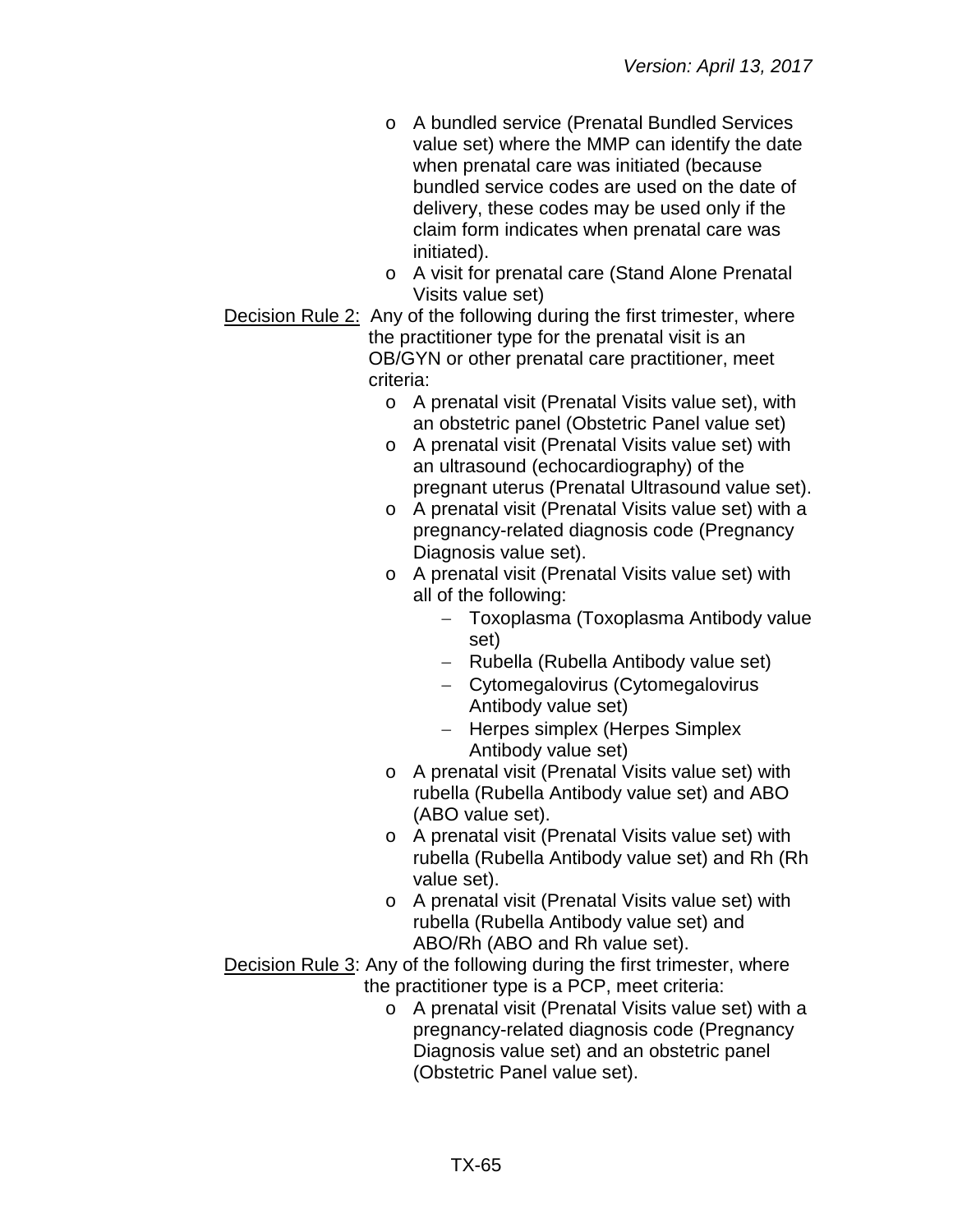- o A prenatal visit (Prenatal Visits value set) with a pregnancy-related diagnosis code (Pregnancy Diagnosis value set) and an ultrasound (echocardiography) of the pregnant uterus (Prenatal Ultrasound value set).
- o A prenatal visit (Prenatal Visits value set) with a pregnancy-related diagnosis code (Pregnancy Diagnosis value set) and all of the following:
	- − Toxoplasma (Toxoplasma Antibody value set)
	- − Rubella (Rubella Antibody value set)
	- − Cytomegalovirus (Cytomegalovirus Antibody value set)
	- − Herpes simplex (Herpes Simplex Antibody value set)
- o A prenatal visit (Prenatal Visits value set) with a pregnancy-related diagnosis code (Pregnancy Diagnosis value set) and rubella (Rubella Antibody value set) and ABO (ABO value set).
- o A prenatal visit (Prenatal Visits value set) with a pregnancy-related diagnosis code (Pregnancy Diagnosis value set) and rubella (Rubella Antibody value set) and Rh (Rh value set).
- o A prenatal visit (Prenatal Visits value set) with a pregnancy-related diagnosis code (Pregnancy Diagnosis value set) and rubella (Rubella Antibody value set) and ABO/Rh (ABO and Rh value set).
- o A prenatal visit (Prenatal Visits value set) with any internal MMP code for LMP or EDD with an obstetrical history.
- o A prenatal visit (Prenatal Visits value set) with any internal MMP code for LMP or EDD with risk assessment and counseling/education.
- For Decision Rule 3 criteria that require a prenatal visit code (Prenatal Visits value set) *and* a pregnancy-related diagnosis code (Pregnancy Diagnosis value set) the codes must be on the same claim.

### **Identifying Prenatal Care for Women Not Continuously Enrolled During the First Trimester**

- Any of the following, where the practitioner type is an OB/GYN or other prenatal care practitioner or PCP, meet criteria:
	- o A bundled service (Prenatal Bundled Services value set) where the MMP can identify the date when prenatal care was initiated (because bundled codes are used on the date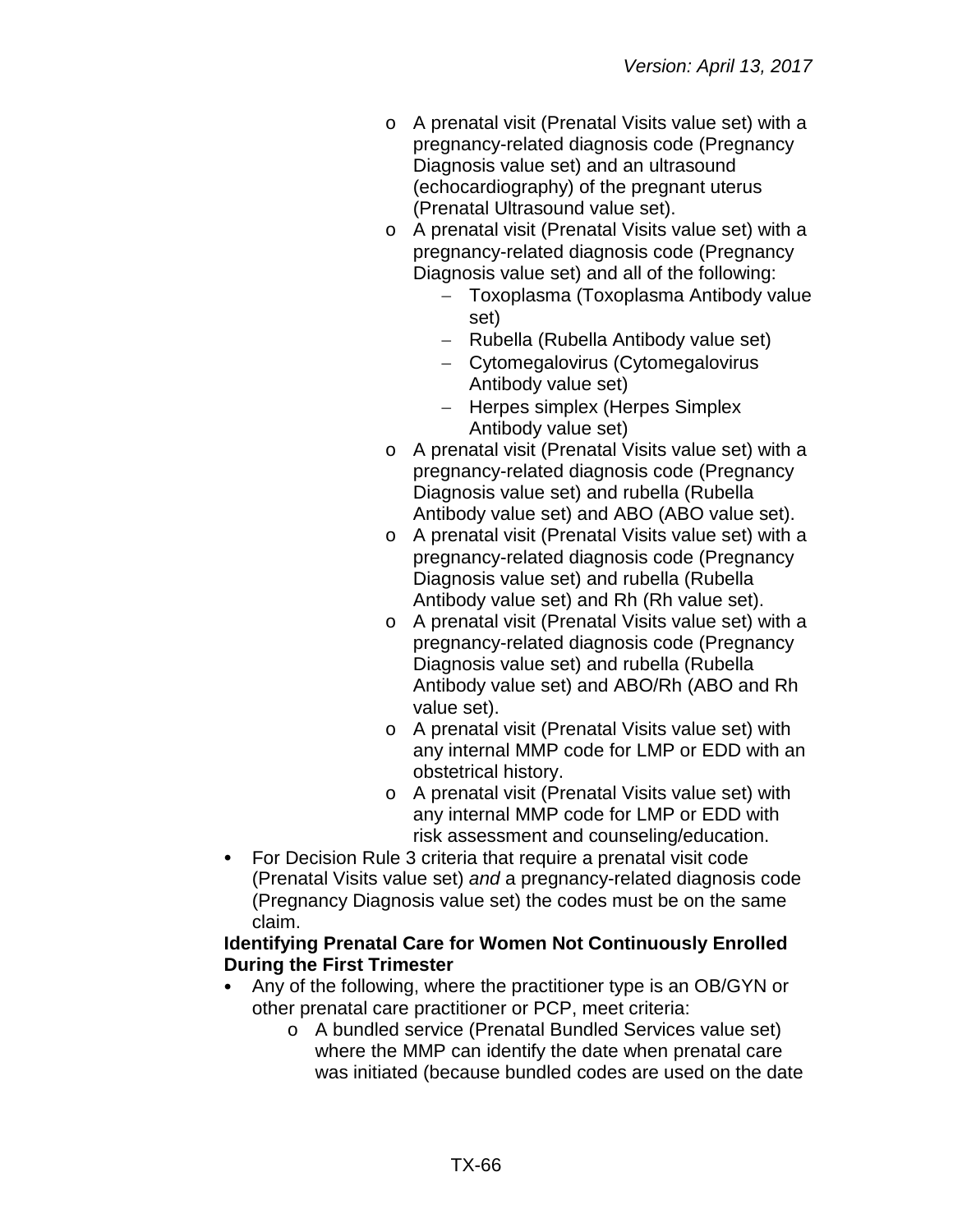of delivery, these codes may be used only if the claim form indicates when prenatal care was initiated).

- o A visit for prenatal care (Stand Alone Prenatal Visits value set).
- o A prenatal visit (Prenatal Visits value set) with an ultrasound (echocardiography) of the pregnant uterus (Prenatal Ultrasound value set).
- o A prenatal visit (Prenatal Visits value set) with a pregnancyrelated diagnosis code (Pregnancy Diagnosis value set).
- For criteria that require a prenatal visit code (Prenatal Visits value set) *and* a pregnancy-related diagnosis code (Pregnancy Diagnosis value set), the codes must be on the same claim.

## **Administrative Specifications – Postpartum Care**

- A postpartum visit for a pelvic exam or postpartum care on or between 21 and 56 days after delivery. Any of the following meet criteria:
	- o A postpartum visit (Postpartum Visits value set).
	- o Cervical Cytology (Cervical Cytology value set).
	- o A bundled service (Postpartum Bundled Services value set) where the MMP can identify the date when the postpartum care was rendered (because bundled service codes are used on the date of delivery, not on the date of the postpartum visit, these codes may be used only if the claim form indicates when postpartum care was rendered).
- The practitioner requirement only applies to the Hybrid Specification. The MMP is not required to identify practitioner type in administrative data.

# **Hybrid Specifications – Timeliness of Prenatal Care**

- The systematic sample drawn must include a subset of all eligible members whether the member was enrolled through passive enrollment or opt-in enrollment.
- The MMP should refer to the *Administrative Specification* to identify  $\bullet$ positive numerator hits from administrative data.
- $\bullet$ Sampling should be systematic to ensure all eligible individuals have an equal chance of inclusion. The sample size should be 411, plus oversample to allow for substitution.
- If the MMP does not elect to sample, data element B will be equal  $\bullet$ to data element A.
- When reviewing a member's medical record, the record should include a prenatal care visit to an OB/GYN or other prenatal care practitioner or PCP. For visits to a PCP, a diagnosis of pregnancy must be present. Documentation in the medical record must include a note indicating the date when the prenatal care visit occurred, and evidence of one of the following:
	- o A basic physical obstetrical examination that includes auscultation for fetal heart tone, *or* pelvic exam with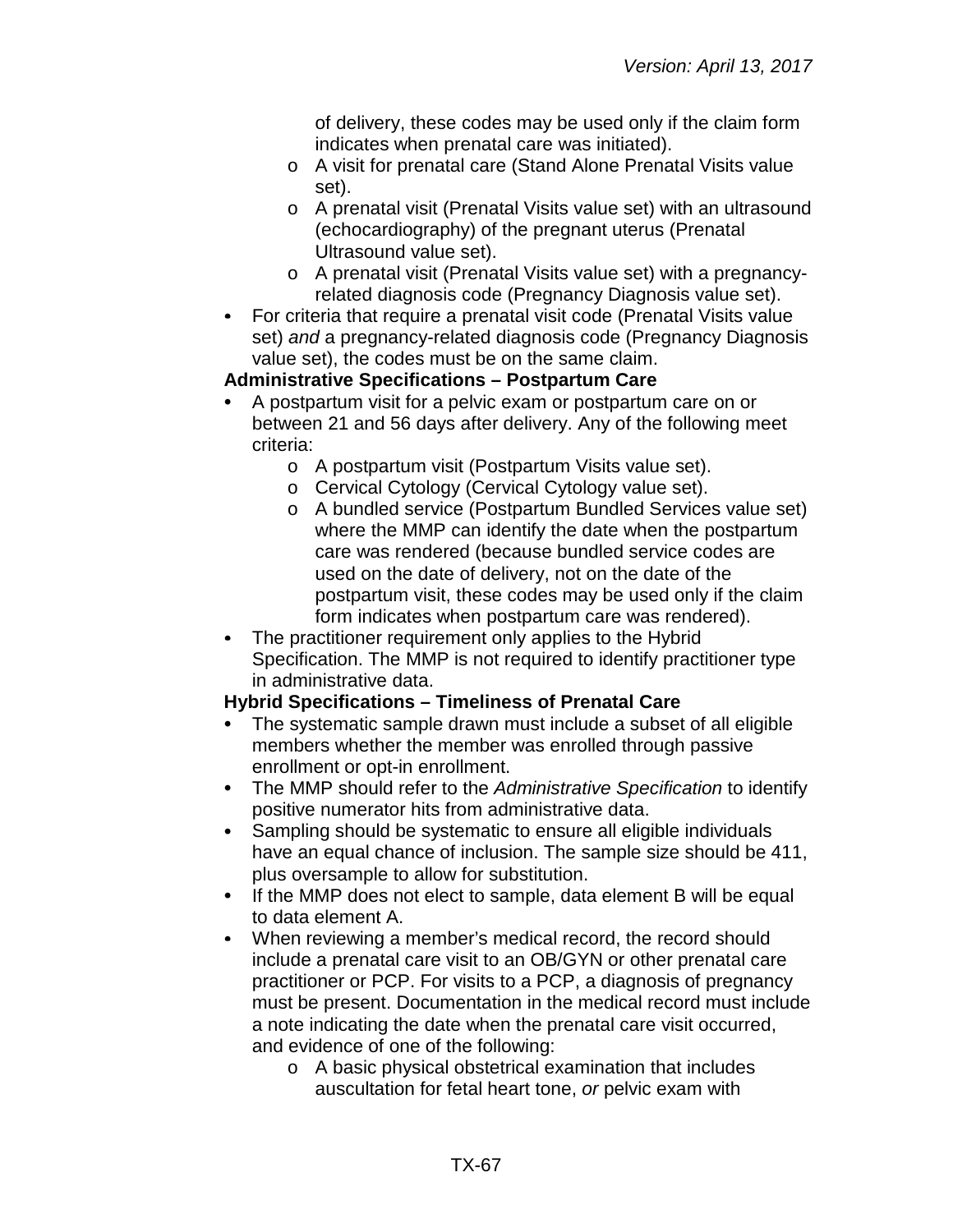obstetric observations, *or* measurement of fundus height (standardized prenatal flow sheet must be used).

- o Evidence that a prenatal care procedure was performed, such as:
	- − Screening test in the form of an obstetric panel (must include all of the following: hematocrit, differential white blood cell count, platelet count, hepatitis B surface antigen, rubella antibody, syphilis test, red blood cell antibody screen, Rh and ABO blood typing), **or**
	- − TORCH antibody panel alone, **or**
	- − A rubella antibody test/titer with an Rh incompatibility (ABO/Rh) blood typing, **or**
	- − Echography of a pregnant uterus.
- o Documentation of LMP or EDD in conjunction with *either* of the following.
	- − Prenatal risk assessment and counseling/education.
	- − Complete obstetrical history.
- For women whose last enrollment segment was after 219 days prior to delivery (i.e., between 219 days prior to delivery and the day of delivery) and women who had a gap during the first trimester, count documentation of a visit to an OB/GYN, family practitioner or other PCP with a principle diagnosis of pregnancy.

### **Hybrid Specifications – Postpartum Care**

- The MMP should refer to the *Administrative Specification* to identify positive numerator hits from administrative data.
- The systematic sample drawn must include a subset of all eligible  $\bullet$ members whether the member was enrolled through passive enrollment or opt-in enrollment.
- Sampling should be systematic to ensure all eligible individuals  $\bullet$ have an equal chance of inclusion.. The sample size should be 411, plus oversample to allow for substitution.
- If the MMP does not elect to sample, data element B will be equal  $\bullet$ to data element A.
- When reviewing a member's medical record, the record should include a postpartum visit to an OB/GYN practitioner or midwife, family practitioner or other PCP on or between 21 and 56 days after delivery. Documentation in the medical record must include a note indicating the date when a postpartum visit occurred and one of the following:
	- o Pelvic exam.
	- o Evaluation of weight, blood pressure, breasts and abdomen.
		- − Notation of "breastfeeding" is acceptable for the "evaluation of breasts" component.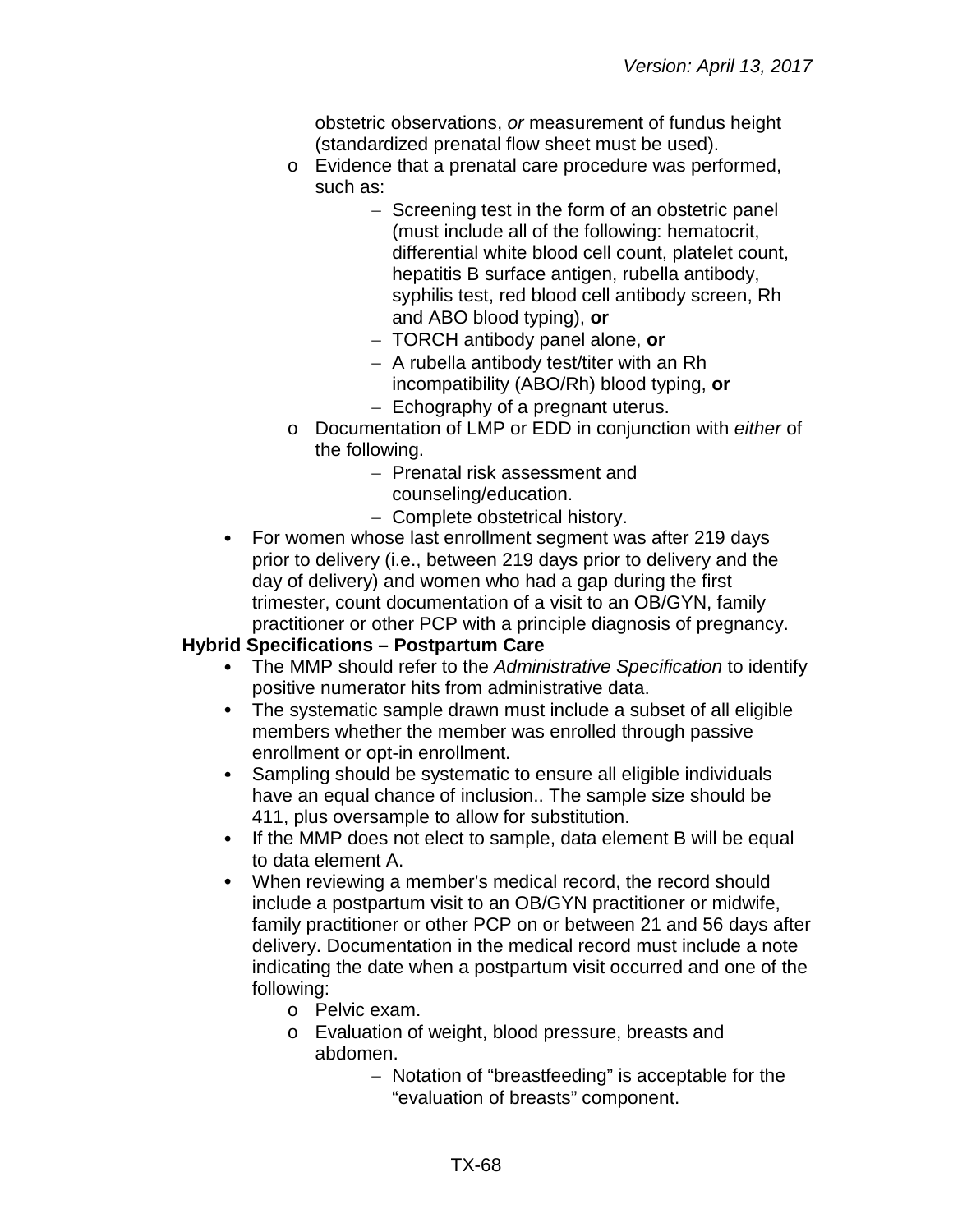- o Notation of postpartum care, including but not limited to:
	- − Notation of "postpartum care", "PP care", "PP check", "6-week check."
	- − A preprinted "Postpartum Care" form in which information was documented during the visit.

#### **Additional Notes:**

- For women continuously enrolled during the first trimester (176–280  $\bullet$ days before delivery with no gaps), the MMP has sufficient opportunity to provide prenatal care in the first trimester. Any enrollment gaps in the second and third trimesters are incidental.
- Criteria for identifying prenatal care for women who were not  $\bullet$ continuously enrolled during the first trimester allow more flexibility than criteria for women who were continuously enrolled.
	- o For women whose last enrollment segment started on or between 219 and 279 days before delivery, the MMP has sufficient opportunity to provide prenatal care by the end of the first trimester.
	- o For women whose last enrollment segment started less than 219 days before delivery, the MMP has sufficient opportunity to provide prenatal care within 42 days after enrollment.
- Services that occur over multiple visits count toward this measure if all services are within the time frame established in the measure. Ultrasound and lab results alone are not considered a visit; they must be linked to an office visit with an appropriate practitioner in order to count for this measure.
- $\bullet$ The MMP must use one date (date of delivery or EDD) to define the start and end of the first trimester. If multiple EDDs are documented, the MMP must define a method to determine which EDD to use, and use that date consistently. If the MMP elects to use EDD, and the EDD is not on or between November 6 of the year prior to the reporting period and November 5 of the current reporting period, the member is excluded as a valid data error and replaced by the next member of the oversample. The LMP may not be used to determine the first trimester.
- $\bullet$ The MMP may use EDD to identify the first trimester for the Timeliness of Prenatal Care rate and use the date of delivery for the Postpartum Care rate.
- $\bullet$ A Pap test alone does not count as a prenatal care visit for the administrative and hybrid specification of the Timeliness of Prenatal Care rate, but is acceptable for the Postpartum Care rate. A colposcopy alone is not numerator compliant for either rate.
- An OB/GYN includes:
	- o Physicians certified as obstetricians or gynecologists by the American Medical Specialties Board of Obstetrics or Gynecology or the American Osteopathic Association; or, if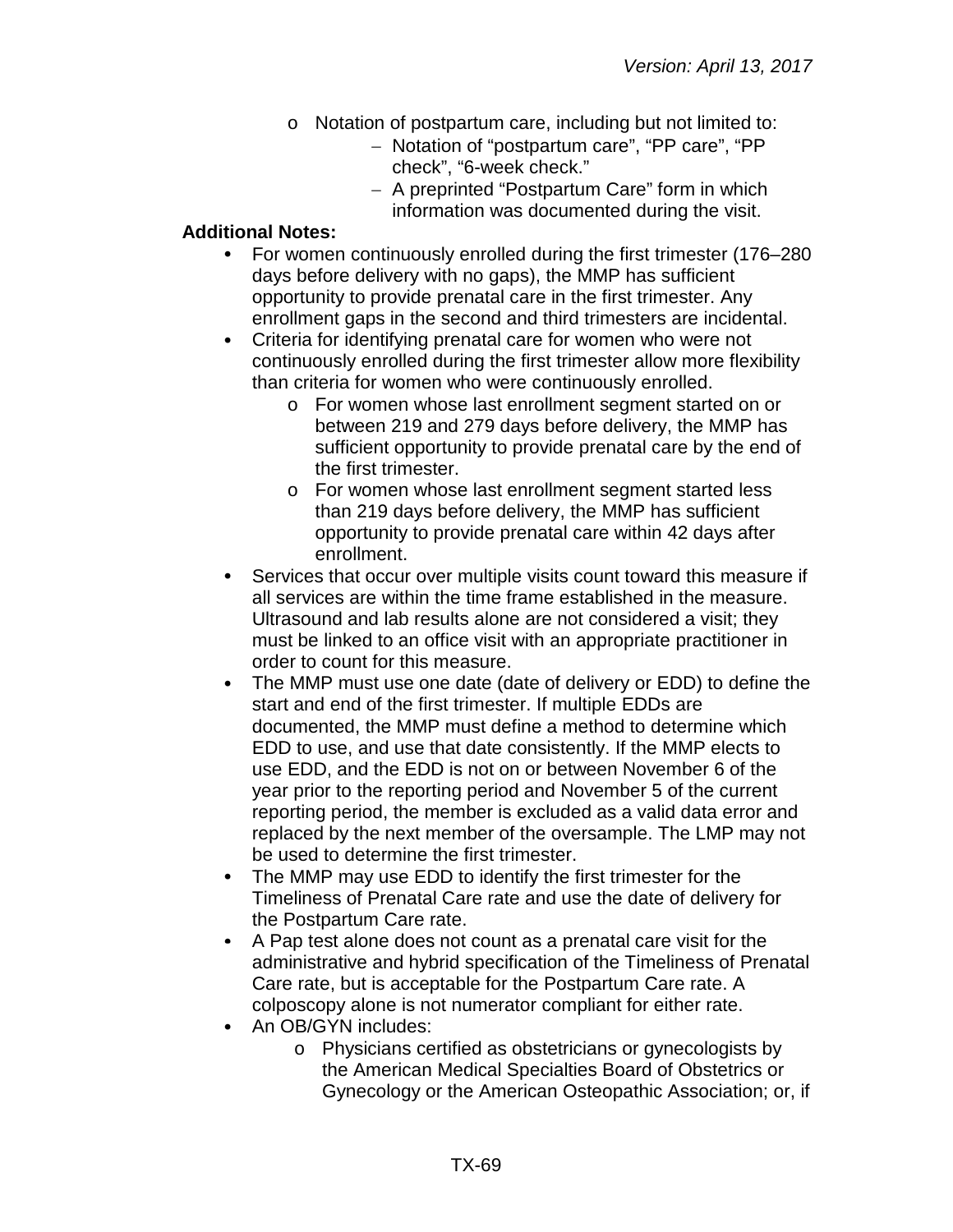not certified, who successfully completed as accredited program of graduate medical or osteopathic education in obstetrics and gynecology.

- o Certified nurse midwives and nurse practitioners who deliver prenatal care services in a specialty setting (under the direction of an OB/GYN certified or accredited provider).
- A PCP is a primary care practitioner. A physician or nonphysician (e.g., nurse practitioner, physician assistant) who offers primary care medical services. Licensed practical nurses and registered nurses are not considered PCPs.
- The intent is that a visit is with a PCP or OB/GYN. Ancillary services (lab, ultrasound) may be delivered by an ancillary provider.
- The intent is to assess whether prenatal and preventive care was rendered on a routine, outpatient basis rather than assessing treatment for emergent events.
- F. Data Submission how MMPs will submit data collected to CMS and the state.
	- MMPs will submit data collected for this measure in the above  $\bullet$ specified format through a secure data collection site established by CMS. This site can be accessed at the following web address: [https://Financial-Alignment-Initiative.NORC.org.](https://financial-alignment-initiative.norc.org/)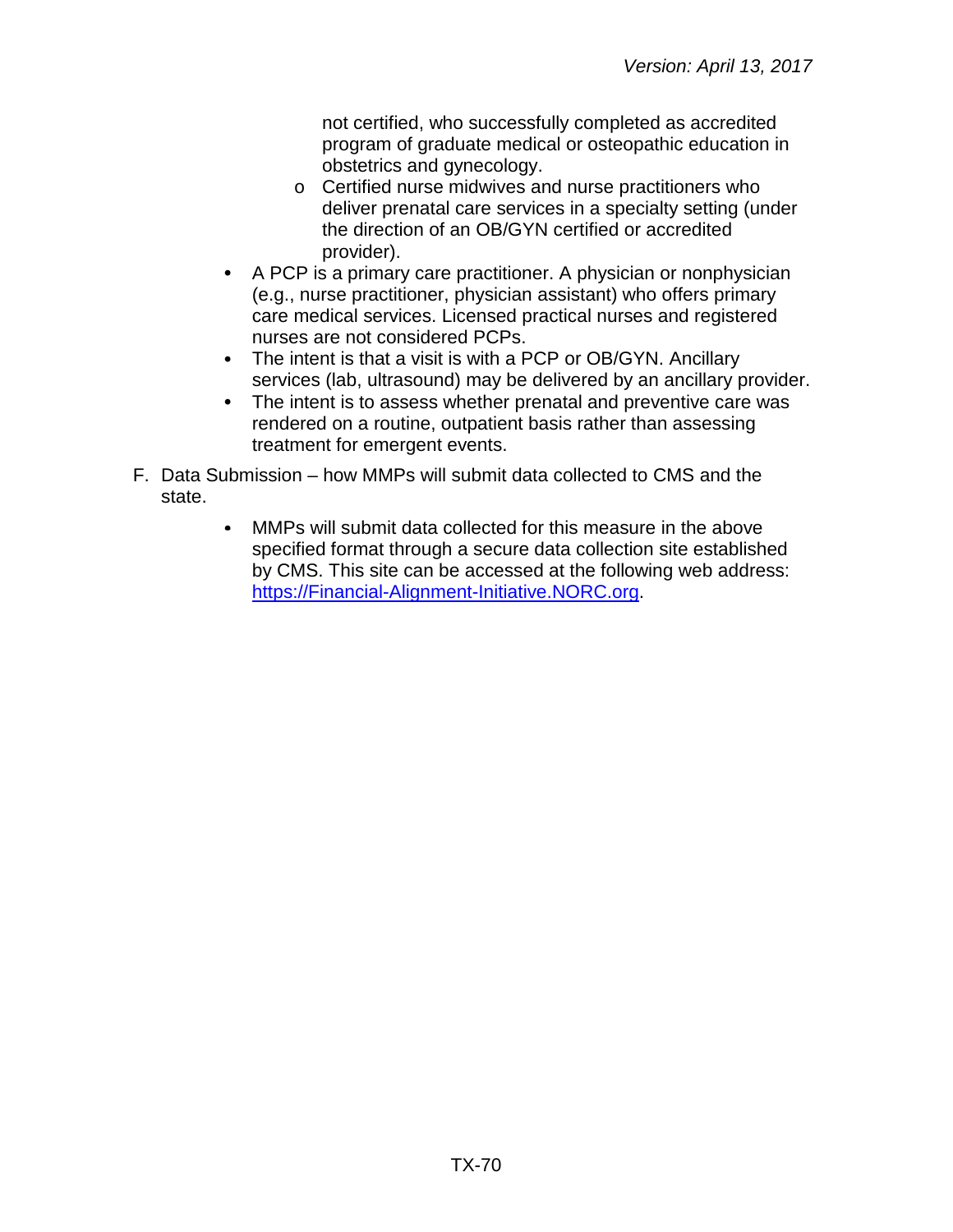## **Section TXV. Utilization**

TX5.1 Members who went from community to hospital to nursing facility and remained in nursing facility.<sup>i, ii</sup>

| <b>CONTINUOUS REPORTING</b>        |                                      |       |                                   |                 |  |  |  |
|------------------------------------|--------------------------------------|-------|-----------------------------------|-----------------|--|--|--|
| <b>Reporting</b><br><b>Section</b> | <b>Reporting</b><br><b>Frequency</b> | Level | <b>Reporting</b><br><b>Period</b> | <b>Due Date</b> |  |  |  |
| <b>TX5. Utilization</b>            | Annually                             |       | Contract   Calendar Year          | N/A             |  |  |  |

| <b>Element</b><br>Letter | <b>Element Name</b>                                                                                                                                     | <b>Definition</b>                                                                                                                                                                      | <b>Allowable Values</b>                        |
|--------------------------|---------------------------------------------------------------------------------------------------------------------------------------------------------|----------------------------------------------------------------------------------------------------------------------------------------------------------------------------------------|------------------------------------------------|
| А.                       | Total number of<br>members who were<br>admitted to the<br>hospital from the<br>community and who<br>remained in the<br>hospital for 30 days<br>or less. | Total number of<br>members who were<br>admitted to the<br>hospital from the<br>community and who<br>remained in the<br>hospital for 30 days or<br>less during the<br>reporting period. | Field Type: Numeric                            |
| B.                       | Total number of<br>members who were<br>discharged to a<br>nursing facility (NF)<br>and remained in the<br>NF for at least 120<br>continuous days.       | Of the total reported in<br>A, the number of<br>members who were<br>discharged to a NF<br>and remained in the<br>NF for at least 120<br>continuous days.                               | Field Type: Numeric<br>Note: Is a subset of A. |

- B. QA checks/Thresholds procedures used by CMS and the state to establish benchmarks in order to identify outliers or data that are potentially erroneous.
	- The quality withhold benchmark for DY 1 is 10% (lower is better). For withhold purposes, the measure is calculated as follows:
		- o Denominator: Total number of members who were admitted to the hospital from the community and who remained in the hospital for 30 days or less (data element A).
		- o Numerator: Total number of members from data element A who were discharged to a nursing facility and remained in the nursing facility for at least 120 continuous days (data element B).
	- For more information, refer to the Quality Withhold Technical Notes  $\bullet$ (DY 1): Texas-Specific Measures. Separate guidance will be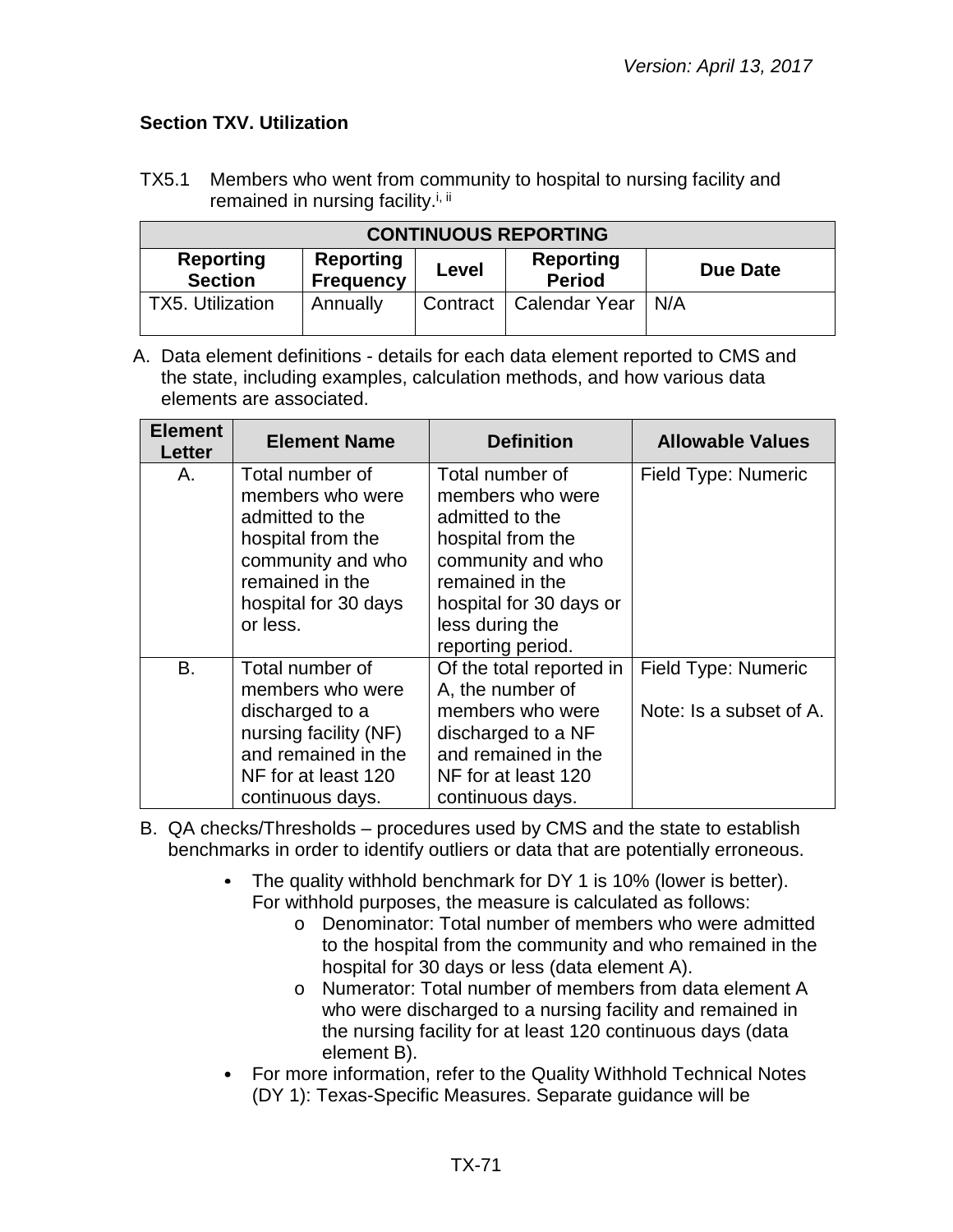forthcoming on the established benchmark for this measure for DY 2 and 3.

- C. Edits and Validation checks validation checks that should be performed by each MMP prior to data submission.
	- Confirm those data elements listed above as subsets of other elements.
	- MMPs should validate that data element B is less than or equal to data element A.
	- All data elements should be positive values.
- D. Analysis how CMS and the state will evaluate reported data, as well as how other data sources may be monitored.
	- CMS and the state will evaluate the percentage of members who were admitted to the hospital from the community, remained in the hospital for 30 days or less during the reporting period, and who were discharged to a NF and remained in the NF for at least 120 continuous days.
- E. Notes additional clarifications to a reporting section. This section incorporates previously answered frequently asked questions.
	- $\bullet$ MMPs should include all Medicare-Medicaid members regardless of whether the member was enrolled through passive enrollment or opt-in enrollment. Medicaid-only members should not be included.
	- $\bullet$ MMPs should include all members who meet the criteria outlined in data element A, regardless if they are disenrolled as of the end of the reporting period (i.e., include all members regardless if they are currently enrolled or disenrolled as of the last day of the reporting period).
	- The date of discharge must occur within the reporting period, but the amount of time spent in a nursing facility may not be in the same reporting period. For example, if the discharge occurs during the last four months of the reporting period, look to the first four months of the following reporting period to identify if a member remained in the nursing facility for at least 120 continuous days.
	- $\bullet$ The member needs to be enrolled from the date of the hospital admission through 120 days following the hospital discharge, with no gaps in enrollment, to be included in this measure.
	- $\bullet$ Nursing facility: A convalescent or nursing home or related institution licensed under Chapter 242, Health and Safety Code, that provides long-term services and supports to Medicaid recipients.
	- An admission is a stay in a nursing facility longer than 120 continuous days.
	- To determine members who were discharged to a NF and remained in the NF for at least 120 continuous days (i.e., data element B), the member must have no break in their stay in the NF.